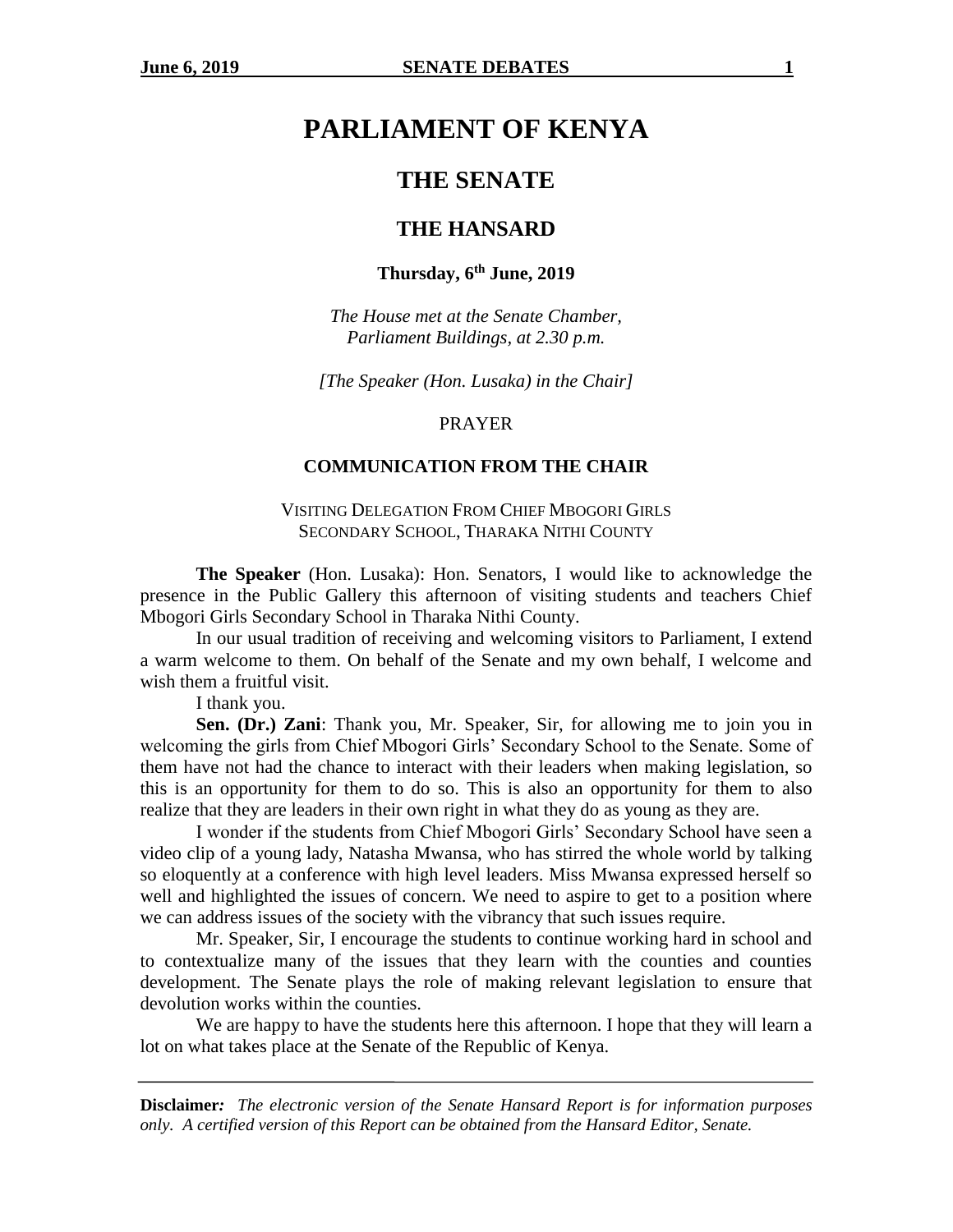I thank you.

**Sen. Poghisio**: Mr. Speaker, Sir, I join you and my colleagues in welcoming the girls from Chief Mbogori Girls' Secondary School in Tharaka Nithi County. I congratulate their school administration for bringing them here because it is not every day that a school gets a chance to come to the Senate.

I encourage many other girls' schools within the region to come here. We encourage our girls to see their place in leadership. Girls should not expect tokens from any one. They can work hard and be where we are. They can also learn to share and communicate well with others so that they can survive the journey ahead of them.

I hope now that Chief Mbogori Girls' Secondary School has come to the Senate, the students will present a good image and avoid vices such as cheating in examinations and other shortcuts. Chief Mbogori Girls' Secondary School is recognized all over the country as a school with discipline. Keep up the good work because we wish you all the best.

I thank you.

**Sen. Ochillo–Ayacko**: Mr. Speaker, Sir, I join you and my fellow Senators in welcoming our beautiful girls from Chief Mbogori Girls' Secondary School in Tharaka Nithi County to this respectable House. They have come to the right place. Their coming here should be a constant reminder to them that leadership and the direction leadership takes, is important to the progress of a country.

We know that they are leaders in their own right. They may not be in positions of leadership but they are in the process of developing themselves into leaders who will take this nation to greater heights.

I urge the students to pick from the Senate how diverse opinions and issues are processed through dialogue, conversation and persuasion. I encourage the students to leave this place knowing that negotiation, comprise, dialogue and discussions build consensus and help the country to move forward. I pray that when they go back to their county, they will stay focused and guarantee a stable future for this country as the next line and generation of leaders.

I thank you.

**Sen. (Dr.) Musuruve**: Mr. Speaker, Sir, I thank you for giving me the opportunity to join you in welcoming the students from Tharaka Nithi County to this House. It is great for schools to have programmes where students come to listen to the debates in the Senate and also interact with national issues. As they listen to their Senators debating national issues, it becomes real to them that leadership is about being selfless and dedicating your life for the sake of others. I commend the girls for coming here. I encourage the students to work very hard.

I am happy that the students have come to the Senate where they can see Senators who are female like them debating national issues. This should be a reminder to the students that they are being educated as ladies so that they can be empowered. We want girls to take up leadership roles in this country.

As we talk about issues of empowerment, they have to have a vision. I hope that 10 years from now, some of them can end up as Senators or leaders in various institutions. I commend them for coming here today. I encourage them to be keen and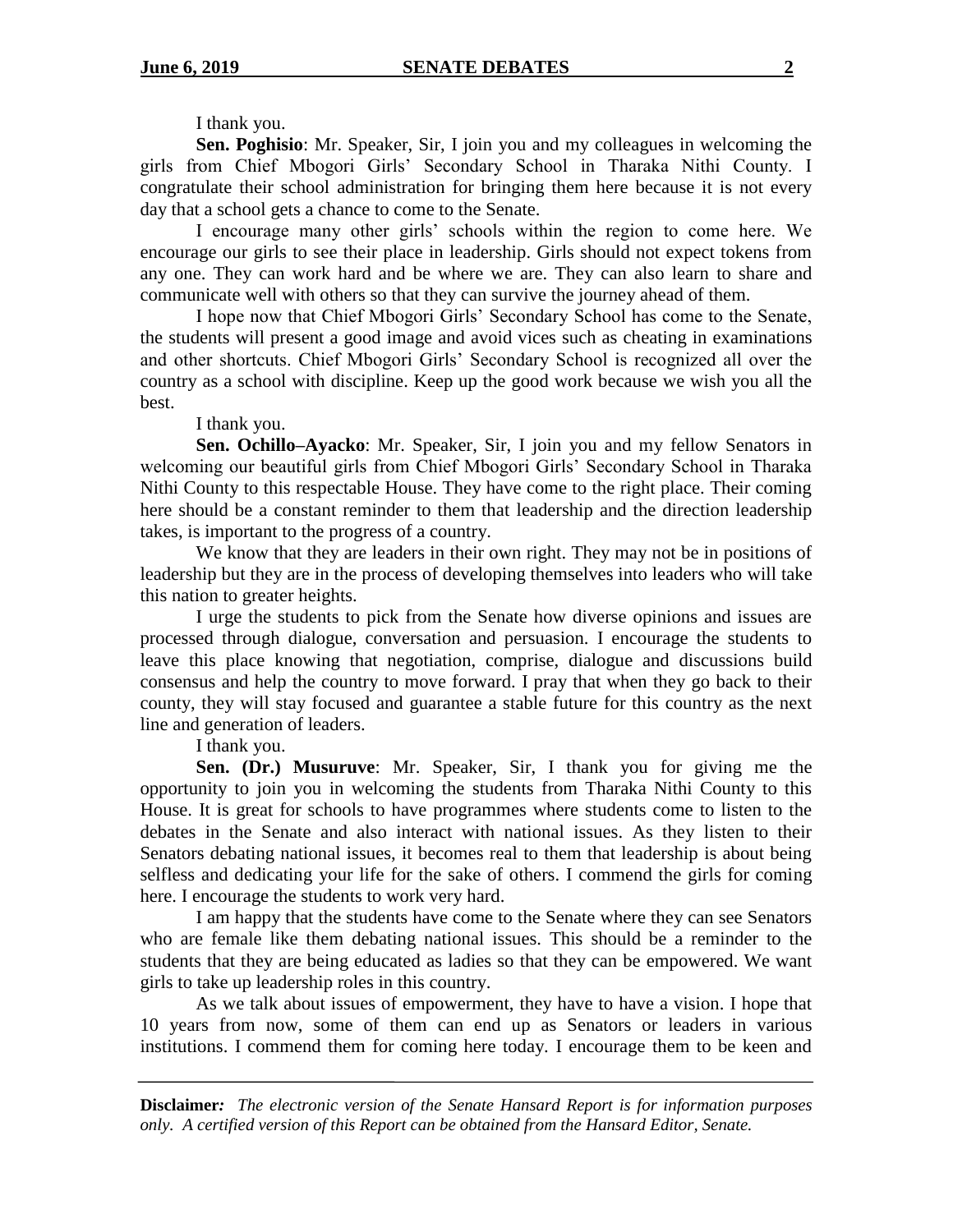listen to the debates. I am sure that by the time they leave this House, they will be confident that it is possible for a woman to be a leader. We are banking on them to take their education seriously so as to help in building the economy of this country.

I thank you.

**Sen. Gona**: Shukrani Bw. Spika kwa kunipa nafasi hii kuwakaribisha wasichana kutoka Kaunti ya Tharaka Nithi. Naamini kwamba watajifunza mengi hapa. Naamini kwamba kuna viongozi watakaotoka miongoni mwao. Nawasihi wawe mfano mzuri tukizingatia mara nyingi shule nyingi huchomwa wakati wa mitihani. Nawahimiza wanafunzi hawa wawe na nidhamu. Wasiwe watovu wa nidhamu kwani wakikosa nidhamu, wanawapa wazazi wasiwasi, hasa mama, kwa sababu ndiye mwenye kuhangaika zaidi kuhakikisha watoto wake wamesoma.

Naomba wanafunzi watakapotoka hapa wajue kwamba kuna viongozi waume na wanawake. Viongozi wanawake sana sana hufanya kazi nyingi kwa wakati mmoja. Mbali na kuwa Maseneta, kuna kazi mbali mbali ambazo sisi hufanya. Ukihesabu Maseneta waliopo katika jumba hili hivi sasa, utakuta kwamba, wanawake ndio wengi kuliko wanaume. Hivyo ni kumaanisha kwamba wanawake wanajitahidi zaidi. Wanawake huangalia kazi zao kwa uangalifu na kwa wakati. Mbali na kazi nyingi walizo nazo, wanawake huhakikisha kila kazi imefanywa kwa wakati wake.

Naamini wanafunzi hawa wakitoka hapa, watakuwa wamejifunza mengi kutoka kwetu. Muwe watoto wazuri tutakuja kuwatembelea siku moja.

Asante Sana.

**Sen. Mwaura**: Asante Sana, Bw. Spika. Nachukua fursa hii kuwakaribisha wasichana kutoka shule ya upili ya Wasichana ya Chifu Mbogori. Bunge ni jumba la malumbano. Hili ni jumba ambalo watu huleta miswada tofauti mradi kuwasaidia Wakenya katika tabaka mbalimbali.

Kuna changamoto kubwa katika nchi hii kwa viongozi akina mama kuchaguliwa katika kaunti na maeneo bunge. Ningependa kuwahimiza wanafunzi hawa wasife moyo. Wawe na ari na motisha ya kwamba, pia wao wanaweza kuwa viongozi. Akina mama ni viongozi manyumbani kwetu. Hao kama wazazi wa siku zijazo, walee vijana watakaotilia maanani haki za akina mama. Hilo lisipotiliwa maanani, kizazi kijapo, hakitakuwa na ushawishi wa kuhakikisha kwamba akina mama wanawakilishwa katika Bunge la Taifa, Seneti na bunge za kaunti. Uwakilishi wa akina mama bado haujagonga ndipo.

Wakati watakapopata uongozi, wasiwe tu na ari ya kujilimbikizia mali, sifa na umaarufu, bali wawe na ajenda ya kuhakikisha kwamba wataleta mabadiliko katika jamii.

Asante sana.

**The Speaker** (Hon. Lusaka): Shukrani. Let us move on to the next Order.

#### **PETITION**

### ABSENCE OF DEPUTY GOVERNOR IN WEST POKOT COUNTY

**The Speaker** (Hon. Lusaka): Sen. Cherargei and Sen. Poghisio, please approach the Chair.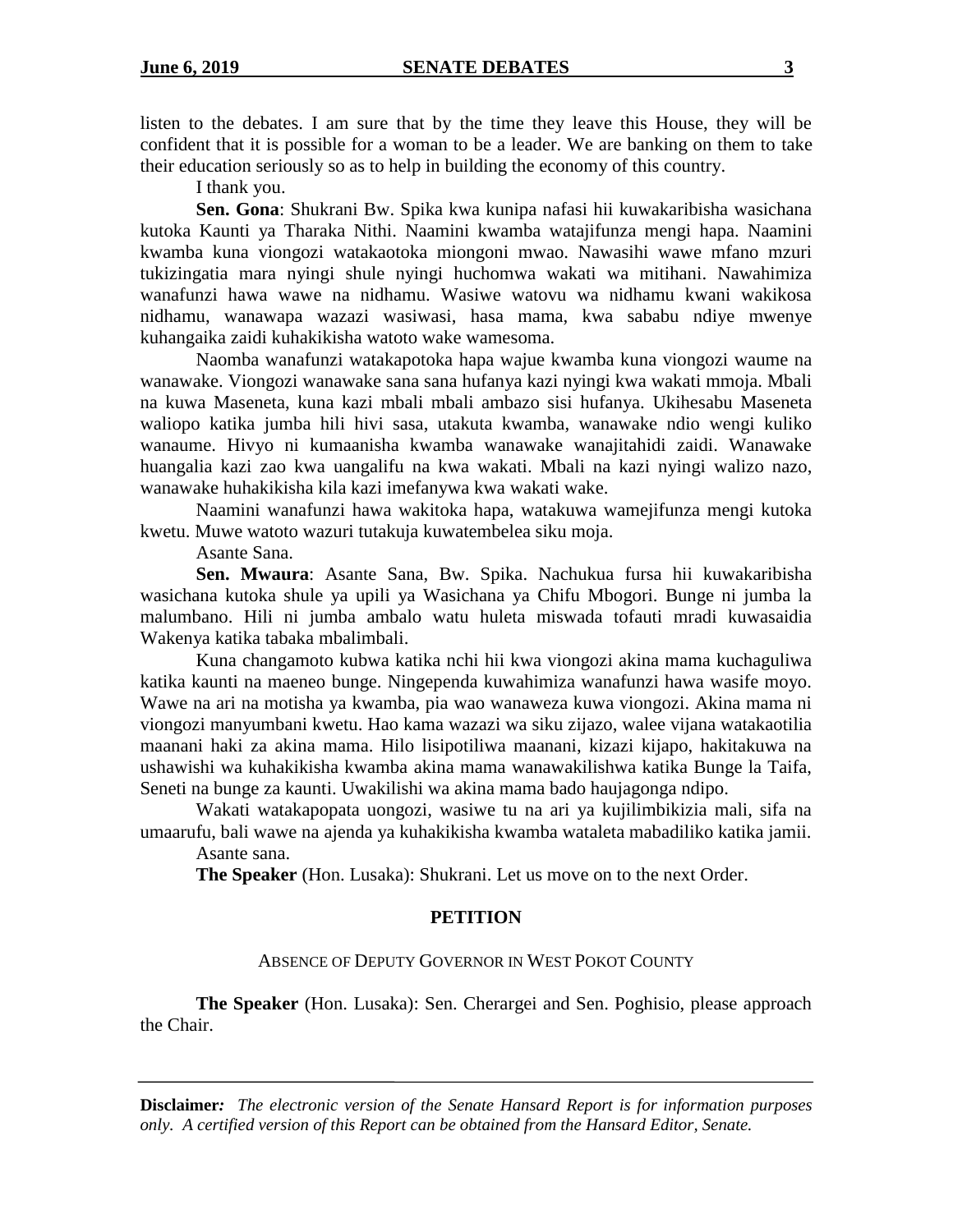*(Sen. Cherargei and Sen. Poghisio approached the Chair)*

**The Speaker** (Hon. Lusaka): Hon. Senators, this Petition is deferred.

*(Petition deferred)*

### CLEARANCES REQUIRED BY PUBLIC BODIES ON APPLICATION FOR JOBS IN KENYA

**Sen. Mwaura:** On a point of order, Mr. Speaker, Sir. I brought a Petition to this august House many months ago concerning the various charges, such as the Higher Education Loans Board (HELB), the Credit Reference Bureau (CRB) and others including the Kenya Revenue Authority (KRA), by Government agencies to the youth who look for employment but I have not had any response since that time. In my informal interactions with other Senators, I have discovered that people complain about how petitions are canvased in this House.

Mr. Speaker, Sir, I seek your guidance about that particular Petition. Maybe you should also guide on how Petitions should be prosecuted after they are presented before this House.

**The Speaker** (Hon. Lusaka): I have noted and I will give a response to that.

Let us go to the next Order.

**The Senate Majority Leader** (Sen. Murkomen): On a point of order, Mr. Speaker, Sir. I am sorry I came a little bit late. I know that we are not yet at Statements but there is something I would like to bring to your attention. I did not get the opportunity to see you before the required time according to the Standing Orders but there is an urgent matter which is of great concern to us. This is about the vicious attack on Sen. Loitiptip, the Senator for Lamu County.

The reason I feel that issue is urgent is because I have reports, which I have no reason to doubt, that the suspects who have been arrested have been released on a bail of Kshs20,000. In this country, for the past six months, suspects are held for over one or two weeks for proper investigations to be done. Even the amount of money required for bail has been high. So, I hope you will give me an opportunity during the Statements Hour to raise the issue.

I was among the first Senators to go and see him in hospital. Sen. Loitiptip is severely injured and the intention was to kill him. It is emerging that the attack may not only have been politically motivated. The fact that it is alleged that he was with a daughter of the Governor of Nairobi City County, could have made things worse. Such are the challenges we go through.

Could there have been collusion with people in the security sector with criminals-

--

**The Speaker** (Hon. Lusaka): Order Senator! You are supposed to present a paper but you are now asking for a statement. Statements time is yet to come and when it comes, we will give you an opportunity.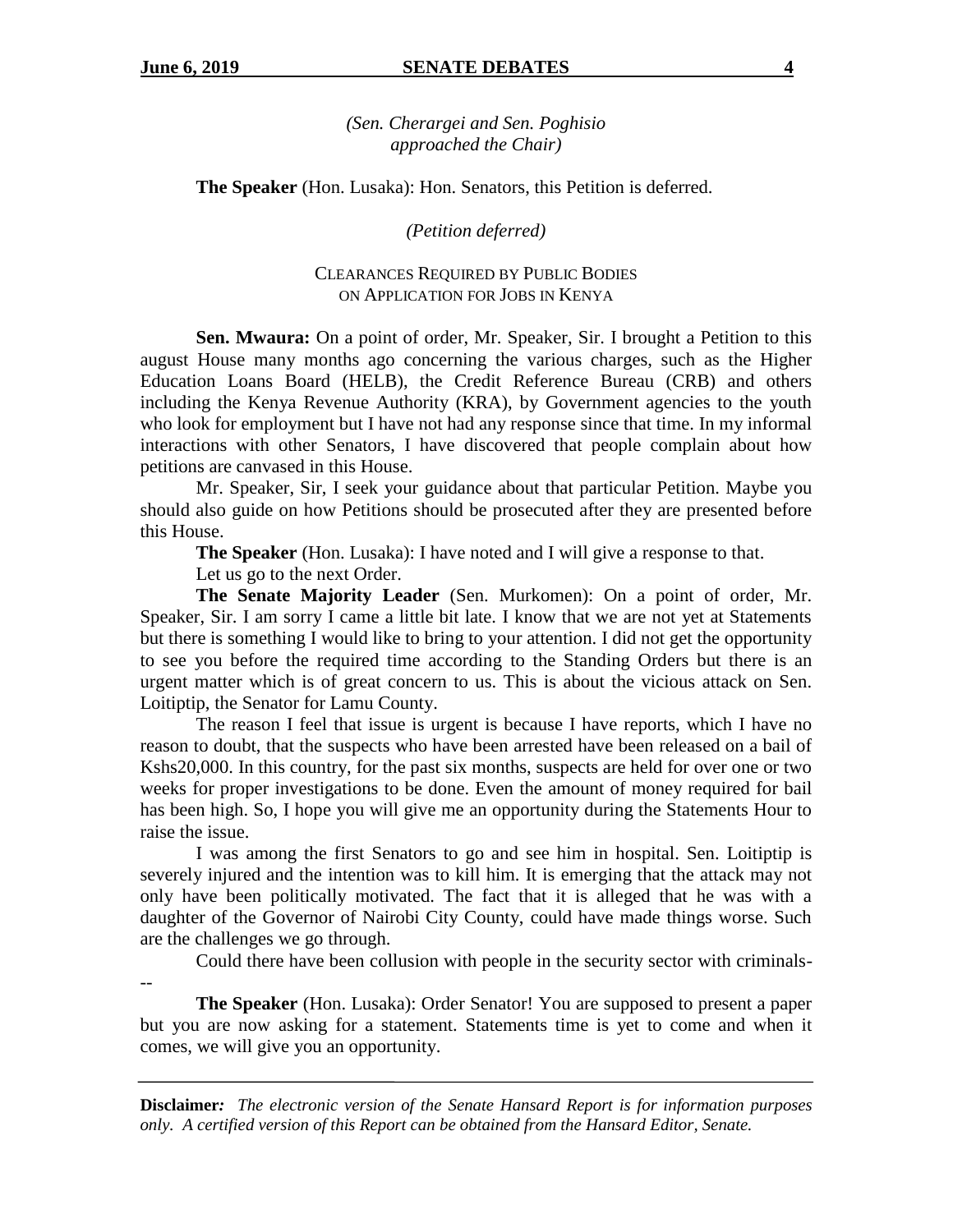Senate Majority Leader, do what you are supposed to do.

### **PAPER LAID**

### REPORT ON FINANCIAL STATEMENT OF KIAMBU COUNTY YOUTH, WOMEN AND PWDS FUND

**The Senate Majority Leader** (Sen. Murkomen): Mr. Speaker, Sir, I beg to lay on the Table of the Senate today, Thursday,  $6<sup>th</sup>$  June, 2019, the following report:-

Report of the Auditor-General on the Financial Statements of Kiambu County Youth, Women and People with Disability Fund for the year ended 30<sup>th</sup> June, 2018. I thank you.

*(Sen. Murkomen laid the document on the Table)*

**The Speaker** (Hon. Lusaka): I want to respond to Sen. Mwaura's inquiry. Your Petition is before the Committee on Labour and Social Welfare. The Vice Chairperson is here and I am reliably informed that you are also a Member of the Committee.

*(Sen. Mwaura spoke off record)*

Then you must be aware of where it is.

**Sen. Mwaura:** Mr. Speaker, Sir, I am glad to know that I am a Member of the Committee dealing with it. However, to my knowledge, it has not been canvassed.

**The Speaker** (Hon. Lusaka): Vice Chairperson of the Committee on Labour and Social Welfare, Sen. (Dr.) Milgo, do you know the status? You do not seem to be aware of what we are talking about.

There is a Petition before your committee and Sen. Mwaura who is a Member says it has not been canvassed. Do you know the position so that you report to us?

> NON-RECRUITMENT OF LOCALS BY FLOWER FARMS, INSTITUTIONS AND COMPANIES IN KAPUTIEI-NORTH WARD, KAJIADO COUNTY

**Sen. Seneta:** On a point of order, Mr. Speaker, Sir. I am not sure whether I should have stood on a point of order but there is also another Petition about Kajiado County before the Committee on Labour and Social Welfare. They discussed it and I have been asking the Chairperson of the Committee to give me a report so that I take it to the petitioners from Kajiado County. However, to date, I have not gotten a response from them.

As the Vice Chairperson speaks about the Petition that was brought by Sen. Mwaura, she should also say something about the Petition that I brought.

**Sen. (Dr.) Milgo:** Mr. Speaker, Sir, I will first respond to the one about Kajiado County. We had organised to visit the area but we went on recess. We are hoping to meet this month. Sen. Mwaura is a Member of the Committee---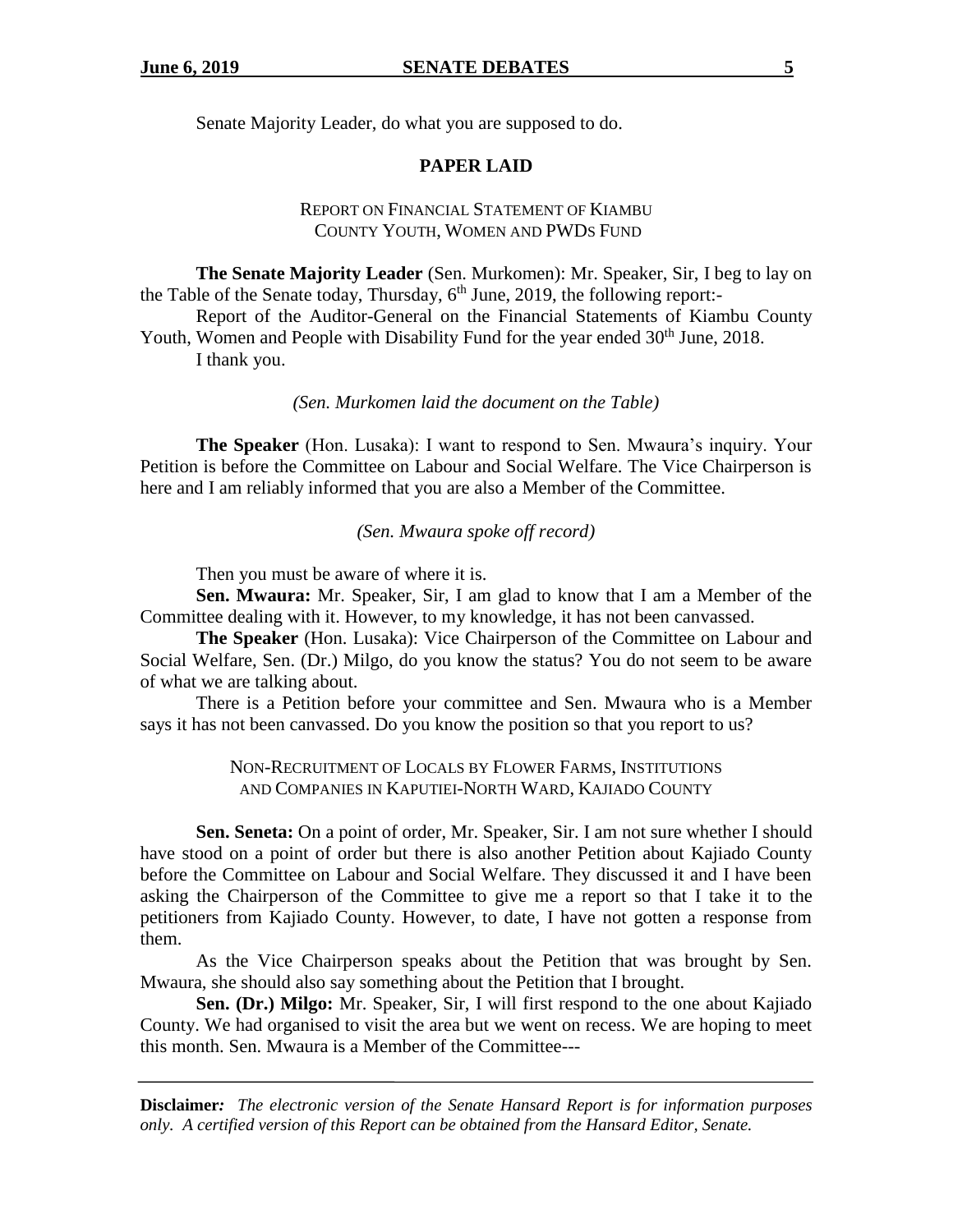### *(Sen. Omanga entered into the Chamber)*

**Sen. Wambua:** On a point of order, Mr. Speaker, Sir. I stand under Standing Orders 106(2). There was a Senator who was standing between you and the Senator on the Floor but she has since moved. You should order that Senators should not obstruct your view.

**The Speaker** (Hon. Lusaka): Sen. (Dr.) Milgo, you may proceed.

**Sen. (Dr.) Milgo:** Mr. Speaker, Sir, regarding the Petition about Kajiado County, we have summoned the Cabinet Secretary (CS) for Water and Sanitation and invited Sen. Mutula Kilonzo Jnr., as a friend of the Committee. We asked the CS to bring a report which we are still waiting for. Upon receiving it, we will go to the ground to ascertain the matter.

The other Petition was brought by Sen. Mwaura who is a Member of our committee. He knows that we postponed a meeting to discuss the matter. I am sure we will look at it next week.

I thank you.

**The Speaker** (Hon. Lusaka): What is it, Sen. Mwaura?

**Sen. Mwaura**: Mr. Speaker, Sir, it is not in order for my Vice Chairperson to hide under the fact that I am a Member of the Committee. That should not be the reason as to why my Petition should not be dispensed with. I do not prosecute petitions by virtue of being a Member of a Senate Committee. I am not aware of that meeting, though I do not want to engage in conjecture.

Petitions are important in this country. I brought a Petition about having currencies that can be used by visually impaired persons and that has been implemented. When you do not take petitions seriously, you are not helping this country move forward. We should give suggestions that will transform this country.

Mr. Speaker, Sir, you should give a timeline to my Committee on when they should submit a report to this House on the Petition that I raised regarding the youths who are being taxed for being unemployed.

**The Speaker** (Hon. Lusaka): That Committee needs to organise itself. The Committee is not serving this House any good by appearing to be disorganised on the Floor of the House. The timelines for Petitions are known. You should have finalised that Petition and written back to the Petitioners within 60 days. The Committee on Labour and Social Welfare should put its House in order.

**Sen. Cherargei**: Thank you, Mr. Speaker, Sir. I have two issues: The first one concerns the Petition by Sen. Mwaura on the fight against corruption. We are almost done with the amendments and as the Chairperson of the Committee on Justice, Legal Affairs and Human Rights, I want to assure him that we are doing all that we can to dispense with the Petition.

On the Petition on Karebe Gold Mine in Chemelil-Chemase--- **The Speaker** (Hon. Lusaka): Senator, we are past the Petitions. **Sen. Cherargei**: Mr. Speaker, Sir, I ask for your indulgence.

**The Speaker** (Hon. Lusaka): Is it a point of order?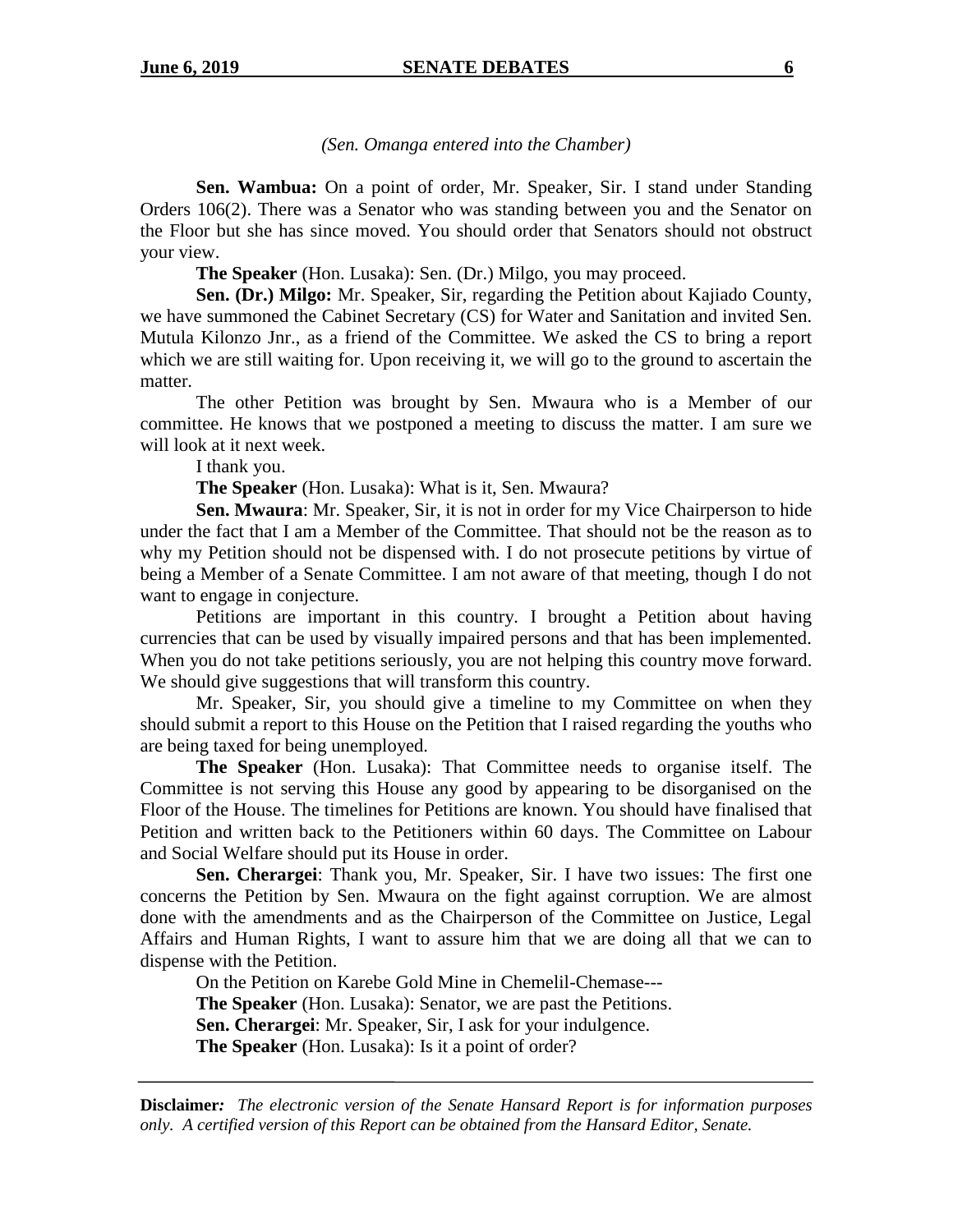**Sen. Cherargei**: Yes, Mr. Speaker, Sir. It is a point of order. I need clarification on the Petition on the Karebe Gold Mine. It was taken to the Committee on Labour and Social Welfare but when I talked to the Chairperson of the Committee on Labour and Social Welfare, Sen. Sakaja, he told me that he had referred that Petition to other Committees; the Committee on Lands, Environment and Natural Resources and the Committee on Legal Affairs and Human Rights. I need your guidance on that Petition because we need to put that matter to rest.

**The Speaker** (Hon. Lusaka): Okay. We will find out from the Committee that was given the Petition.

Next Order.

#### **NOTICE OF MOTION**

### SITTINGS OF THE SENATE OUTSIDE PARLIAMENT BUILDINGS, NAIROBI

**The Senate Majority Leader** (Sen. Murkomen): Mr. Speaker, Sir, I beg to give notice of the following Motion-

AWARE that the Senate of Kenya as established in the Constitution plays a critical role in the linkage of the devolved governments and the national government by representing and serving the interests of the counties and their governments;

FURTHER AWARE that on 21<sup>st</sup>June, 2018, the Senate resolved to hold Plenary and Committee sittings in Uasin Gishu County from  $24<sup>th</sup>$ to 28<sup>th</sup>September, 2018, and further resolved that similar sittings be held in all regions of the country during the term of the current Parliament;

NOTING that the Senate held its first Plenary and Committee sittings away from Nairobi in Uasin Gishu County from  $24<sup>th</sup>$  to 28<sup>th</sup>September, 2018, providing an opportunity for several sectors of society to directly engage with the legislative arm of Government through public participation on various issues, as well as participate in oversight through inspection of various projects and programmes of national and county governments;

COGNIZANT that holding the Plenary and Committee sittings of the Senate away from the traditional premises at the Parliament Buildings in Nairobi has great potential to, among others –

(i) enhance the interaction between the Senate and county governments;

(ii) bring the Senate closer to the counties and the general public;

(iii) provide an opportunity to members and staff of county assemblies to learn and borrow best practices from the Senate;

(iv) promote the role and work of the Senate;

(v) highlight existing opportunities for people to get involved in the work of the Senate;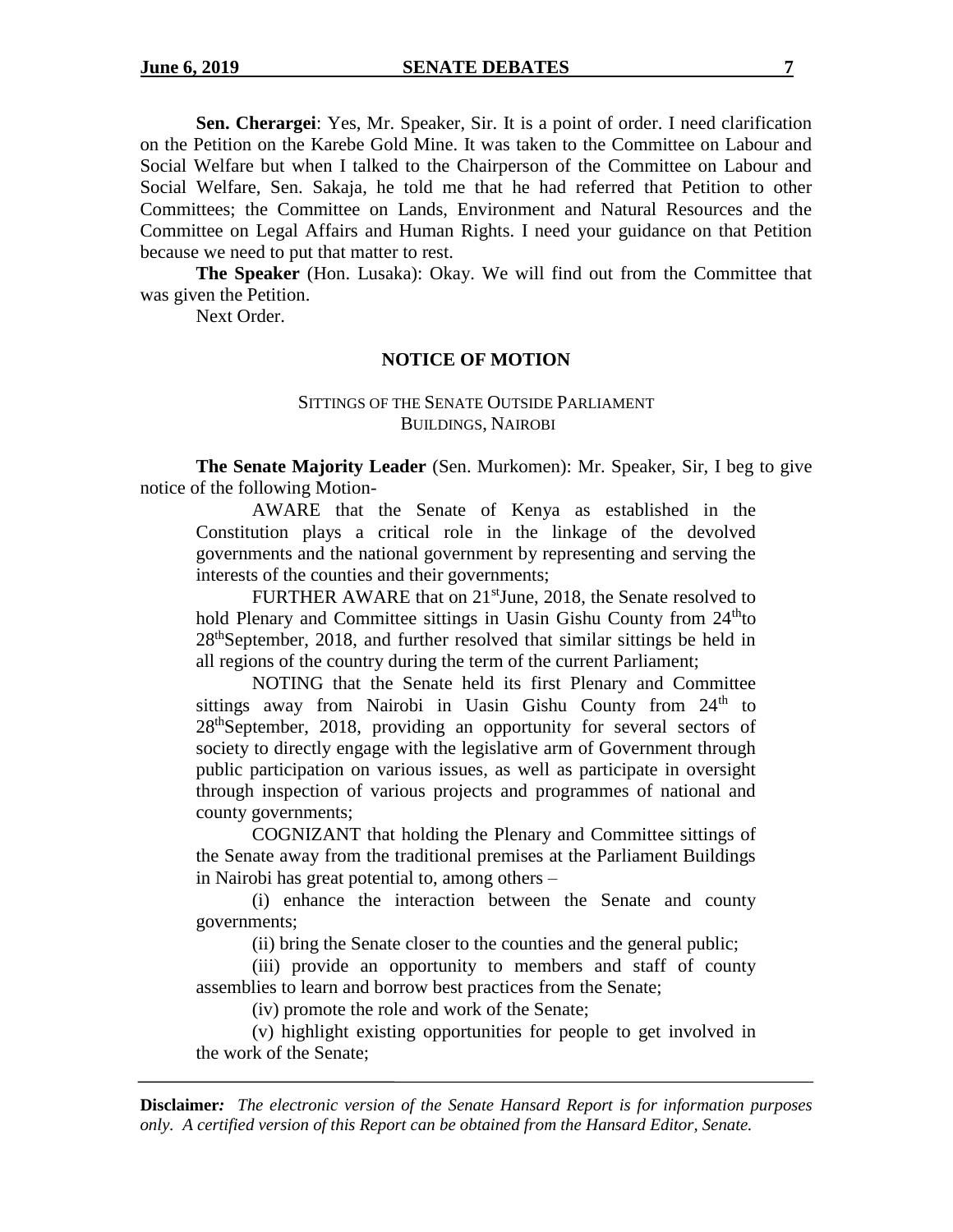(vi) develop and strengthen capacity and partnerships at the county level; and

(vii) enhance public awareness regarding the Business of the Senate.

NOW THEREFORE, pursuant to Article 126(1) of the Constitution and Standing Order No. 31(1) of the Senate, the Senate resolves that its Plenary and Committee sittings be held in Kitui County from  $16<sup>th</sup>$  to  $20<sup>th</sup>$  September, 2019.

**The Speaker** (Hon. Lusaka): Next Order.

#### **STATEMENTS**

#### PLANNED CHANGE OF EDUCATION CURRICULUM

**Sen. Khaniri**: Thank you, Mr. Speaker, Sir, for this opportunity.

I rise pursuant to Standing Order No. 47 to make a Statement on an issue of national concern; the planned change of education curriculum.

Article 47(1)(f) of the Constitution of Kenya 2010 provides that every person has a right to education. Kenya is also a signatory to various international conventions, treaties and sessional papers that promote education. Arguably, education is one of the fundamental and basic services governments offers to their citizens.

The Fourth Schedule of the 2010 Constitution provides that the functions of developing education policy, standards, curricula, examinations and the granting of university charters is a national Government function. Thus, the issue of change of education curriculum is in the purview of national Government. However, the sensitivity and importance of education concerns all of us as citizens.

Education is the cornerstone of society. Through education, one learns skills necessary for productivity in the society. It is important in poverty reduction as it increases an individual's jobs prospects. The recent happening in the education sector in our country paints an awful picture. While it might not be possible to enumerate all the issues facing the education sector, we must have a structured national conversation on this curriculum change, lest we regret in the near future.

Currently, there is a heated antagonistic debate on the roll out of the new curriculum. This is both unfortunate and sad. As I said in this House last week, we can afford to play with anything else but we cannot play with education of our innocent children. The education system and delivery is so crucial to society that utmost care should be taken in these discussions.

There are various stakeholders who are missing out in this discussion. Where are the academic scholars, parents, experts and even students? The legislators have also been kept at the periphery. The debate or the push and pull has been hijacked by the Cabinet Secretary of education and the teachers' union; Kenya National Union of Teachers (KNUT). This must be corrected.

We should avoid the pitfall we find ourselves in currently on matters education. The recent fiasco on the qualification of students who join the teachers training college in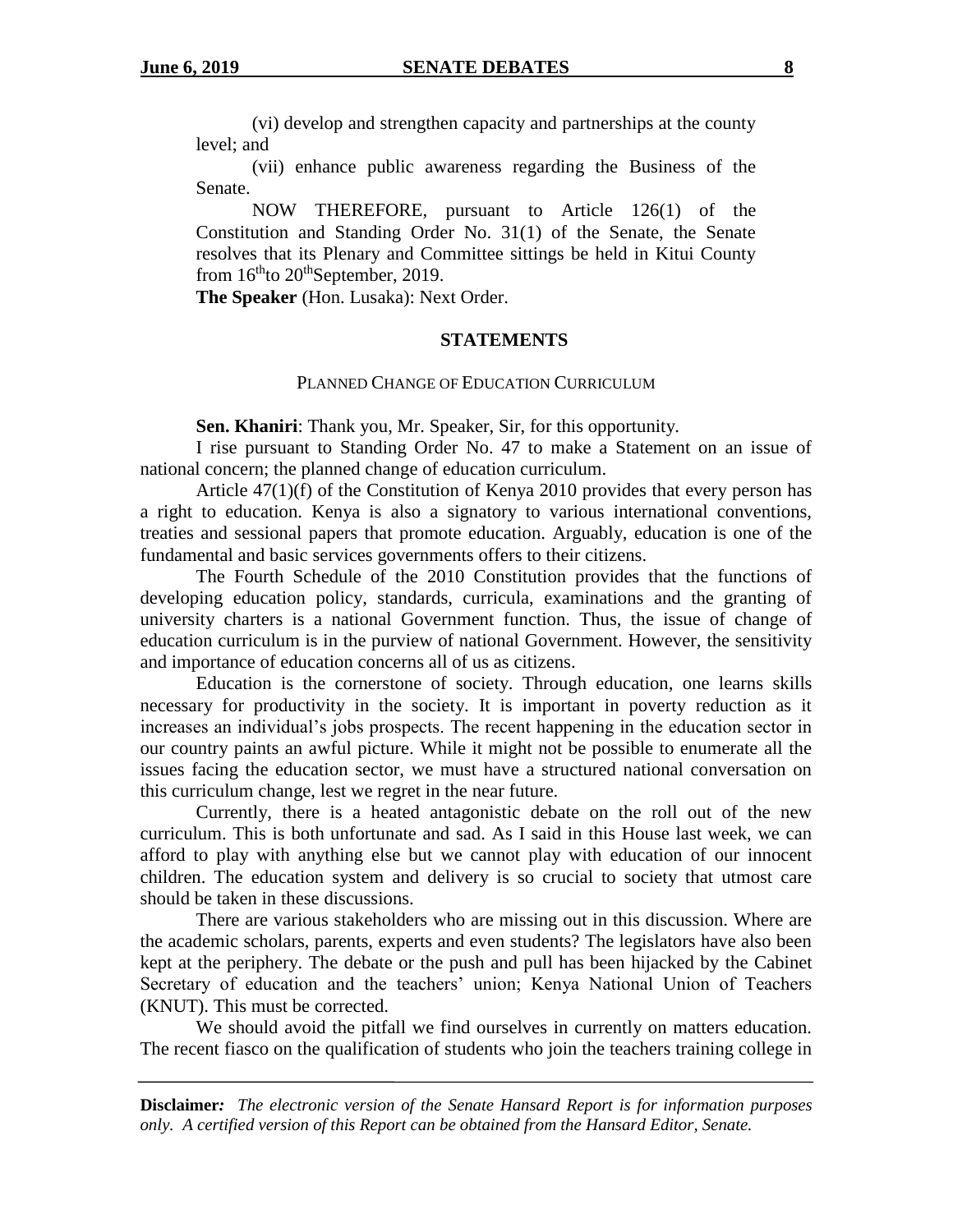2018 only to be discontinued one year into their training could have been avoided. While the intention for lowering the grades might have been sensible and noble, the process was flawed, unilateral and illegal. This has caused suffering to so many families in terms of resources and time.

It should be remembered that during its first term in office, the Jubilee Government promised laptops to all students joining Class One in public schools. The programme was hurriedly implemented with neither a framework nor an implementation strategy. It was just a public relations exercise. Almost six years down the line, it is a disaster that has consumed billions of shillings with no value to Kenyans.

One wonders what the driving force behind some of these projects and undertakings is. Why all the confusion in education? The urgency of providing adequate school infrastructure and facilities should be the main priority of the Ministry of Education right now.

Mr. Speaker, Sir, after more than 5o years of Independence, Kenyan students still study under trees without the most basic amenities such as classrooms and toilets in some cases. Media reports of schools without basic amenities abound. Last month, images of students sitting on stones in a flooded mud-walled classroom were trending on social media. My colleagues will attest that each of us has a long list of requests for harambees to support school infrastructure development and purchase of educational material.

The pupil-teacher ratio in public schools is at one teacher per every 100 students (1:100) which is over and above the universally recommended and accepted one teacher to 40 students. It is a valid question to ponder; has the new curriculum factored in these realities?

Mr. Speaker, Sir, I appreciate the Government's initiative of waiving national examination fees and 100 per cent transition from primary to secondary schools. However, going around the country, one is faced with schools that are overstretched in terms of providing quality education to students. It is more of *bora elimu* as opposed to *elimu bora* which should always be the case.

Public secondary schools across the country are forced to admit students far beyond their capacity. Majority of Kenyans feel alienated from this whole process which should be inclusive and collaborative. Education is so important and crucial in human life that it should never be about shouting matches, name-calling and bulldozing.

Article 1, of the Kenya Constitution 2010, stipulates that all sovereign power belongs to the people and not the Cabinet Secretary (CS). As leaders in the Government, we exercise it on their behalf. We should be able to provide these answers to Kenyans and make them included in all Government endeavours.

In conclusion, the Competency Based Curriculum (CBC) might be the best option for Kenya today but the roll-out appears wrong. We need to have consensus as a Republic. As elected leaders, it should be explained to us. Parents need to hold meetings in schools where their concerns will be addressed. The Ministry of Education in conjunction with the Kenya Institute of Curriculum Development (KICD) needs to take the advice of all stakeholders and address concerns, if any, amicably. Only then will the Government be able to successfully roll out a proper education curriculum for posterity.

Thank you.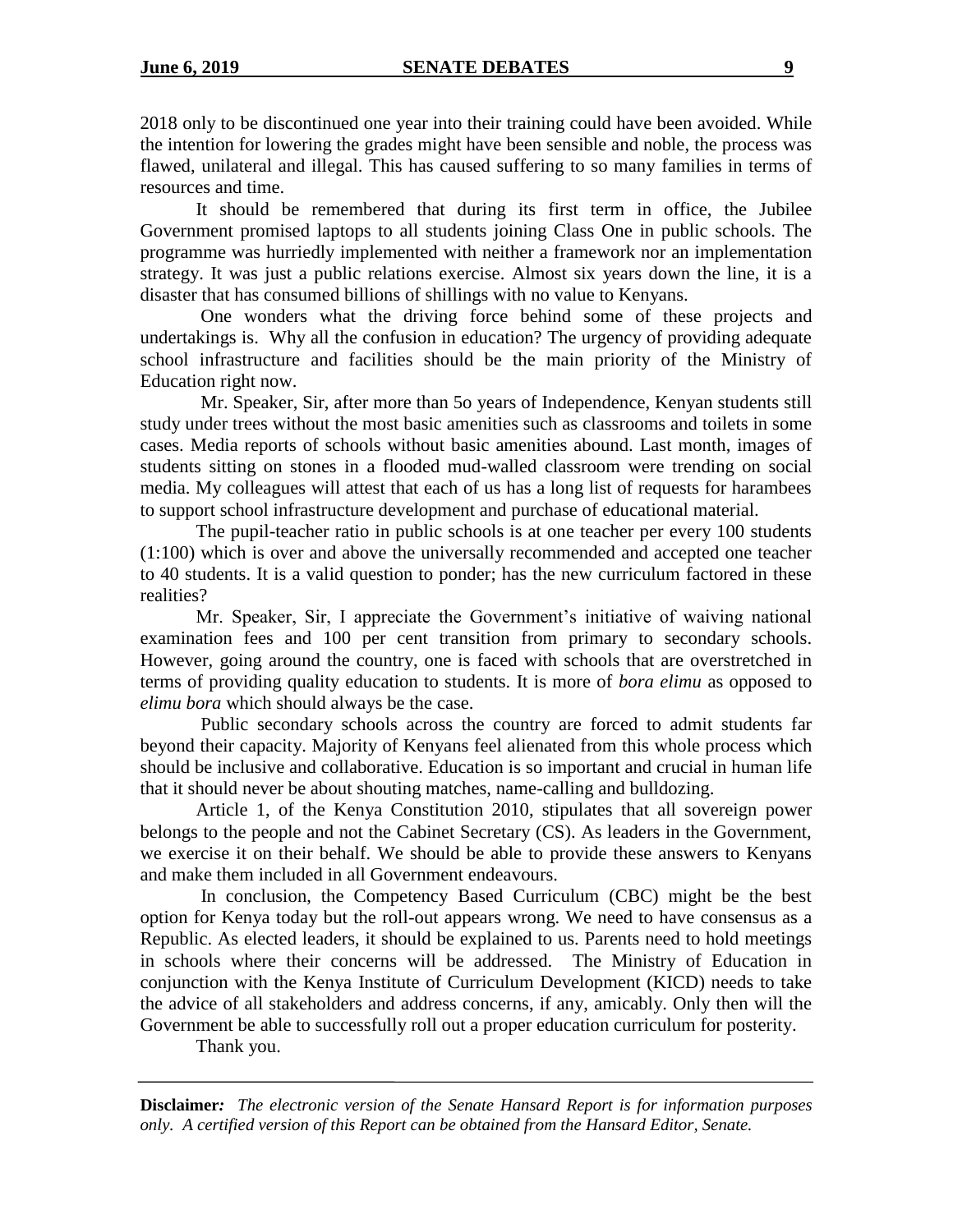**Sen. Poghisio:** Thank you, Mr. Speaker, Sir. I would like to support the Statement that has come from my colleague, Hon. Khaniri. It is very important that we deal with it in the way that we have raised before about the education system in this country.

If you look at the situation right now, it is as though there are two people fighting, one being the CS for Education and the other being the Kenya National Union of Teachers (KNUT) Secretary-General. It is now dividing Kenyans into who will support who, which is the wrong way to go about education in this country.

I will give an example in my county where teachers are lacking and basic facilities are not yet everywhere. To support what the Statement says, we must think about this as citizens as well as legislators.

Mr. Speaker, Sir, as the East African Community (EAC), we should also be thinking about the education system that kind of works for the community rather than each of us trying to look in different directions. I hope the direction where we are moving will bring the EAC together in matters, education. We should enjoy the fact that Kenyans can go to school within East Africa and get the same education and the others can come and learn from us.

I want to join my colleagues in saying that this Statement proceeds and gets the support it deserves because our children and grandchildren will benefit or may have a wrong approach to education.

I support.

**The Senate Majority Leader** (Sen. Murkomen): Mr. Speaker, Sir, this is an extremely important Statement. I thank Sen. Khaniri for coming up with it. I must first declare my interest. I have a personal interest in this matter because the children we are talking about include my children. It is not experimental or something we guess. The intention of having this education system might be good but I do not even understand it myself. Every time I go back home it appears as if I am the one who is supposed to do the homework. A lot of it involves cutting this paper, printing some picture, going to search for some material from the internet and sticking it to some assignment that a child is doing.

Mr. Speaker, Sir, I ask myself: If this curriculum had been applied when I was in some small school in Embobut called Chawis Primary School with my parents who never had the privilege of having the education that I have, who would have done the homework for me, like I do every evening for my children? What happens to parents that have no opportunity to meet their children in the evening to do homework? Will they have to hire another teacher to sit with the children?

Mr. Speaker, Sir, we need to be given a proper explanation that this form of education will be applied in varying degrees depending on where you come from. If you see those children in Tiaty Constituency studying under a tree, when will they be able to do this kind of assignment that requires searching the internet, printing papers and sticking them? They are told in school that today you will learn about metal work and they have never seen a metal.

I really think that it is unfair to continue implementing this education system that we never even had an opportunity as leaders to go through, leave alone the rest of the citizens of the Republic. I am just saying that even Senators, Members of the National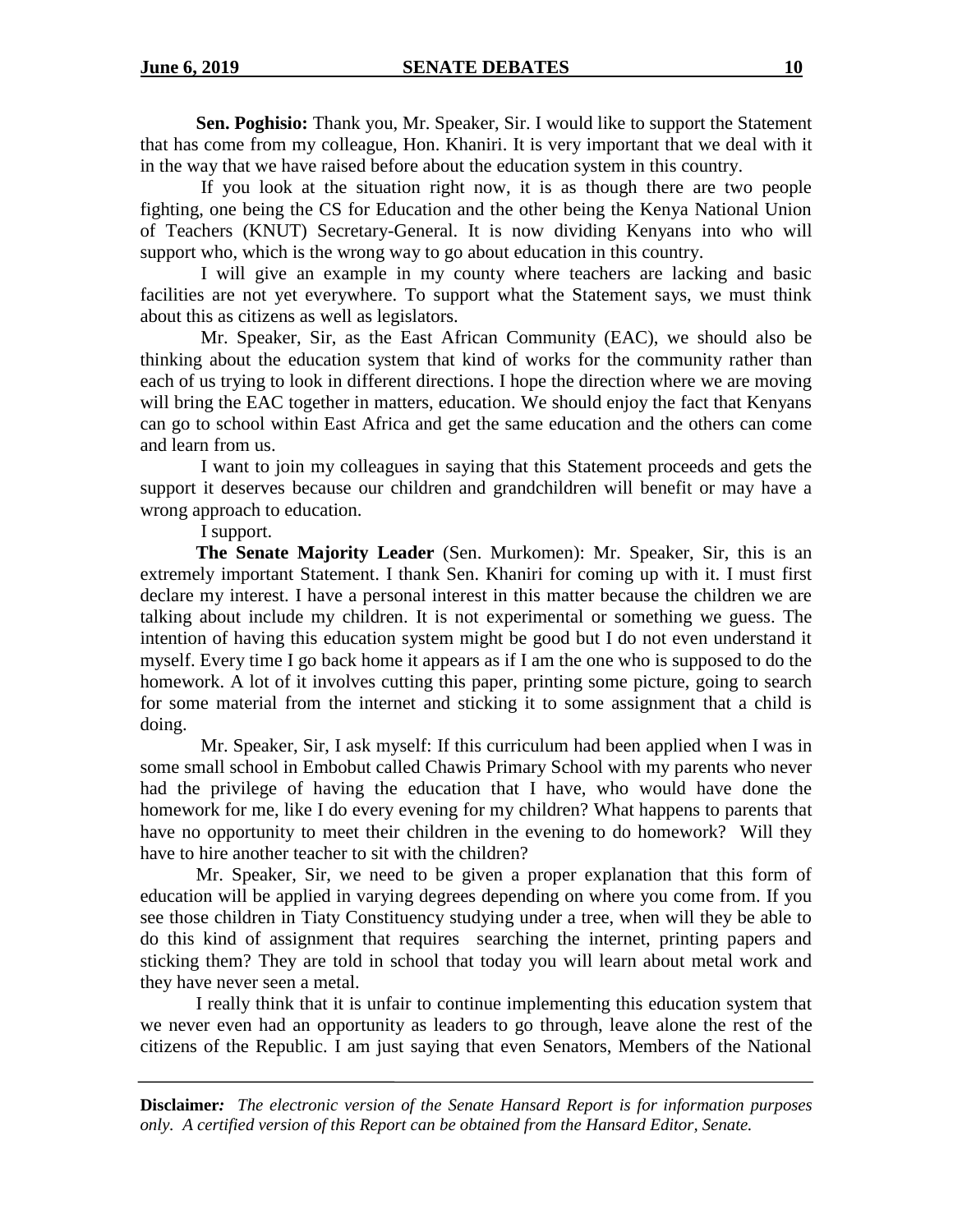Assembly and MCAs have never been taken through what this education programme is all about. This is despite the fact that a quarter of the Senators here could be having children that are going through that school programme.

I am saying this because I think Sen. Cherargei has not even started to prepare for this curriculum. Sen. (Prof.) Ongeri can only worry about his grandchildren.

*(Laughter)*

All of us in this House, despite our age, represent citizens who require proper representation and understanding of this education system. Sen. (Prof.) Ongeri here was the Minister of Education, Science and Technology.

The problem with policies that are pushed to citizens is that people forget Article 10 that talks about public participation as an integral part of policy making. You could have the best policy ever heard on earth but as long as you are not carrying along the people, they feel alienated from that policy.

Respectfully, my friend and former Vice Chancellor Prof. Magoha - who I have no doubt, ran the University of Nairobi very well despite, despite facing challenges here and there - I was a student leader during his time. I want to request him to start a proper process of public consultation so that everybody is carried along.

I can see the point that Hon. Sossion and KNUT have. However, because of our previous politics of KNUT versus the Ministry and the Executive, we do not want to listen to that point. I think each one of us now needs to come to the table of conversation and have a genuine discussion about how this process will be implemented. The new curriculum has separated my children. My first born is in Class Five and is going on with the 8-4-4 system. The one who follows is in Class Three and the rest – I do not want to enumerate all of them here – will be victims of this education system.

Mr. Speaker, Sir, as a nation, we must sit down and have an honest conversation about this education system. The immediate former Cabinet Secretary (CS) for the Ministry of Education; Amb. Amina Mohamed, had started that conversation. The current CS should carry on with it.

In conclusion, there is nothing wrong when you are a public officer, if you exercise the level of humility that even if you know something, you can take yourself down. Like the Bible says, you count yourself like nothing so that you can accommodate others because there might be wisdom in the person.

In law, we say that you must listen even when a mad person speaks because they could be having their lucid moments and making a very important point at that time.

This is extremely important. I am happy that, as the Senate, we are willing to confront this issue. I request our colleagues in the National Assembly that we team up together and confront this issue. It must start with the leadership itself. If we have the choice of taking our children to the British and other education systems, some of us who have chosen that our children will go through the education system that everybody goes through in this country, should have the courage to confront the challenges that come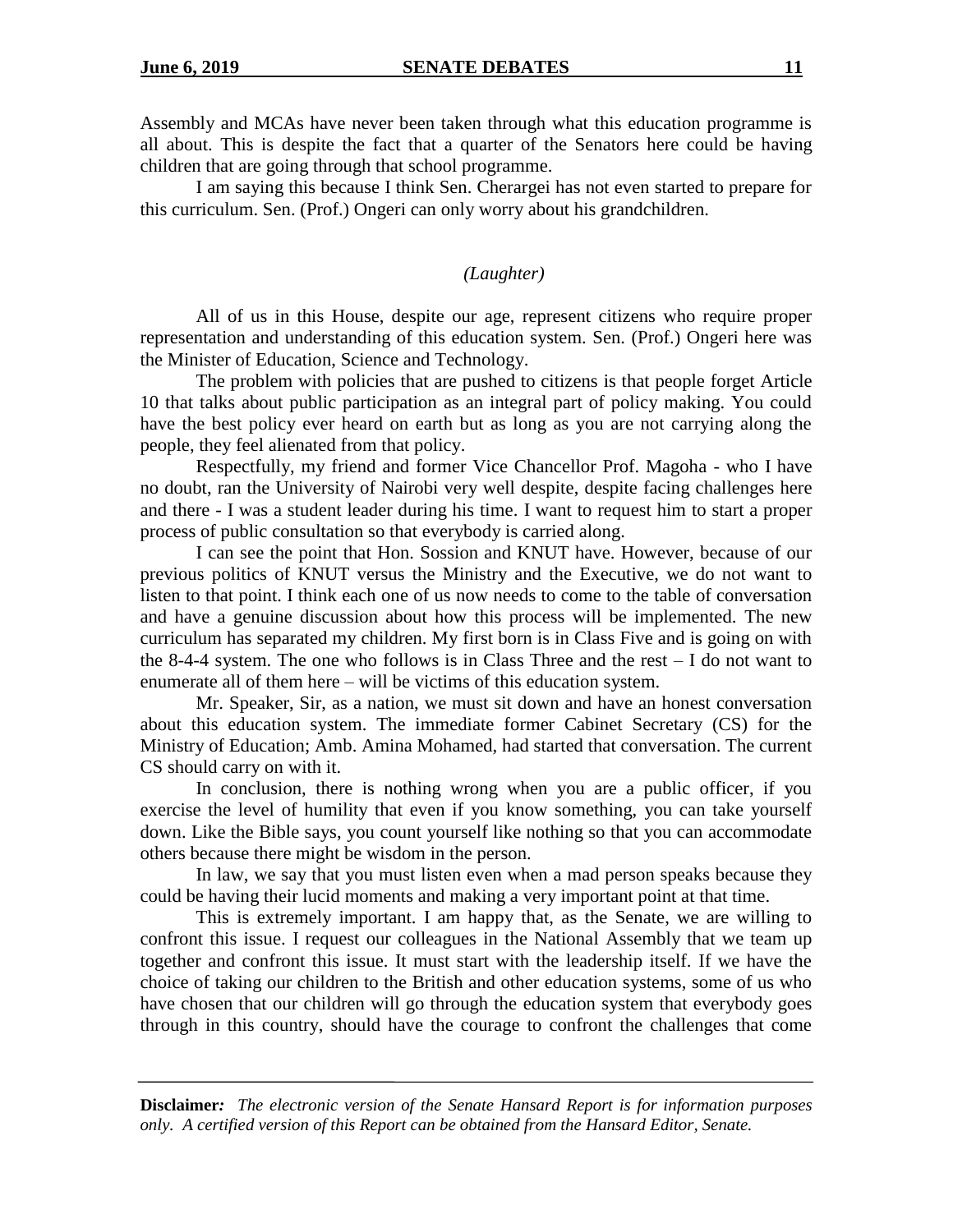with this change of education system because we want every citizen to benefit from a proper working education system.

**Sen. Mutula Kilonzo Jnr**.: Thank you, Mr. Speaker, Sir. This matter was here last week, and we have discussed it severally. Sen. Pareno, Sen. Khaniri and I have raised it. The Chairperson of the Committee on Education was supposed to make an interim Statement about this issue. Perhaps you should have guided us.

What bothers me is that we, the leaders, appear to have abandoned both the students and teachers. The problem of the handshake is that you have no opposition and nobody is asking any questions.

### *(Applause)*

#### **An hon. Senator:** You are right!

**Sen. Mutula Kilonzo Jnr**.: Mr. Speaker, Sir, you are forced to take a National Integrated Identity Management System (NIIMS) number and if you do not, your phone is taken away. You are forced to do this and there is nobody to complain. We look as if we are all the same in one Government; Government of national something. This is such a confusion.

All over Africa, Kenya has been distinguished because of its education. The xenophobia you see in South Africa is because they refused to go to school because the expatriates for various organisations are from Kenya. What do we do with them if they did not go to school and the people who can work there are Kenyans? Most of us are products of the 8-4-4 System and we still look fine. Do I not?

Mr. Speaker, Sir, if we are going to correct something, it is better if we do it properly. For some reason, we fear Prof. Magoha. I do not know why. Let us tell him. However, Parliament including us, have abandoned the teachers of this country. That is why they can go to Kajiado County and suspend and interdict 58 teachers. After a court order is issued, the Teachers Service Commission (TSC) does nothing. Even after the court order has been issued in Kajiado County, they have gone ahead and appointed other headteachers.

Senate Majority Leader, let me tell you how serious this is. I met a very senior lady in Nairobi City County. She asked a question during the training of Competency Based Curriculum (CBC) and she was transferred to a department from the Ministry of Education. How did we get to a system where you cannot ask a question? They are supposed to dictate the air you breathe. This is not the sort of thing we were looking at. In fact, the National Super Alliance (NASA) should have taken over the Government because I do not think we would have done this sort of thing. It is terrible!

#### *(Laughter)*

It is terrible because ---

**The Senate Majority Leader** (Sen. Murkomen): On a point of order, Mr. Speaker, Sir. Sen. Mutula Kilonzo Jnr., started off very well by acknowledging the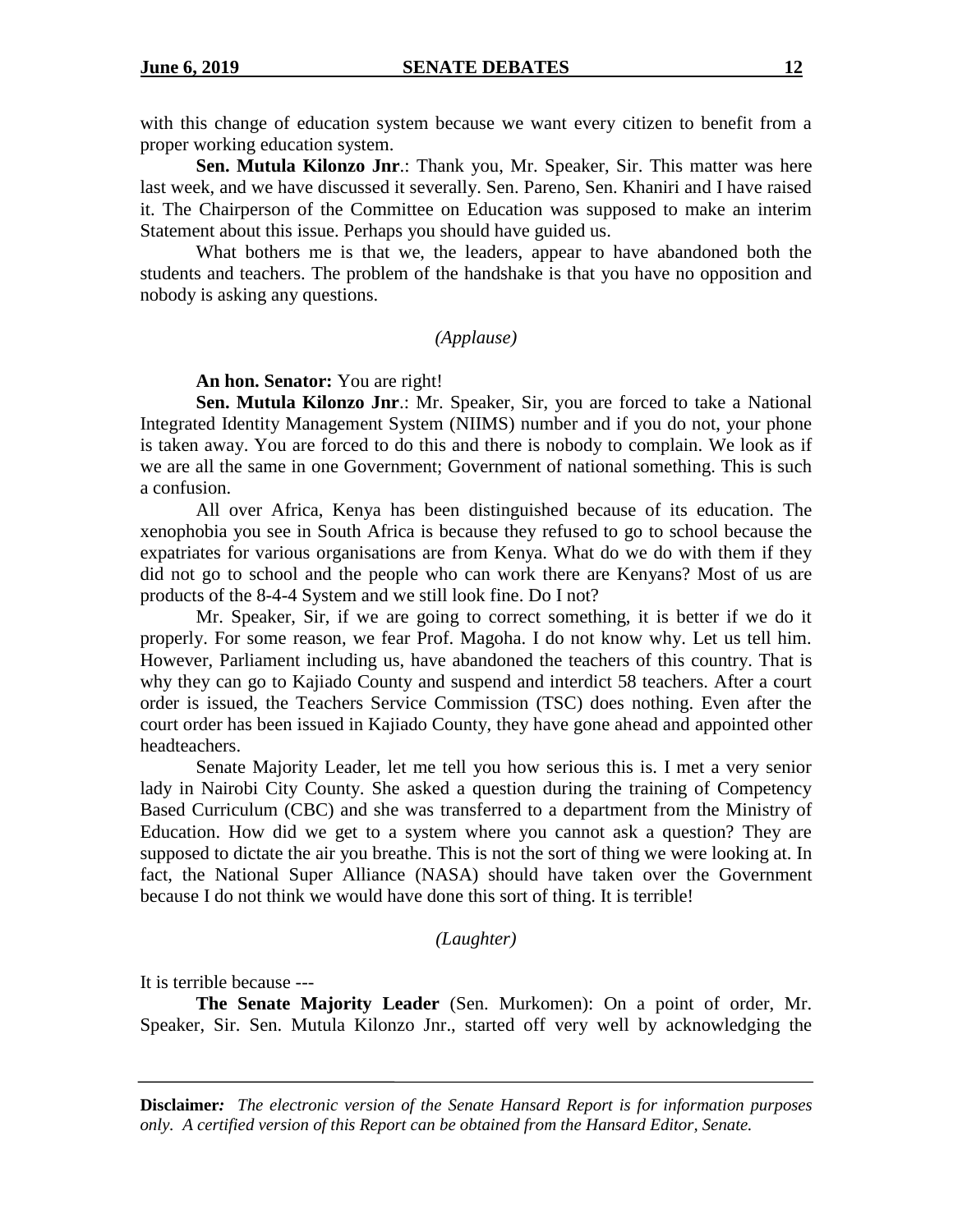problems we have is the absence of a working Opposition. I congratulate him for that. His statement is a direct admission that the opposition is in bed with the Government.

Is he in order, then, to contradict himself by now blaming the Jubilee Government yet the problems we have at the moment are because the Opposition decided to go to bed with the Government and the product of that sleeping together is the confusion that we have in this country?

**Sen. Cherargei**: On a point of order, Mr. Speaker, Sir. Is it in order for Sen. Mutula Kilonzo Jnr., to allege that the confusion is the handshake and yet the Chairperson of the Orange Democratic Movement (ODM), Hon. Mbadi, stated – this is in the public domain – that the Opposition is now the chief advisor of the Government?

**Sen. Shiyonga**: On a point of order, Mr. Speaker, Sir. Is the Senate Majority Leader in order to use those heavy words of our leaders sleeping in bed? Sleeping in bed with who? A physical bed or what?

#### *(Laughter)*

**The Speaker** (Hon. Lusaka): Order, Senator! The Senate Majority Leader used the word figuratively and not literally sleeping in bed.

### *(Laughter)*

Sen. Mutula Kilonzo Jnr., proceed.

**Sen. Mutula Kilonzo Jnr.:** Mr. Speaker, Sir, Sen. Murkomen should have responded.

Mr. Speaker, Sir, the biggest problem is not NASA but Jubilee which has got Opposition in itself. That is where the problem is. I am talking about the real Opposition and not the one that is already in Jubilee. The fact that the Government has Opposition in itself is where you have CSs behaving as if they are on one side answering to one side of Government *et cetera*. We must call it as it is.

There is a problem in this education sector. Hon. Sossion sits in the Committee on Education of the National Assembly and policies are supposed to come to the Government. Hon. Sossion complains there on behalf of teachers but we do not do anything. We have not been felt as Parliament.

The Senate Majority Leader who is here and Sen. Cherargei get a lot of airtime out there when they criticize the Opposition when talking about some team that they belong to like the one Sen. Cherargei is famous for. However, we have not been seen as Parliament defending or speaking about these issues. Are we telling the President: "You cannot allow your CSs to introduce dictatorship because they are holding brief for you?" We criticize Prof. Magoha but he is an appointee of President Uhuru Kenyatta.

Sen. Murkomen is seated here and since the Presidency is shared, we have to blame the Deputy President also. We have not heard him speak about this. This is the problem and if all of us are a product of the 8-4-4 System and we agree to amend or correct it, first, give it time.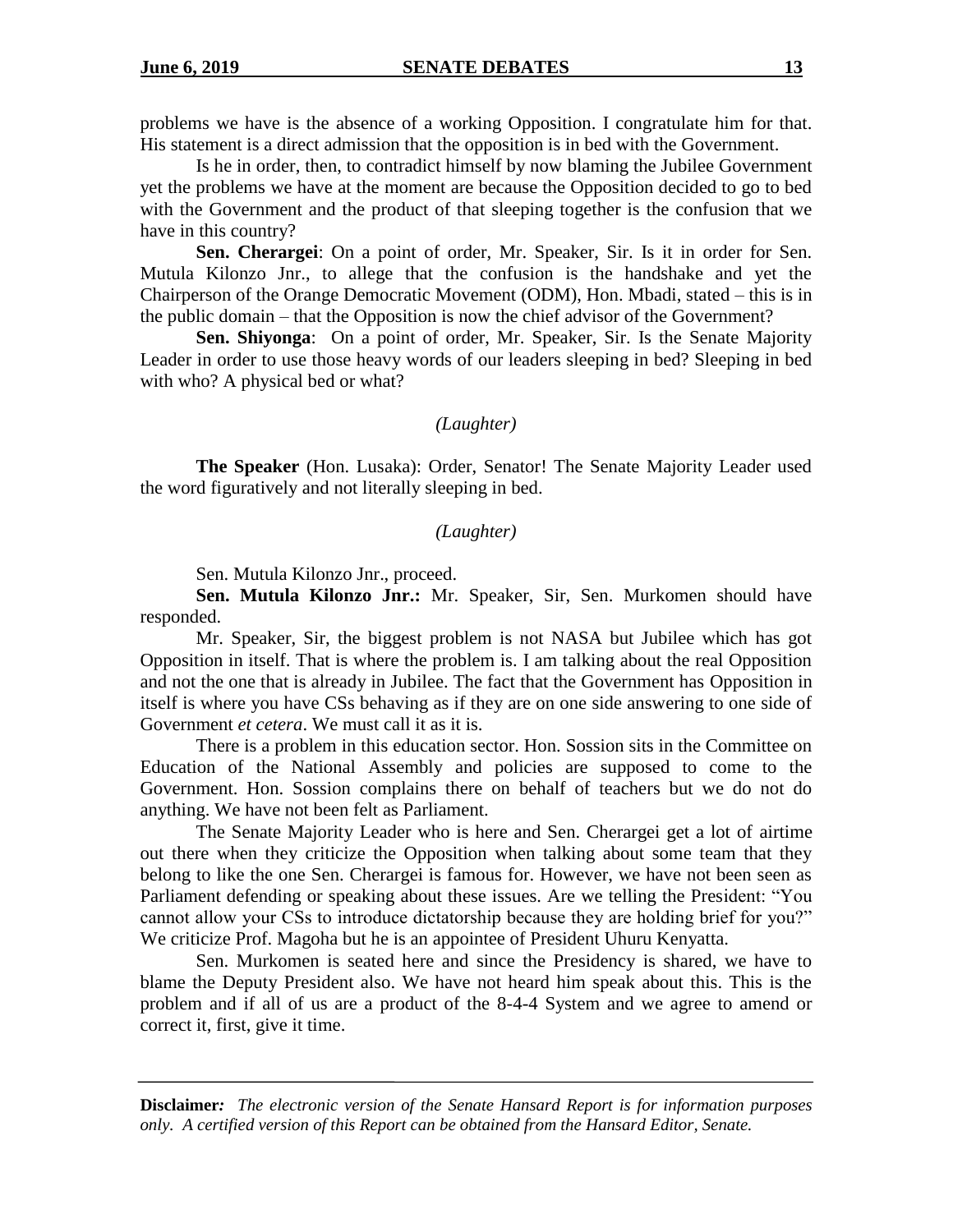Secondly, allow everybody to understand it. If teachers are complaining---. I have asked this question; if you interdict teachers, will you bring mechanics to teach the new curriculum?

Mr. Speaker, Sir, Sen. Murkomen has talked about doing homework, cutting newspapers and so on and he is a person who can download and print. What about Mama Mutheu and Mama Mwikali in Kathonzweni and Kikumbulyu in Makueni Constituency? What are they supposed to do?

**An Hon. Senator**: That is true.

**The Speaker** (Hon. Lusaka): Which are those places you are naming? I thought you were introducing a new language in the House.

#### *(Laughter)*

**Sen. Mutula Kilonzo Jnr**.: Mr. Speaker, Sir. There is a place called Kikumbulyu, a far-flung place in Makueni County where you possibly do not have E or G network but no network at all. I have said this before; the people who will suffer, if not you – maybe because your children have gone through another system or have passed through – are the children of your children. We can have as much corruption in this country but there is one thing that we cannot mess with. That one thing that distinguishes Kenyans when they go to the United States of America (USA), Middle East and everywhere in the world, is nothing else other than our education, except when we do the good marathons where we outrun everybody.

**The Speaker** (Hon. Lusaka): I see a lot of interest. Therefore, I will give three minutes to those that I will allow to talk.

**The Temporary Speaker** (Sen. (Prof.) Kamar): Thank you, Mr. Speaker, Sir, for giving me the opportunity. I rise as the vice Chairperson of the Committee on Education, Communication and Technology to allay fears that we do not fear Cabinet Secretary  $(CS)$ , Prof. Magoha. We expect him on  $19<sup>th</sup>$  and there are a number of issues that we will deal with. If this House would like him to address the whole House, we will, in fact, invite him to come here so that the whole House can raise those issues.

Mr. Speaker, Sir, I also agree with Sen. Khaniri's Statement that there are a lot of grey areas in this system. I assure this House that our voice was heard during the time of CS Amb. Amina. We had a session with her and we told her that we do not need to rush issues. We know very well that 8-4-4 was not rushed. It took two years after the curriculum was ready for every sector to discuss it.

I remember this because I had just joined the university in 1996. We discussed how students will exit and join the university. We had our curriculum that had to be tested and examined across the board so that the Committee of vice chancellors was able to discuss.

What we do not know is who the stakeholders that have looked at this curriculum are. We have a few questions that we raised as a Committee to the then CS who agreed with us at the time that there is need for delay. I am sure that if Sen. (Prof.) Ongeri will get a chance, he will touch on that.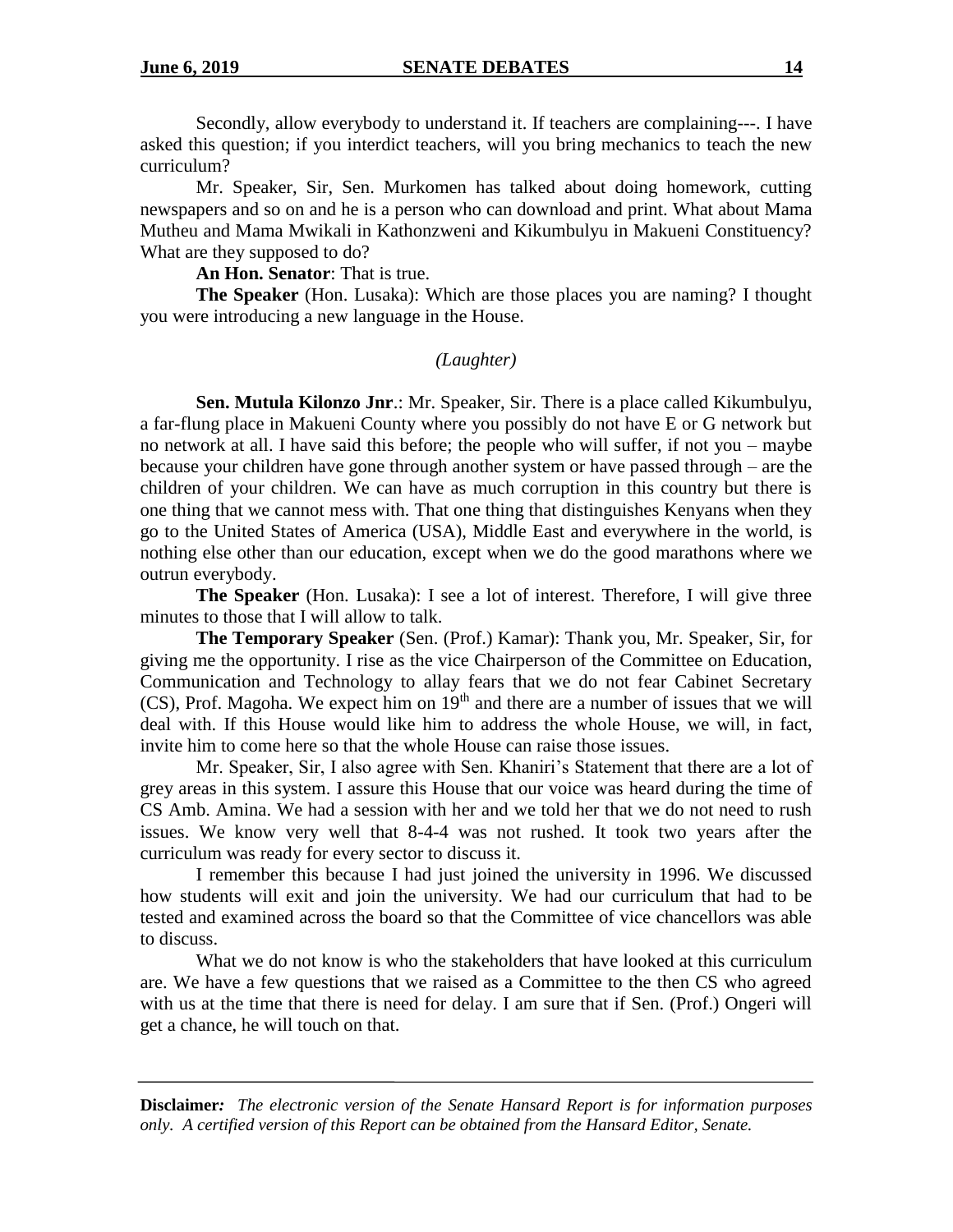Mr. Speaker, Sir, to change a curriculum, we must ask ourselves how the current curriculum is doing and what it is we want to change. When it comes to this curriculum that is called Competence Based Curriculum (CBC), we are changing the teaching methodology. This is something that the Kenya National Academy of Sciences (KNAS) talked about in the 1990s. We need to change the way of teaching but not the structure and the content. Therefore, we need to look at that.

The biggest problem that we have now with the discussions that are going on is that we are creating a doubt about our curriculum, not just for us, but also for the external world. Our products do not have to be Kenyan. We know very well that the Kenyan education system has been embraced internationally. So, whatever we do, we must ensure that the curriculum that comes out will be acceptable to everybody within and outside Kenya.

Mr. Speaker, Sir, there is also the transition of students from primary school. We have enjoyed a good relationship in the region. The East African Community (EAC) has embraced this curriculum although we have the 8.4.4 system and they have a different programme because of the quality of the Kenyan product. So, we cannot afford to show doubt as far as the curriculum is concerned. However, we must satisfy ourselves that this curriculum is useful and it will produce.

I give an assurance that as a Committee, we are there and we will---.

**Sen. (Prof.) Ongeri:** Thank you, Mr. Speaker, Sir, for giving me the opportunity to weigh in on this matter. I am a Member of the Committee on Education, Information and Communication Technology. Prof. Magoha was my student at the medical school and I know that there is a CBC which has been rolled out.

First, one of the major pitfalls in the rolling out of CBC is that it must be based on a policy. However, as far as I know, it is now that they are rolling out that policy. It is through the policy that one is able to cut out deliberate measures that are required to actualize the curriculum. That is one of the pitfalls where the former CS, Amb. Amina had agreed with the Committee that it was rushed.

Mr. Speaker, Sir, the second element that we need to be aware of is that when we roll out the CBC, it must be based on the collective views and inputs by all stakeholders. What I am seeing today is that the teachers are speaking their language, Teachers Service Commission (TSC) is speaking its language and the Ministry is speaking its language. You wonder when they ever met to put these facts together so that they can move together.

Third, people must be very well versed with the curriculum. The teachers, who are supposed to be the ones delivering the curriculum, are in limbo. They do not know the A, B, C, D of it.

I like the admission of the Senate Majority Leader that the bulk of that exercise has been put to the parents. Now, you can imagine the types of parents we have in various schools and what their competencies are, to actualize this curriculum.

I wish I had more minutes. I would have shed more light on this topic. One, the teachers have not been prepared for this exercise. Two, the materials, for example, books to be used for this exercise have not been adequately rolled out. The first attempt to roll out some, was full of mistakes. Once children who are growing up capture a mistake in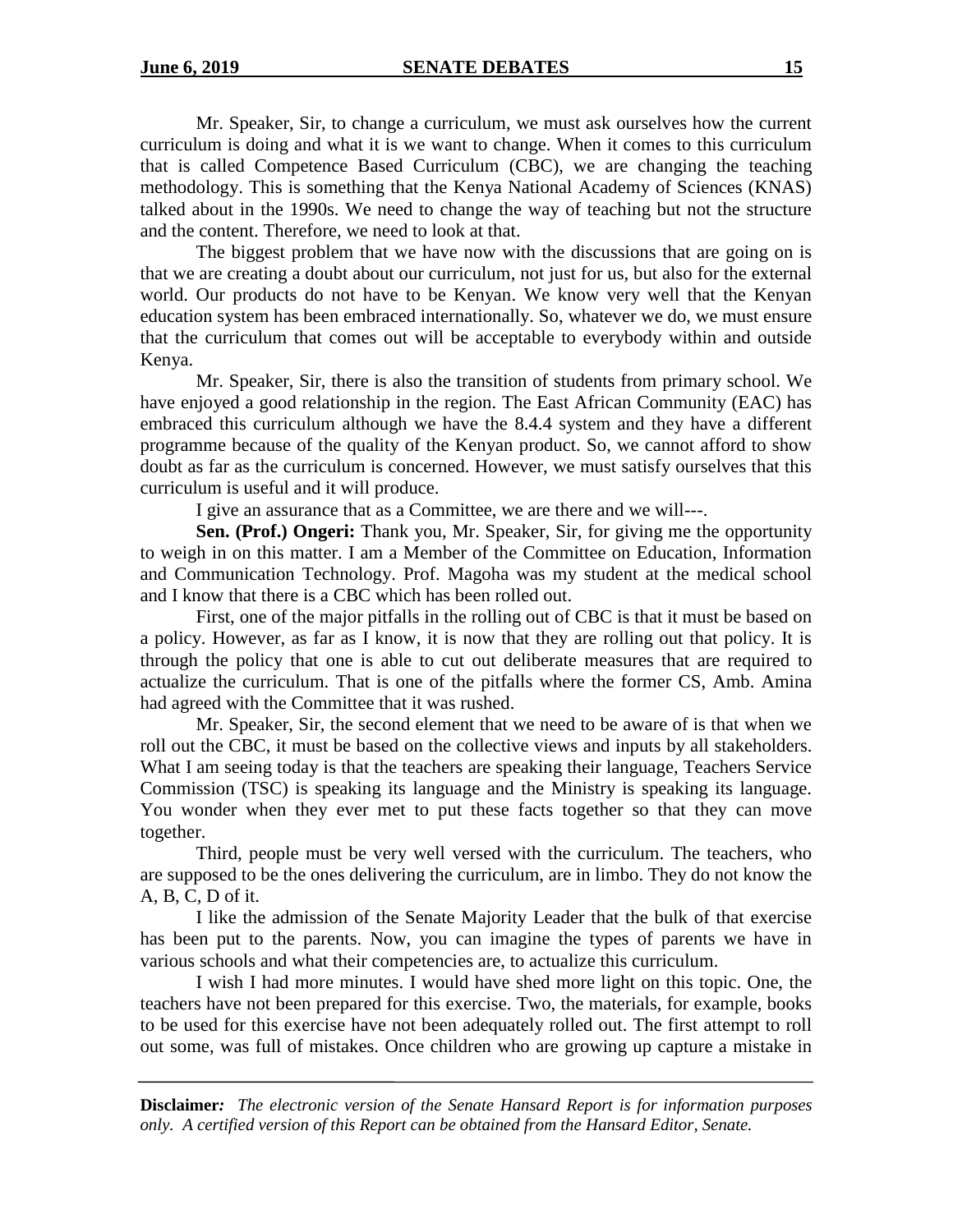their minds, it becomes difficult to erase it from their mind. It becomes part of their DNA. Therefore, we are, in fact, exposing our children to dangerous trends.

I wish I had one or two minutes to prosecute this. I indulge you.

**The Speaker** (Hon. Lusaka): Okay. Since you were a Minister for Education, Science and Technology, I will add you two minutes.

**Sen. (Prof.) Ongeri**: Thank you, Mr. Speaker, Sir. Therefore, it is important that as we roll out this curriculum, everybody is seized of it. The teachers, parents, community and everybody must know about it.

*[The Speaker (Hon. Lusaka) left the Chair]*

#### *[The Temporary Speaker (Sen. (Prof.) Kamar) in the Chair]*

Madam Temporary Speaker, the facilities in our schools are wanting, leave alone the new policy of 100 per cent transition. This means that 100 per cent transition from Early Childhood Development Education (ECDE) levels to primary one and two. Where will they be? We have 100 per cent transition of standard ones and twos but inadequate number of teachers. However, they hope to recruit them and have given a measure of up to many years when they intend to bridge the gap**.** We are dangerously walking on a dangerous path on our education.

By the way, Senate Majority Leader, education has no boundaries. Whether a person is in opposition or in Government, we all swim together. We are all counted to work together for the prosperity of this nation. After all, as a former Minister for Education both, as a Minister for Technical and Vocational Education Training (TVET) from 1988 to 1991, we intended to change the curriculum and it went through the series that we must adopt before it can be adopted. Therefore, I have serious doubts on CBC.

**Sen. (Dr.) Musuruve:** Thank you, Madam Temporary Speaker, for giving me an opportunity to contribute to this Statement. I thank Sen. Khaniri for coming up with it.

Education is supposed to produce an all rounded person. However, it is unfortunate that as things are unfolding in this country, we will not have students who will be all round.

I have been heard at one point saying that I really thank God that I got a disability after I had acquired education. This is because, if I was among the children with disabilities who are in school, I would not have reached where I am. This is because the education system is not providing an environment where children with disabilities can grow.

The curriculum has been rolled out but children with disabilities have been left out. When you go to the classrooms and see what is happening on the ground, it is a pity. They do not have resources.

I have raised the issue with the Committee on Education, Information and Communication Technology, that it is unfortunate that the Government, Kenya Institute of Curriculum Development (KICD) and the Ministry of Education is giving a deaf ear to the plight of deaf children in this country. The Ministry of Education does not bring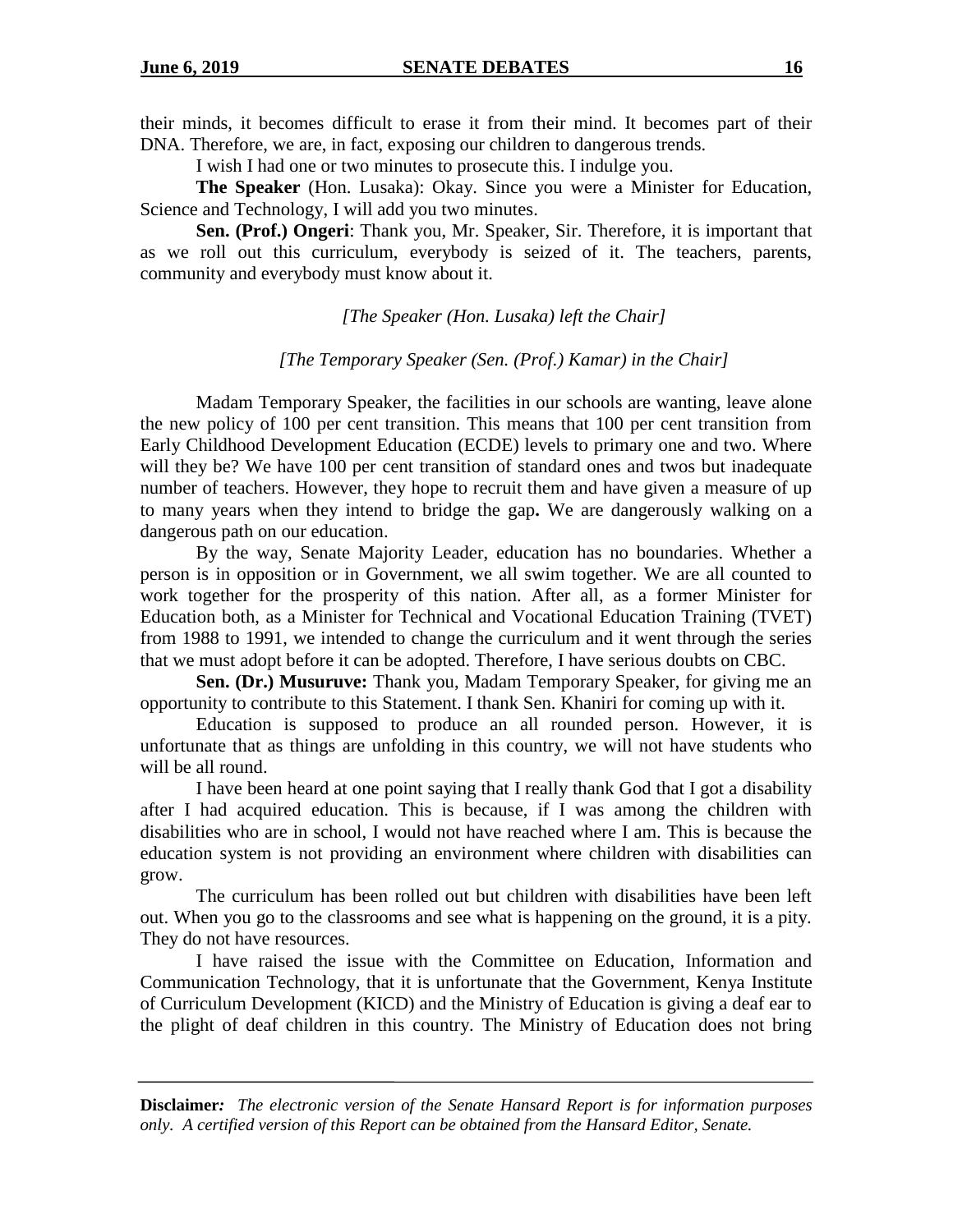experts on board to give them expert information. Instead, they make sure that they exclude the experts.

A person like Prof. Ndurumo is someone we cannot do away with in the area of special needs education. He has brought a lot of value addition to this county. However, he is never brought on board. In any case, when they are discussing issues of special education, they make sure that Prof. Ndurumo is not brought on board.

Madam Temporary Speaker, there is need for the Government to be candid on the issues of disability to ensure that the children with disabilities are not left behind. I can candidly say that in the current system of education, the special needs students are being wasted in the classrooms. I visited Kapsoya School for the Deaf where I noted that special needs students are being wasted and the situation is getting worse. The special needs schools do not have resource document. The KICD do not want to approve quality resource documents. It is a pity that we as a country cannot do anything about children who have special needs. It is unfortunate that even as this debate is going on, nobody seems to care about the children with special needs. There is need for us as a country to do something about it.

Madam Temporary Speaker, I hope that the issue of special needs students will be interrogated. The Cabinet Secretary in charge of Education, Prof. Magoha should appear before a Committee of the Whole and not just the Committee of Education. Prof. Magoha should come here so that Senators can interrogate him. Public participation on education matters should not be lopsided. It should involve all Kenyans. They normally do public participation amongst themselves---.

**The Temporary Speaker** (Sen. (Prof.) Kamar): Your time is up Sen. (Dr.) Musuruve.

Kindly proceed, Sen. Madzayo.

**Sen. Madzayo**: Asante sana Bi. Spika wa Muda kwa kunipa nafasi kuchangia katika taarifa hii kuhusu mfumo wa elimu iliyoletwa na ndugu yetu Sen. Khaniri. Wahenga walisema; ndovu wawili wakipigana, nyasi ndio huumia. Kwa ukosefu wa Prof. Magoha kukaa na ndugu hon. Sosion, kujadiliana na kupata msimamo wa kuwa elimu katika nchi hii ni muhimu zaidi kwa watoto wetu katika shule za msingi, ni jambo la kusikitisha.

Prof. Magoha anaelewa kwamba katiba ya Kenya inasema kwamba ikiwa kuna mjadala wa aina yeyote, ni lazima watu wakae, waelezane, waelewane ili wapate njia ya kuenda mbele. Wazungu wanaita *consultation*. Jambo la kusikitisha ni kwamba, walimu wana chama chao cha Kenya National Union of Teachers (KNUT) na wana haki ya kusikizwa na Waziri wa Elimu. Imekuaje hivi sasa Waziri anaonyesha madharau kwa chama cha walimu ambacho kina haki ya kujadili na kuuliza jambo wanapoliona halifai. Prof. Magoha anawakosea sana Wakenya kwa kupuuza chama cha walimu.

Bi. Spika, jambo la kusikitisha zaidi ni kwamba, Prof. Magoha angekuwa anatueleza anatandaza nini kusaidia elimu ya Kenya. Kuna shule ambazo hazina madawati, karo za shule ziko juu na kuna watoto walemavu ambao hawawezi kuenda shuleni. Kuna aina nyingi sana za shida ambazo zinakumba watoto wadogo. Watoto wetu siku hizi wanalazimika kubeba mikoba kama mzigo za gunia kwa migongo.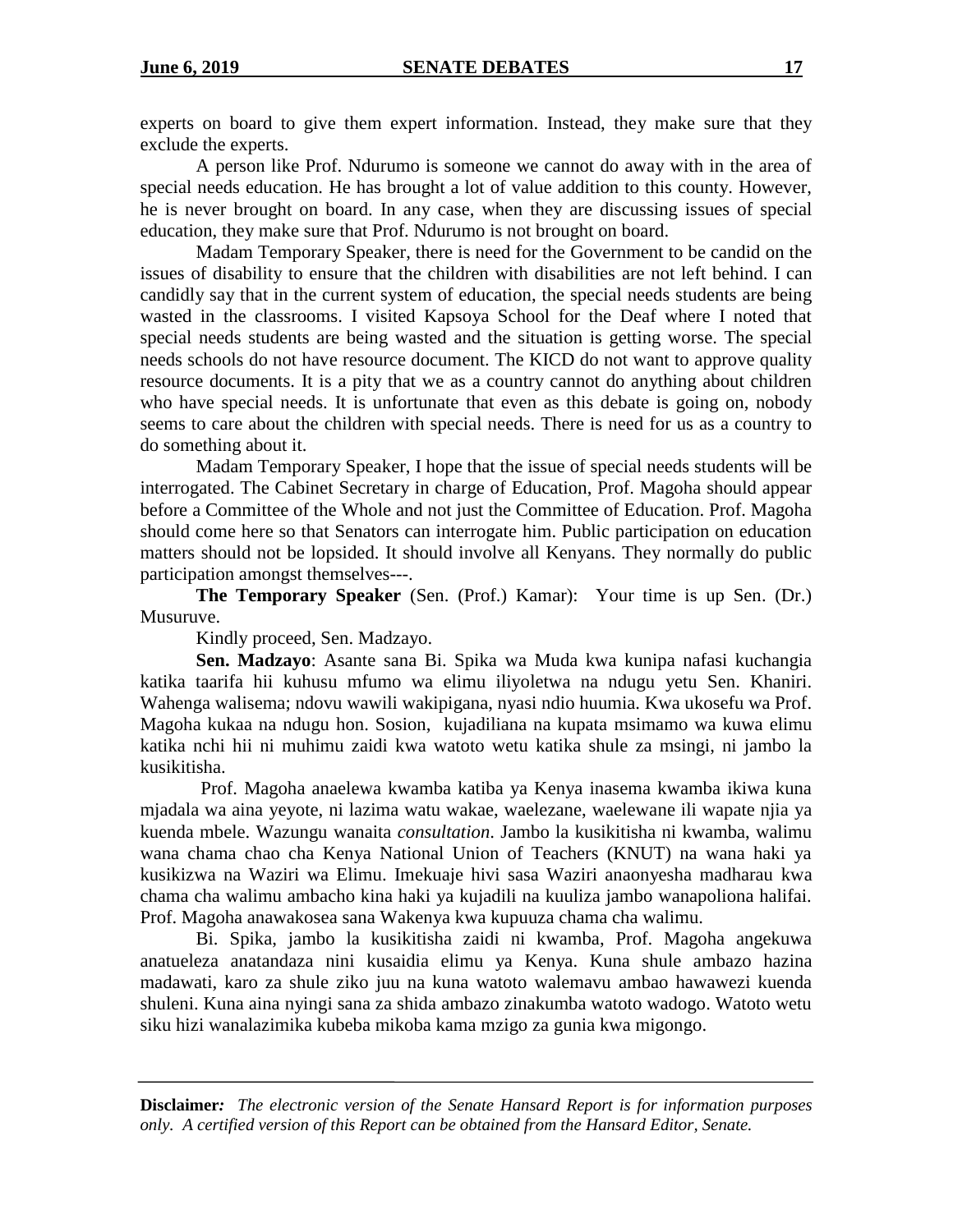Bi. Spika, hata wewe ni profesa na ulienda shule lakini haukuwa unabeba vitabu vingi kama wanafunzi wa sasa. Wakati wetu, tulikuwa tunabeba vitabu kama sita au saba. Mwanafunzi alikuwa anafanya mtihani wa kitaifa katika masomo saba kisha anajiunga na shule ya pili kabla ajiunge na chuo kikuu.

Bi. Spika, hivi sasa, watoto wetu wamepatwa na mzigo mkubwa. Wanalazimika kubeba magunia migongoni wakienda shuleni. Ni jukumu la Prof. Magoha kuona kwamba mzigo wa watoto wanaoenda shule umepunguzwa na sio kupigana na chama cha walimu.

**The Temporary Speaker** (Sen. (Prof.) Kamar): Your time is up Sen. Madzayo.

Hon. Senators, I still have six requests, yet we have less than 10 minutes. I direct that the rest of the speakers take two minutes or less to make their contribution. We still have three important statements before we finish our statement hour.

Kindly proceed, Sen. Shiyonga. You have two minutes.

**Sen. Shiyonga**: Madam Temporary Speaker, I thank you for giving me an opportunity to support this Statement. The implementation of this type of education curriculum is good because it was well thought out. However, as much as change is good, the change that we want to implement on the curriculum needs to be thought out.

Change can only be implemented when the stakeholders are well versed. Change is good when the recipient does not take it as a burden. However, the proposed curriculum looks like a show off to the teachers and students. The Teachers Service Commission (TSC) has become toothless. It has made the war over KNUT as if it is child-play. Education needs to be a bridge that enhances one's livelihood. Kenya seems to be in a rush over everything. We are rushing to implement the proposed new currencies, demolish structures and implement the new curriculum.

Madam Temporary Speaker, it is high time that the Competency-Based Curriculum (CBC) that is being implemented in Kenya be looked at. I hope that I will be invited as a friend to the Committee on Education, Information, Communication Technology to contribute more on this issue.

**The Temporary Speaker** (Sen. (Prof.) Kamar): Your time is up Sen. Shiyonga.

Kindly proceed, Sen. Pareno. You have two minutes.

**Sen. Pareno**: Madam Temporary Speaker, I rise to support this Statement. I would like to inform this House that the Committee on Education had a session with the Chief Executive Officer of the TSC, Ms. Nancy Macharia. What has been reported here is not what is on the ground. What Ms. Macharia reported to the Committee is also not what is on the ground. We have been discussing the issue of interdicted teachers in Mashuru for the last two weeks and we do not seem to be getting headway.

The CEO of TSC informed the Committee on Education, Information and Communication Technology, that they have already sent 52 teachers to replace the ones that had been interdicted. However, that is not the situation on the ground. I personally made phone calls to Mashuru and the schools are reporting that the teachers have not reported.

Our children are not being taught. Worse still, they have given direction to the county directors of education to go around to the schools where the interdicted teachers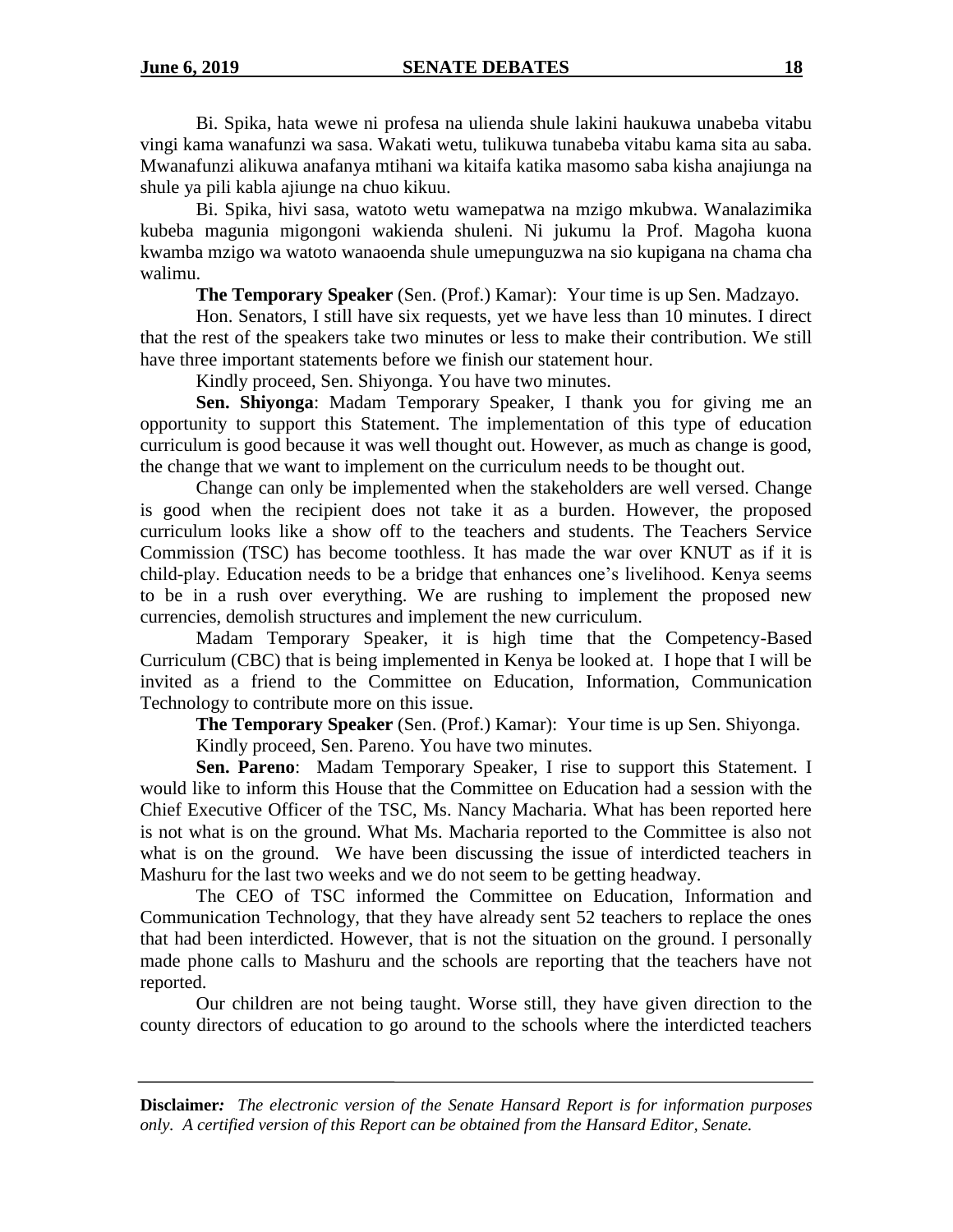have gone back to teaching pursuant to directions by their bosses that they go back to their stations. They are physically evicting the teachers out of the schools.

Madam Temporary Speaker, the drama that our children are facing in schools is one that they do not deserve. I am happy to hear that Prof. Magoha himself will appear before the relevant Committee to ensure that these issues are answered. I feel that this new curriculum has problems. We need to understand it for us to move forward as a country.

I thank you.

**The Temporary Speaker** (Sen. (Prof.) Kamar): Kindly proceed Sen. Cheruiyot. You have two minutes.

**Sen. Cheruiyot**: Madam Temporary Speaker, the Chairperson of the Committee on Education is finally here. I was worried when we were making our contribution and I could not spot him in the House. However, now that he is here, I will make my comments very brief. As leaders, we must never lose the thought of what it feels like to be an ordinary citizen. It is unfortunate that somebody cursed us in Africa. The people that are supposed to be solving problems create private solutions to public problems. If there is traffic jam on the roads, the people who are supposed to find solutions to the traffic jams write memos to say that the highways should be cleared for them. We have problems like the one we are facing in the education sector now because many a times, these decisions are made by people who no longer have school going children.

I was embarrassed yesterday when some people brought to my attention the fact that, nowadays if you want to get the new generation passport, you have to be at Nyayo House by 3 a.m. What sort of a country are we living in?

When many of these Senators want passports, they will be quickly ushered to the 9<sup>th</sup> floor of Nyayo House and accorded VIP services. That is why we have lost reality of the challenges that ordinary Kenyans continue to face. I am looking forward to a proper response.

When the Chairperson of Committee on Education, Information, Communication and Technology stands up to speak, it will be important for us to know how they are addressing these issues; what decisions are being made. Eventually, if Prof. Magoha refuses to move, what shall we do as a House? We have lamented enough and it is time for actions.

**The Temporary Speaker** (Sen. (Prof.) Kamar): Thank you, Sen. Cherargei. You may have the Floor.

**Sen. Cherargei:** Thank you, Madam Temporary Speaker. I want to add my voice that the issue of replacing the 8-4-4 system of education with Competency Based Curriculum (CBC) is good intention. However, the application has been very poor. One of its aims is digital literacy. If digital literacy is to be implemented yet the laptop programme has flopped, how will we be able to succeed? These are some of the key issues.

Article 10 of the Constitution is on the issues of national values and principles of good governance. It calls for proper consultation. This programme was implemented in a huff. There were no proper consultations with the stakeholders. It has been reduced to a fight between the Cabinet Secretary (CS) of Education and the Kenya National Union of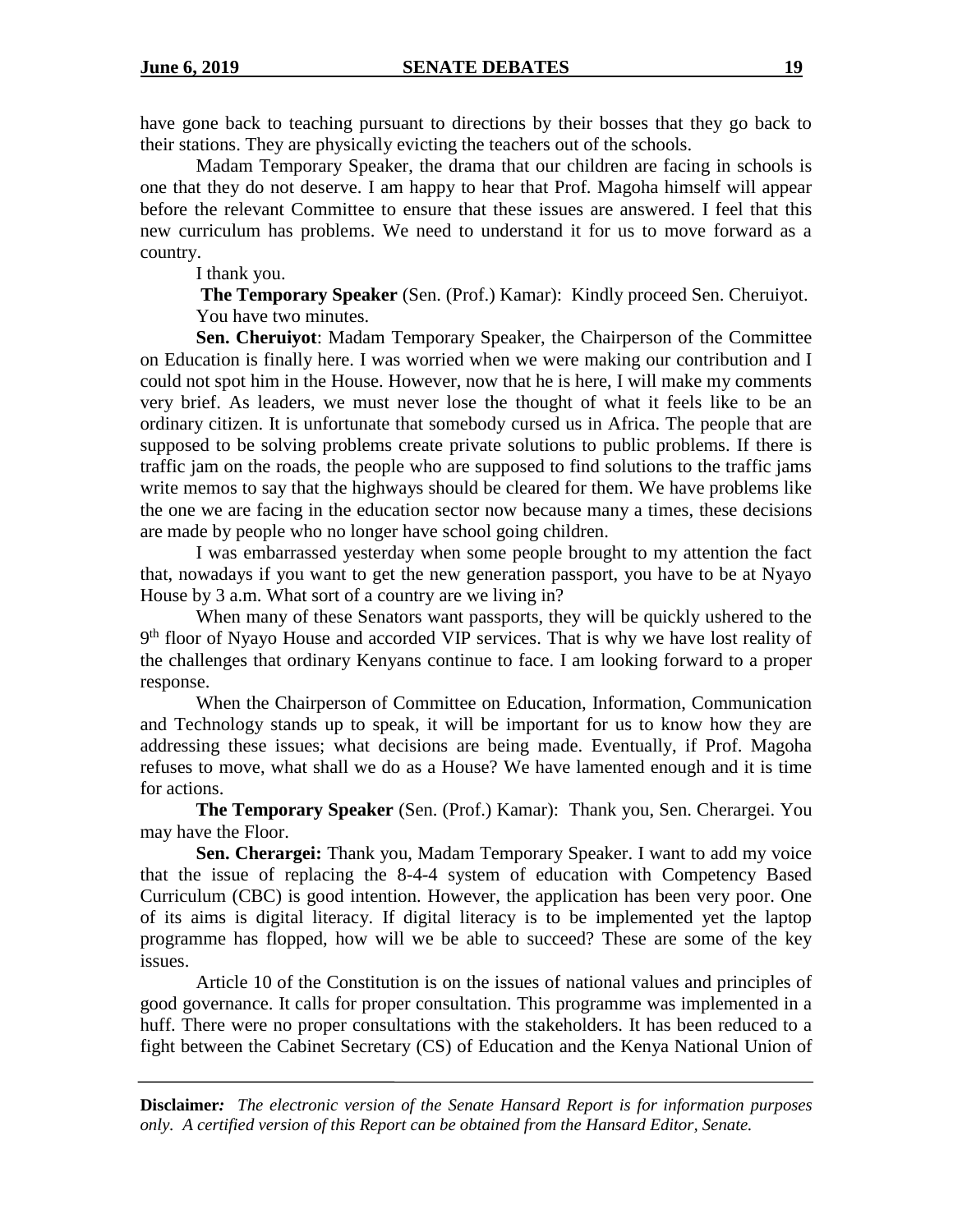Teachers (KNUT), Secretary-General, Hon. Sossion. We, as a country, need to have an honest conversation with all stakeholders on CBC.

Finally, let us stop using force to implement CBC. It is sad that these people are fighting teachers who are supposed to implement CBC. Any CS in this country is imagining or thinking that when he uses force or display machismo in public, makes a lot of noise and does not have the reverse gear, then he or she will be the most popular and the most celebrated CS in this country.

We want to call upon the CS, Prof. Magoha that this is not about the loose nut, but it is about the future of this country and our children. As young parents, we are very careful because we want a better country. Let him have a reverse gear and ensure the quality of education is maintained in this country. That is the only way we can move forward with CBC.

**The Temporary Speaker** (Sen. (Prof.) Kamar): Thank you. Sen. Omogeni. You may have the Floor.

**Sen. Omogeni:** Thank you, Madam Temporary Speaker. I also rise to support the Statement that had been raised by our colleague, Sen. Khaniri. There is something that is very disturbing. There is something we used to call perpetual succession in Government.

When we were in the Education, Information, Communication and Technology Committee and my Chairperson is here, the CS then, Madam Amina assured that the Government required at least two years before the new curriculum could be rolled out. This man called Prof. Magoha, came in and rubbished what she had promised us and took like 15 days to roll it.

Madam Temporary Speaker, I think this is something we should not allow. As legislators, we should re-think about this idea of picking people out there, giving them positions of CS and yet they do not care about the views of the people's representatives. They come here, promise us things and then go back to their offices to implement it without consultations. They lack any form of accountability when they come to inform the Senate on very serious policy issues.

We, as the Committee, will take this issue seriously. We do not want to take the lives of the children of this country for granted the way the CS wants it to look like. We cannot have a Government which is at war with itself. This should be brought to an end. We want to promise the House that we are up to the task. We will have Prof. Magoha appear here and report to the House

**The Temporary Speaker** (Sen. (Prof.) Kamar): Thank you. Finally, the Chairperson of the Education, Information, Communication and Technology, Sen. (Dr.) Langat.

**Sen. (Dr.) Langat:** Thank you, Madam Temporary Speaker for giving me this chance to make my input. First, l would like to assure the House that before the CBC programme was started, my Committee invited CS Amina to tell us about the preparedness of the country and the Ministry, in particular, to launch this CBC.

She had stated clearly that the preparedness in terms of the teachers was ongoing, but it was still very slow. She also told us the structures required were not sufficient. She also informed us that by that particular time, the policy processes in terms of formulation of curriculum were not complete and they required two years to roll out this curriculum.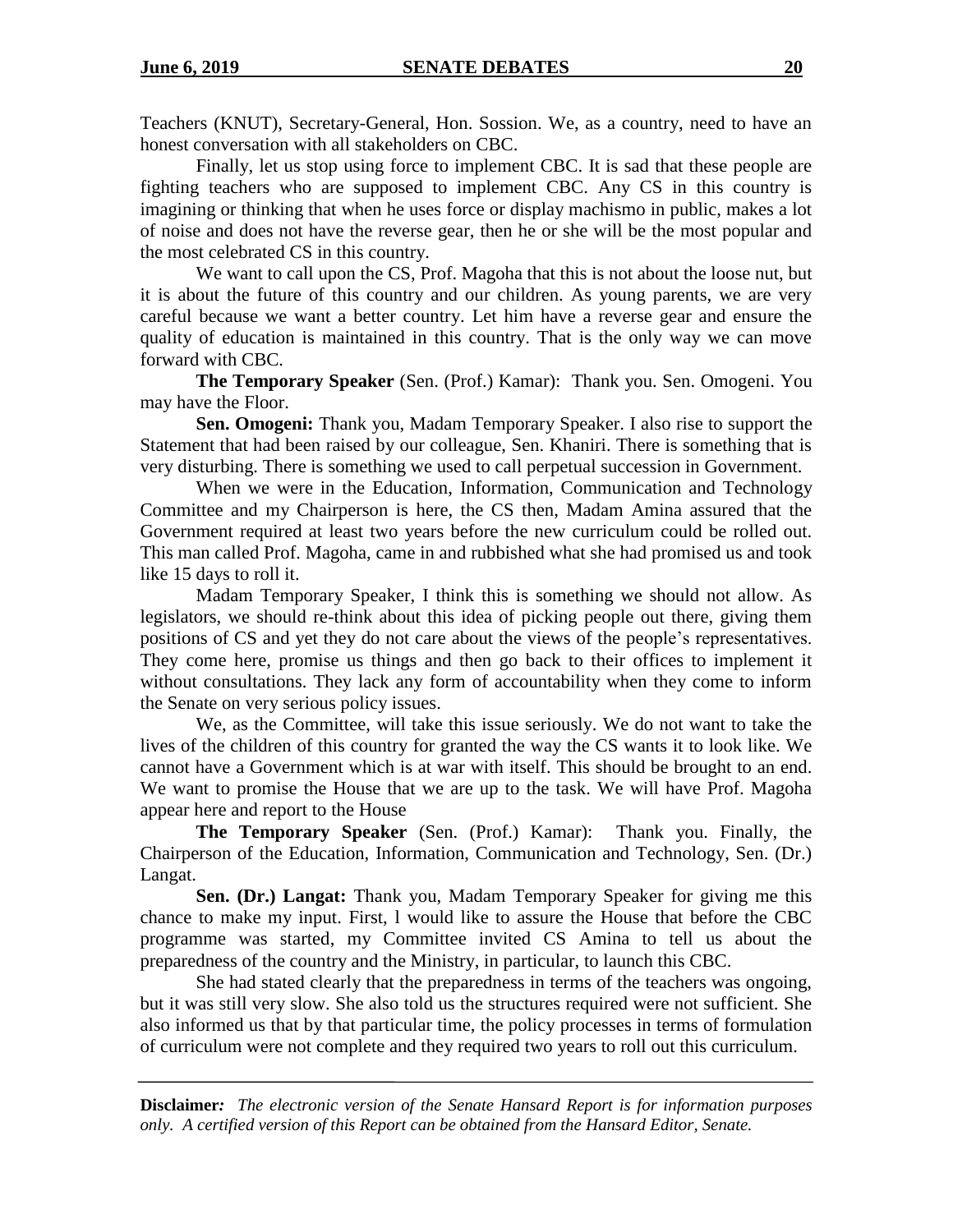She also told us that finance was a great challenge to the implementation of CBC. She said it required Kshs350 billion to effectively roll it out and they did not have it. Surprisingly, when the new CS came in, he said that the CBC train had left the station and it did not have a reverse gear.

Madam Temporary Speaker, we heard the complaints from the KNUT and other few stakeholders, after which, we decided to invite him to the Committee of the Whole, but he requested to appear before my Committee on  $19<sup>th</sup>$  so that he could answer some pertinent questions that are facing the CBC.

I would like to invite all the interested Hon. Members to our Committee which will take place on Wednesday  $19<sup>th</sup>$ . We shall inform of you the venue. We need to listen to him. After our engagement with him, we will decide if it will be good enough for him to come to the Committee of the Whole.

I would also like to inform the House that the other petitions which were touching Teachers Service Commission (TSC) were resolved yesterday. I am happy to report that this morning, TSC has taken an initiative to ensure that the schools which the teachers were interdicted are replaced.

**Sen. Cheruiyot**: On a point of information, Madam Temporary Speaker.

**The Temporary Speaker** (Sen. (Prof.) Kamar): What is your point of information?

**Sen. Cheruiyot:** Madam Temporary Speaker, l would like to inform the Chairperson that earlier on before he came in, Sen. Pareno did report that in follow up to that Petition, what the Chief Executive Officer (CEO) of TSC promised the Committee is not accurate information. She has made the phone calls and has confirmed that it is completely untrue. She actually misled your Committee. Sen. Pareno is back to her position maybe she would better inform the Chairperson.

**The Temporary Speaker** (Sen. (Prof.) Kamar): Thank you. Sen. Pareno, do you wish to inform the Chairperson about the confirmation of whether the teachers have been posted to the schools or not?

**Sen. Pareno:** Thank you, Madam Temporary Speaker. After the meeting we had with the CEO of TSC, she informed the Committee that 52 teachers had been sent to Mashuru Sub-County to replace those that had been interdicted. I made phone calls to the head teachers affected. For example, I called the headteacher of Oserip Primary School and I was told that they have not seen those teachers.

If there is anything happening, it is the County Directors of Education who have been chasing away the interdicted teachers who reported back to the schools. That is the position which l got from the ground. I also had asked the CEO to give a list of those who had been posted and to which schools.

**The Temporary Speaker** (Sen. (Prof.) Kamar): Thank you. He is well informed.

**Sen. (Dr.) Langat:** Thank you, Madam Temporary Speaker. I want to say that we even informed the CEO of TSC that my Committee will make a follow up. We shall visit those particular stations to make sure that the teachers who had been posted have reported and if they have not reported, what action the TSC has taken.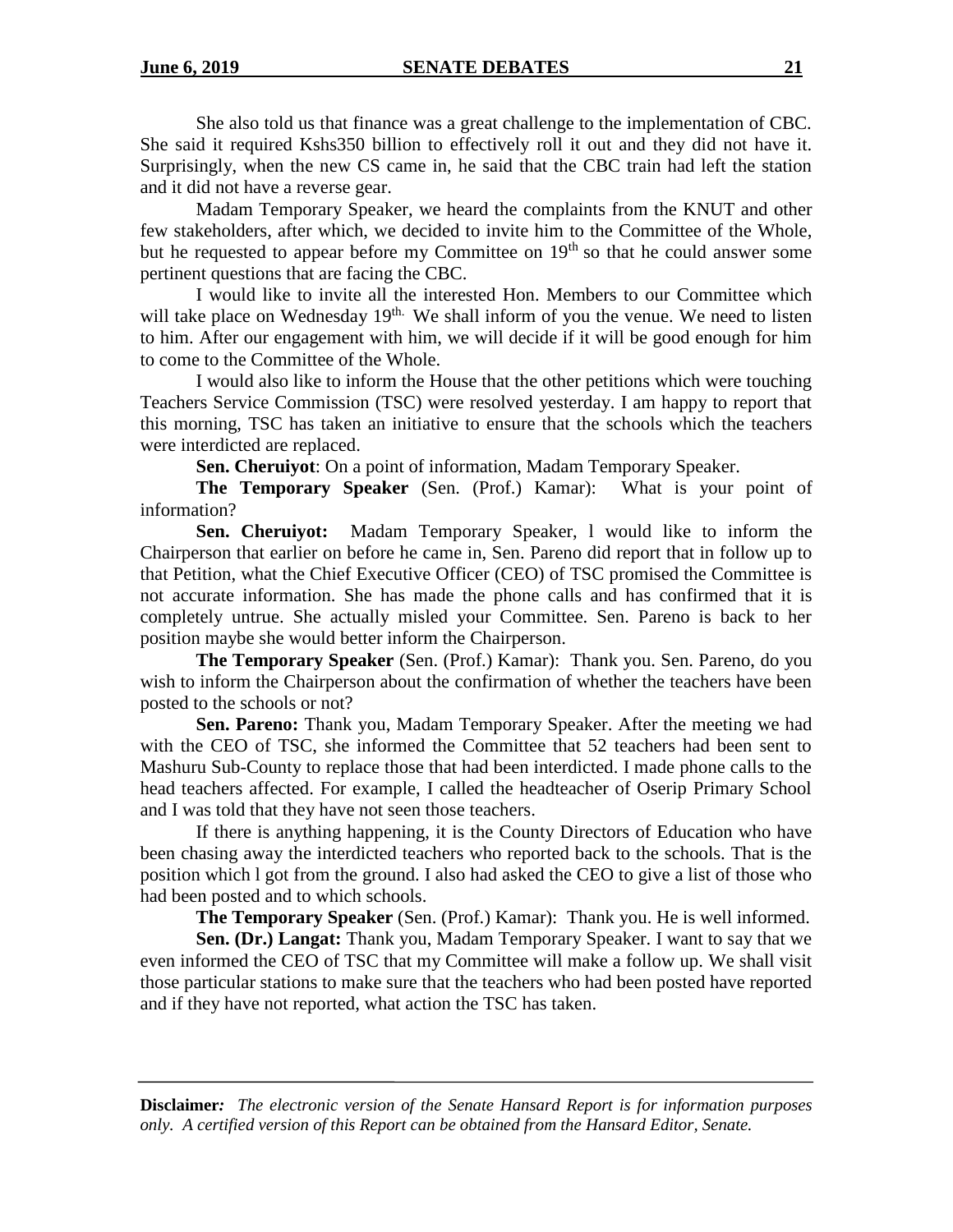We are working hard as a Committee and mine was to invite all the Senators interested on matters to do with CBC to come as friends of the Committee of Education, Information and Communication Technology on 19<sup>th</sup> to listen to the CS.

**The Temporary Speaker** (Sen. (Prof.) Kamar): Thank you. The next Statement is from the Senate Majority Leader.

### VICIOUS ATTACK ON SEN. LOITIPTIP, SENATOR FOR LAMU COUNTY

**The Senate Majority Leader** (Sen. Murkomen): Madam Temporary Speaker, pursuant to Standing Order No.47(1), I beg to make a Statement of national concern, namely, the vicious attack of the Senator for Lamu County, Sen. Loitiptip, that occurred on Saturday, 1st June, 2019, in Nairobi. This is a straightforward Statement.

It was reported that our colleague, Sen. Loitiptip, was watching the Champions League final match in a popular joint somewhere along Thika Road. As soon as the match ended something occurred. Some people went where he was and attacked him and his fiancée. The attack was vicious because they used machetes and he sustained serious cuts on his head and legs.

I had an opportunity to visit him in hospital and a number of Senators have done the same. Although he is out of danger, we do not know how long it might take for him to recover. Only God and maybe his doctors know how long it will take for him to recover fully. Even though he is due for discharge, he still has problems with his head and brain because he might have had an internal bleeding.

It is in public domain that Sen. Loitiptip was in the company of his fiancée, who is a daughter of a prominent governor in Kenya. He is a former Senator and the Governor of Nairobi City County. Nobody knows the motive of the attack and whether he was attacked as Sen. Loitiptip or because of his association or relationship with the good lady, otherwise known as Saumu, who is the daughter of Gov. Sonko.

We all know that Governor Sonko has been in the public limelight. He has been attacked on several occasions by people who hold high positions in the country. Sen. Loitiptip has alleged that the attack had something to do with his relationship with the good lady and was there to protect his woman, like an African man should do. If that is the case, then you wonder why he was attacked.

I have reports that need to be confirmed by the Committee on Security, Defence and Foreign Relations. It is alleged that suspects who were arrested in relation to the attack were released today on a paltry Kshs20,000 bond. That was done quickly. There is a Member of County Assembly (MCA) of Kiambu who has been arrested for having graffiti that bears the image of a public officer on his car and has been in a cell for almost one week. That, perhaps, could have angered a public officer.

Despite that, a person who wanted to kill the Senator for Lamu, who is the Vice Chairperson of the Committee on Tourism, Trade and Industrialization and also a midfielder playing for Bunge Football Club, has been released barely a day after being arrested on a bond of Kshs20,000. Could there be more than meets the eye? What exactly is being done? By the time I went to see Sen. Loitiptip, the Inspector-General (IG) of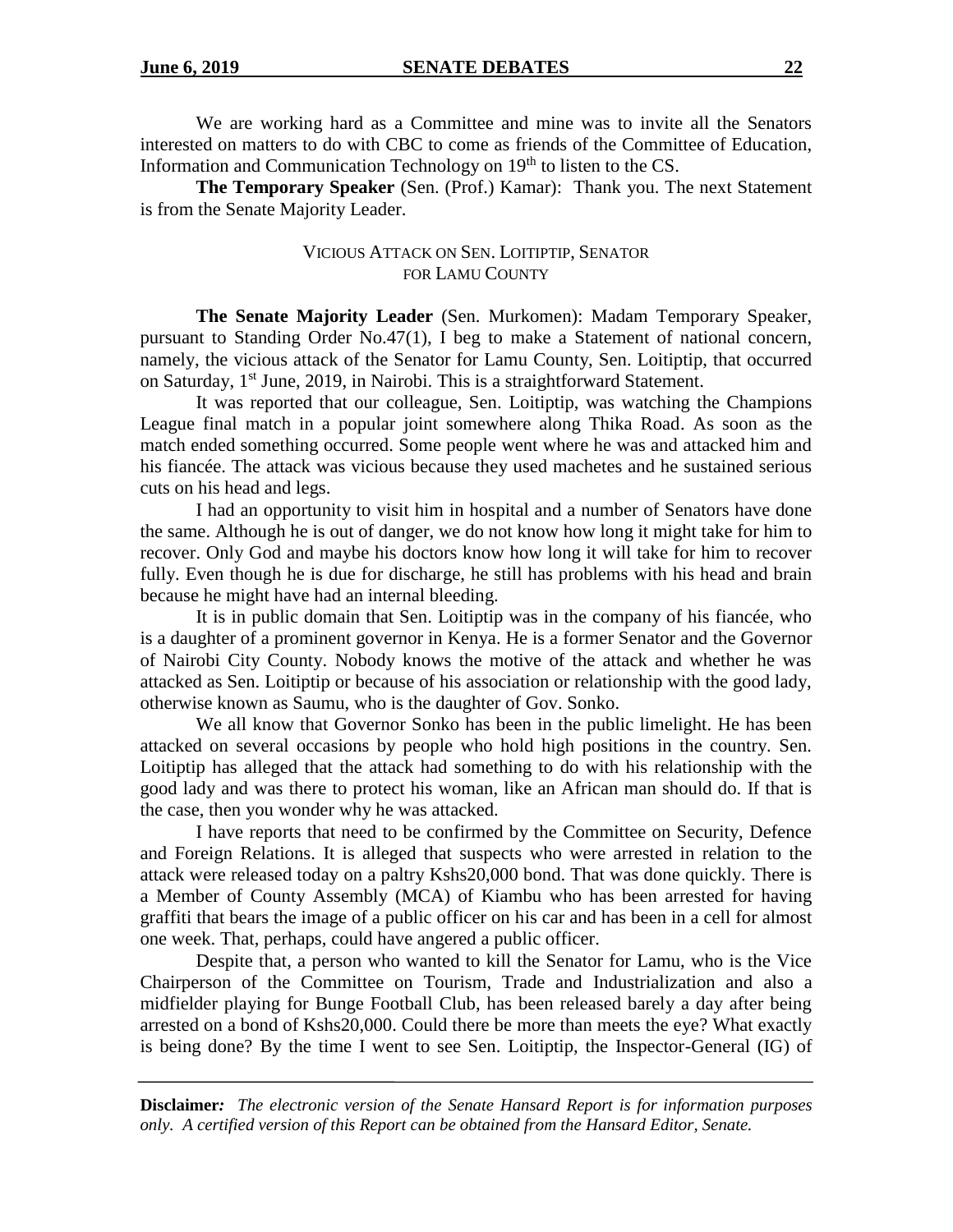Police and the Directorate of Criminal Investigations (DCI) had confirmed that they will do thorough investigations and bring the culprits to book.

I know many people may ask why a Senator was in a particular joint at that particular time, but he was not alone. Sen. Loitiptip is a citizen of this Republic and it is his right to enjoy himself wherever he wants and do whatever he wants to do in any part of this nation. We should not come to the conclusion that there are places for commoners that Senators are not supposed to go to. In this country, every citizen should have an opportunity to enjoy the freedom of expression and association anywhere and in any part of this country.

I say this with a lot of pain because there are many crimes happening in the country. As I speak, in my county, at a place called Liter, three young men were killed by bandits from West Pokot and Baringo counties. Barely two weeks ago, we were with the Cabinet Secretary for Interior and Coordination of National Government and the IG of Police, who told us that National Police Reservists (NPR) were withdrawn because the Government takes security of citizens of this country seriously and no one else will die. Three people have died.

Madam Temporary Speaker, we must take our security seriously. Sen. Loitiptip was not attacked as a Senator, but as a citizen of this Republic. This is the same way my people in Liter in Elgeyo-Marakwet County were attacked. It was not because of the offices they hold. What is the issue with the wanton crime, violence, murder, maiming, killings and attacks on the people of Kenya?

I urge Members of the Committee on Security, Defence and Foreign Relations to take this matter seriously. They should investigate circumstances under which those persons were released and bring a report to this House. We need to know what Government institutions responsible for carrying out investigations, particularly the IG of Police's Office, where the DCI is domiciled, are doing to ensure that justice is served. I wish our colleague, Sen. Loitiptip, quick recovery. We thank God that he did not lose his life in the circumstance.

There was a similar attack in Rongai, where another professional who comes from my county was attacked and killed by people near a popular club. He was a popular man who worked as a senior accountant. So, it is not just Sen. Loitiptip; there are acts of violence in this country that must be addressed. Since Sen. Loitiptip is a Member of this Senate, we would like a Statement to be brought to this House.

I wish him well and hope that he will be back to continue playing football, as he continues to serve the people of Lamu County and Kenya at large.

Thank you, Madam Temporary Speaker.

**Sen. Cheruiyot:** Madam Temporary Speaker, I would like to contribute to this grave issue. What happened to our colleague, Sen. Loitiptip, is sad. That Saturday was a good night for football lovers because we watched the game. The Senate Majority Leader has stated what happened to him on his way home.

I request our colleagues, Members of the Committee on Security, Defence and Foreign Relations, to take the lives of our colleagues seriously. Sen. Loitiptip was assaulted. Before that, the security of Sen. Kihika, who is the Senate Majority Whip, was withdrawn. These are colleagues they sit with in a Committee that oversights the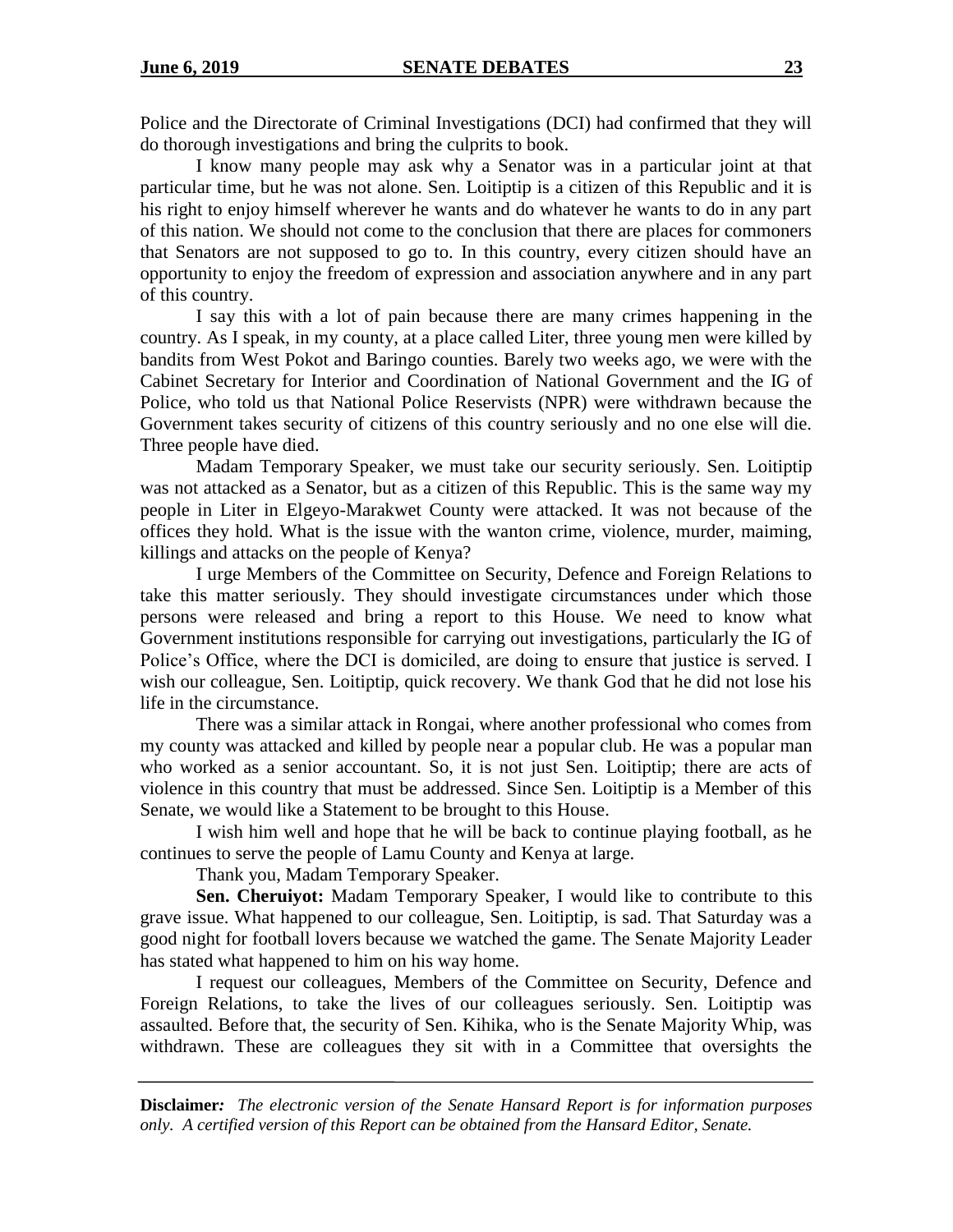operations of the national Government. The national Government misbehaved by taking away the security of one of us, but they did not do anything about it as a Committee. Now, another Member of the Committee was assaulted. We do not know what will happen to another Member.

This issue should not be treated casually. Since this is a matter of urgency, the Chairperson of the Committee should ensure that they summon the IG of Police to give a status of things that are being reported here.

I have been told that the suspects have been released for only Kshs20,000. What investigations have they conducted so quickly to a point of determining that that person is innocent? It is extremely unfortunate and should not be taken lightly.

Madam Temporary Speaker, when the Senate Majority Leader was speaking, I was just wondering. Supposing Sen. Anuar, was amongst the well-known Members of Parliament or even well-known public figures - and I do not wish anyone bad - would this case have been given the kind of blackout and treated with non-concern that it---

### *(Sen. Cheruiyot's microphone went off)*

**The Temporary Speaker** (Sen. (Prof.) Kamar): Sorry, Senator. We are still on the rule of two minutes per Senator.

Sen. Kinyua.

**Sen. Kinyua**: Asante Sana, Bi. Spika wa Muda. Ni jambo la kuvunja moyo sana jinsi Seneta mwenzetu alishambuliwa kiwango hicho, ilhali wale ambao walikamatwa kwa kuhusika na mashambulizi hayo waliachiliwa huru. Inaonekana kwamba Serikali haitilii mkazo mambo ya usalama; sio usalama wa Sen. Anuar pekee yake bali ni usalama wa Wakenya kwa jumla.

Najua kwamba Sen. Anuar ni mwanachama wa Kamati ya Usalama ya Seneti. Kwa hivyo, ningependa kuiambia Kamati ya Usalama ichunguze hicho kisa ili waweze kujua kiini cha kitendo hiki ni nini.

Ni kana kwamba Serikali haiangalii usalama wa mtu yeyote. Hi ni kwa sababu sio Sen. Anuar peke yake aliyeshambuliwa. Ukienda sehemu nyingi hata Laikipia, watu wamekuwa wakishambuliwa kiholela usiku na mchana. Watu wanauwawa na inaonekana ni kama Serikali imeshindwa kutekeleza jukumu lake la kuhakikisha usalama. Kazi ya Serikali yoyote duniani ni kuhakikisha kuwa kuna usalama wa wananchi na mali yao.

Lakini sisi tunaishi kwa uoga. Huku Nairobi viongozi wanashambuliwa na ukienda mashinani pia watu wanashambuliwa. Sasa tunajiuliza Serikali inafanya kazi gani wakati jukumu lake kuu ni kuleta usalama. Tungependa Kamati ambayo itapewa hii shughuli ya usalama, iangalie kwa upana na marefu swala la usalama wa viongozi na kila mtu kwa sababu mtu yeyote akishambuliwa ni jukumu la serikali kujibu maswali.

Asante sana, Bi. Spika wa Muda.

**Sen. (Dr.) Musuruve**: Thank you, Madam Temporary Speaker, for giving me the opportunity to comment on this Statement by the Senate Majority Leader. I want to thank him for coming up with this Statement because the issue of security in this country is core, and there is need to ensure that citizens are protected.

If legislators are at risk, what about the common *mwananchi*? I know these two people independently. I Know Sen. Anuar as someone who is committed to his work, and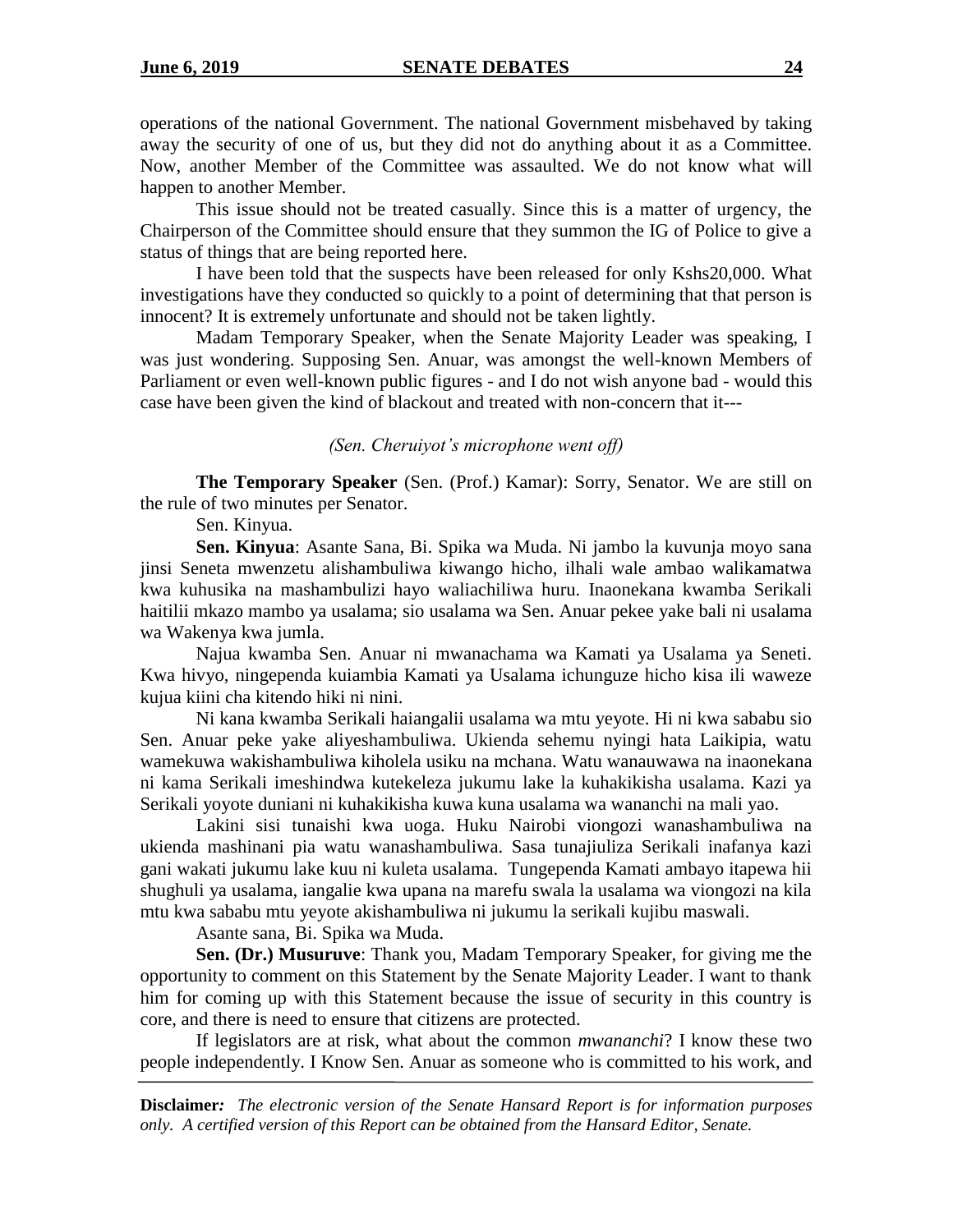I also know Saumu very well. She was my student when I was teaching at Jomo Kenyatta University of Agriculture and Technology (JKUAT). She was very committed to her work. I remember she was a class representative in one of the units that I was teaching. So, I really feel for her and sympathize with the entire situation. I sympathize with the Senator and Saumu for what happened.

There is need for the culprits to be brought to book and make sure that justice prevails. If the suspects have been released, what hope is there for ensuring justice for the common man? A Senator has been assaulted and so far there is no serious investigation.

I want to encourage Sen. Anuar that if he has a very serious relationship with Saumu, when he recovers, they should just wed to ensure that the chapter is closed. If there is someone who is pursuing Saumu, that person will now know that she belongs to somebody else legally.

Thank you, Madam Temporary Speaker, for the opportunity to add my voice to this Statement.

**Sen. (Dr.) Langat:** Thank you, Madam Temporary Speaker, for giving me the chance to add my voice on this very sad security issue. First, I would like to wish the Senator for Lamu a quick recovery.

I want to state clearly that insecurity in our country is becoming a very big problem. In fact, for the last one month, about 20 vehicles belonging to the citizens of Bomet were stolen, and there is no sign of recovery. I thought that Cabinet Secretary (CS), Dr. Matiang'i was given this particular docket of Internal Security to bring the wisdom that he had when he was the CS for Education. He cleared the mess that was affecting examinations in this country.

The CS for Interior and Co-ordination of National Government should actually strengthen the Police Service to make sure that incidents of insecurity, for example, where a Senator is beaten and the suspects are released within a few hours, become a thing of the past.

If possible, we would like the Senate Committee on National Security, Defence and Foreign Relations to invite him to appear before them. He should clarify why a Member of Parliament was beaten up by criminals, and in a few hours, the suspects were released on a very cheap bond of Kshs20,000.

I support this particular Statement.

**Sen. Mutula Kilonzo Jnr:** Thank you, Madam Temporary Speaker. First, I wish our colleague quick recovery. From the Statement given to the police by Saumu - because I saw it - it is obvious that the attack on Sen. Anuar was an attempted murder. They beat him with blunt objects on his head, and yet he did not provoke anybody. I believe our colleague was set up for this sort of beating.

Madam Temporary Speaker, unlike the Senate Majority Leader, I believe that the Senate should have taken this matter seriously. When the police landed outside this building, one time when we had a Special Sitting, it took the Speaker of the Senate to order the police to leave Parliament Buildings. The Speaker of the Senate should speak for us, as an institution; it should not just be left to the Committee to deal with this. The Senate should have addressed this issue because according to the statement written at the police station, this is not just an assault, but an attempted murder.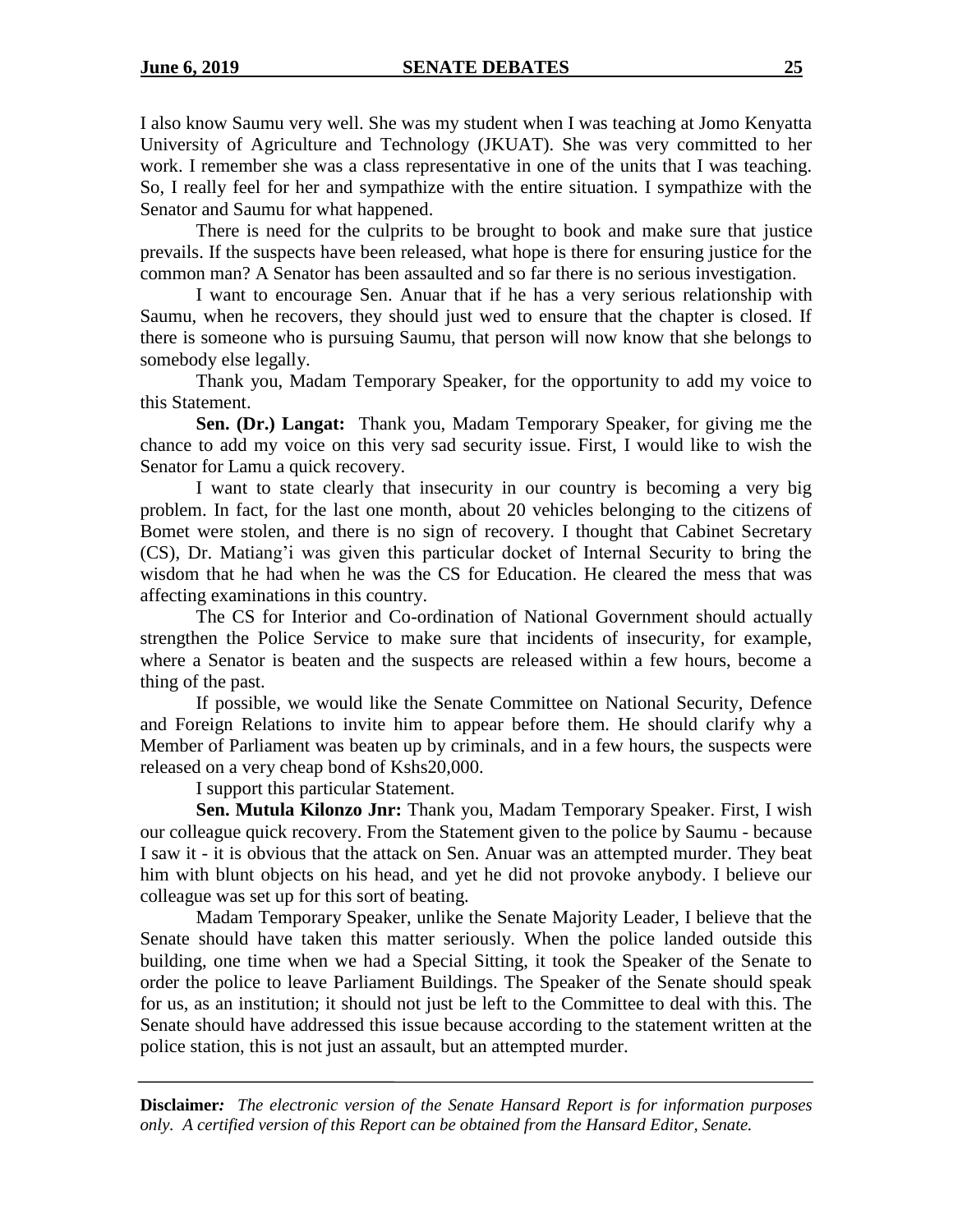All of us who know this gentleman, know that he is absolutely harmless. I criticize *The Standard* Newspaper because they posted a picture of the lady in some fancy clothes with the intention of belittling the crime visited on Sen. Anuar. Can we treat some of these issues seriously and not make it look like an incident involving a "slay queen" and a "slay man?"

It is a very sad incident.

**Sen. Olekina**: Madam Temporary Speaker, I rise to support this Statement and pray for my colleague, Sen. Anuar Loitiptip. I hope that he recovers. This raises a very serious concern, and this House ought to think about the security of its Members. I am aware that some of our Members have had their security detail withdrawn. Are we serious when we withdraw the security of Members who are out there working for Kenyans?

I join my colleague, Sen. Mutula Kilonzo Jnr, in urging the Speaker of this House to speak on the security of Members. It is about time that the security docket seriously considers arming Members of this House who are not armed, so that they can defend themselves.

I pray for my dear brother and hope to visit him today at the hospital. If these goons can attack a Member of Parliament, what will happen to ordinary Kenyans out there? As Members, we have to ask ourselves serious questions. Where are we going and at what time should we go there? Should we be at some places at the wee hours of the night? It behoves us to take personal responsibility. We must protect ourselves even as the security force in this country protects us.

Thank you, Madam Temporary Speaker.

**The Senate Minority Leader** (Sen. Orengo): Madam Temporary Speaker, I also want to join my colleagues in expressing solidarity with the distinguished Senator for Lamu County. The experience that he underwent was unfortunate and tragic, and we wish him quick recovery.

I also wish to associate myself with what the Senators have said about the security of the Members of Parliament. This is not just about our security out there, but also about our security within Parliament buildings. Previously, only key members of parliamentary staff would be allowed within the Chambers. Anybody else found within those areas would be reprimanded. This matter should not be treated casually.

During the days of the nationalist party, the Prime Minister of South Africa was knifed to death in the Chambers when Parliament sessions were ongoing. Members of Parliament attract violence outside and inside Parliament. The provision for security for Members of Parliament became a national necessity because of the attack and death of many Members.

I hope that what has happened to Sen. Loitiptip will serve as a wakeup call. People should not take the call for security by Members of Parliament an idle affair. Members of Parliament are more vulnerable than the people in the Executive, who have a lot of security around them. Those people are safe and there is nothing that can happen to them.

I hope that the police will show the same kind of concern that they display when a Member of Parliament is accused of something. They are always quick to drag Members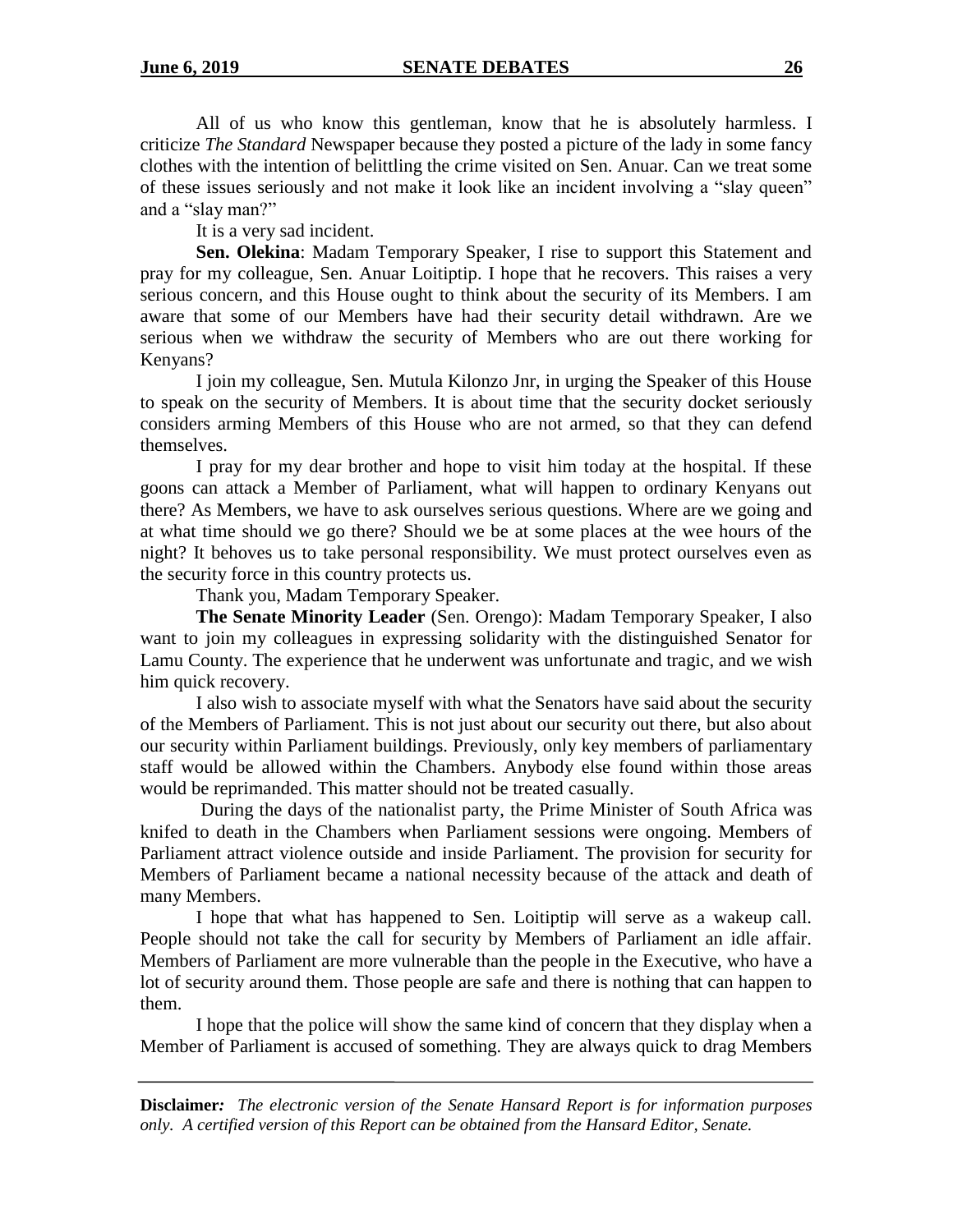of Parliament to a police station and throw warrants around, but fail to act with the same urgency when the life of a Member of Parliament is in danger.

The Members of Parliament are not safe anywhere and that includes the Chamber. I hope that investigations will be carried out, and the relevant Committee should come up with a report by next week.

Thank you, Madam Temporary Speaker.

**The Temporary Speaker** (Sen. (Prof.) Kamar): Thank you, Senator. We will finally hear from the Senator of West Pokot, Sen. Poghisio.

**Sen. Poghisio**: Thank you, Madam Temporary Speaker. I want to join you and the rest in condemning the brutal attack on our colleague. The security of a Senator is of paramount importance. It is important for Kenyans to know that we are here to serve them. They should rescue Members of Parliament if they notice that they are in danger rather than joining the attackers.

The Senate Majority Leader and I come from a region prone to cattle rustling, and we see people who have been killed. We are not only asking about our security, but the security of our people as well. Yesterday, I attended a funeral service of a young man and the entire leadership of Elgeyo-Marakwet was in West Pokot. We discussed peace, just for us to hear that there was conflict after that and people have died. Each of us deserves to be protected.

A young person like Sen. Loitiptip, who might have a young family, should be given sufficient protection because he has so many commitments. I pray that he gets well.

**The Temporary Speaker** (Sen. (Prof.) Kamar): Thank you, Senator.

The next Statement is pursuant to Standing Order No. 48(1).

### ALLEGED ASSAULT OF SECONDARY SCHOOL STUDENT BY POLICE

**Sen. (Dr.) Musuruve**: Thank you, Madam Temporary Speaker, for giving me the opportunity to request for a Statement on the assault of a Form Three student at Hafumbure Secondary School by a police officer in Busia.

Pursuant to Standing Order No. 48(1), I rise to seek a Statement from the Standing Committee on National Security, Defence and Foreign Relations concerning cases of police brutality against civilians.

In the Statement, the Committee should-

(1) Explain what the police service is doing to curb cases of police brutality perpetrated against civilians during arrest and detention.

(2) Explain measures put in place to ensure victims of police brutality are able to report such cases and get justice.

(3) Explain measures undertaken to rehabilitate the victims of police brutality to ensure they resume their normal lives.

There is a case of a boy in Busia who was sent to the shop by his mother and was accosted by police officers, who tampered with his private parts. That boy is now infertile and psychologically affected. The concerned Committee should ensure that the boy gets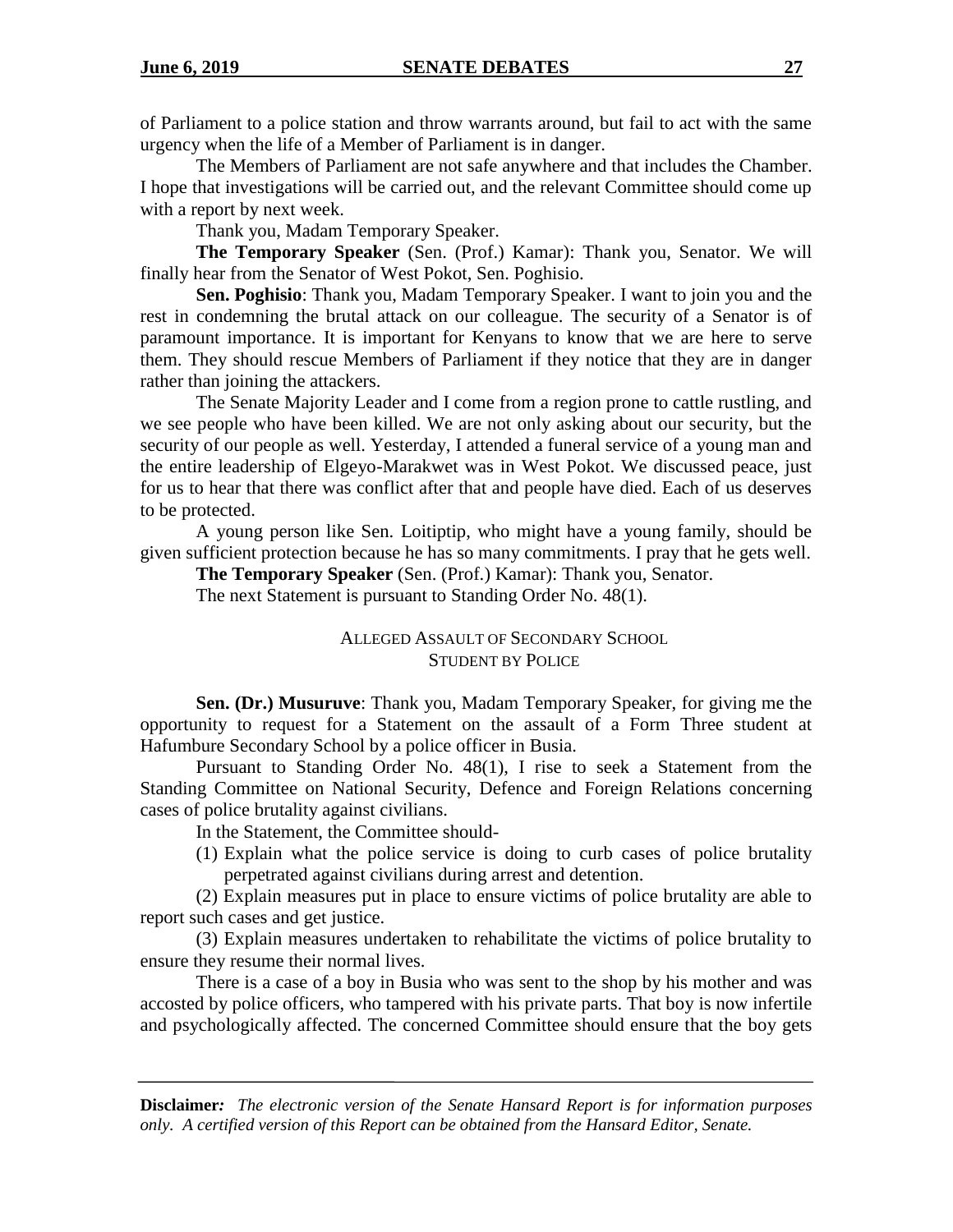justice. The parents are also psychologically affected. There should also be compensation for that heinous act.

**The Temporary Speaker** (Sen. (Prof.) Kamar): Thank you, Sen. (Dr.) Musuruve. Pursuant to the Standing Orders, that Statement stands committed to the Committee on National Security, Defence and Foreign Relations.

The next Statement is from Sen. Pareno.

### HUMAN-WILDLIFE CONFLICT AFFECTING COMMUNITIES BORDERING GAME PARKS AND GAME RESERVES

**Sen. Pareno**: Thank you, Madam Temporary Speaker. Pursuant to Standing Order 48 (1), I rise to seek a Statement from the Standing Committee on Tourism, Trade and Industrialization on the human-wildlife conflict affecting communities living in counties bordering Game Parks and Game Reserves, particularly communities around Amboseli, Maasai Mara, Tsavo and Chyulu Game Reserves.

In the Statement the Committee should -

(1) Explain why the Government has taken too long to resolve the human-wildlife conflict, specifically the deaths and destruction of property caused by elephants and lions in Kajiado, Narok, Taita-Taveta and Makueni counties.

(2) State whether there is any form of compenstion to the following individuals and/or communities who have been directly affected by the conflict and when the compensation will be given:-

With regard to destruction of property, crops and animals by elephants, there is Oloikarra and Esarunoto Community water pipes, the fences of Ilaimirror Primary and Entaretoi Secondary Schools; Oloikara Community greenhouses and Harrison Tapo's crops and trees. There is also a Mrs. Sameri's crops at Entaneta and Edward Ndilai's farm. Liutenant-General Paria's cattle and Rapario Mokoi's sheep were also mauled by the lions. Water tank and pit latrines at Enkonerei Primary School have been destroyed. Likewise boreholes, pump and pipes at Noonkoben and Oluosinya Communities have been destroyed. There is also the case of Samuel Ntaoti's 47 goats and Akapa Muka's two cows.

Madam Temporary Speaker, just to add on the destructions around Sultan Hamud area, which borders both Makueni and Kajiado counties, property worth over Kshs5 million has been destroyed by elephants. The property belongs to Dominic Tajari, Daniel Kataa, Moses Leiyan, George Boroswa, Timothy Solitei, Agathus Solitei, Douglas Kanjai, Jeremiah Koromoh, Tait Kanjai, Saitoti Musendu, Joseph Ndilu, Sila, Elijah Kanoko, Shadrack Kanoko and Fred Sorora.

Madam Temporary Speaker, many deaths and injuries have occured within the last two weeks caused by both the elephants and lions. With regard to death and injury to human beings, we have the following cases:-

Silas Ntonanak, who was killed by elephants in 2014, has never been compensated to date. John Ntoipo Nchayi, a four-year old, was killed by an elephant while leaving Sunday School. Sonke Marona was killed by elephants at his home on 24th May, 2019 and Tatio Parkisali Kimiti was killed by an elephant on 30th May, 2019. Soine Matura,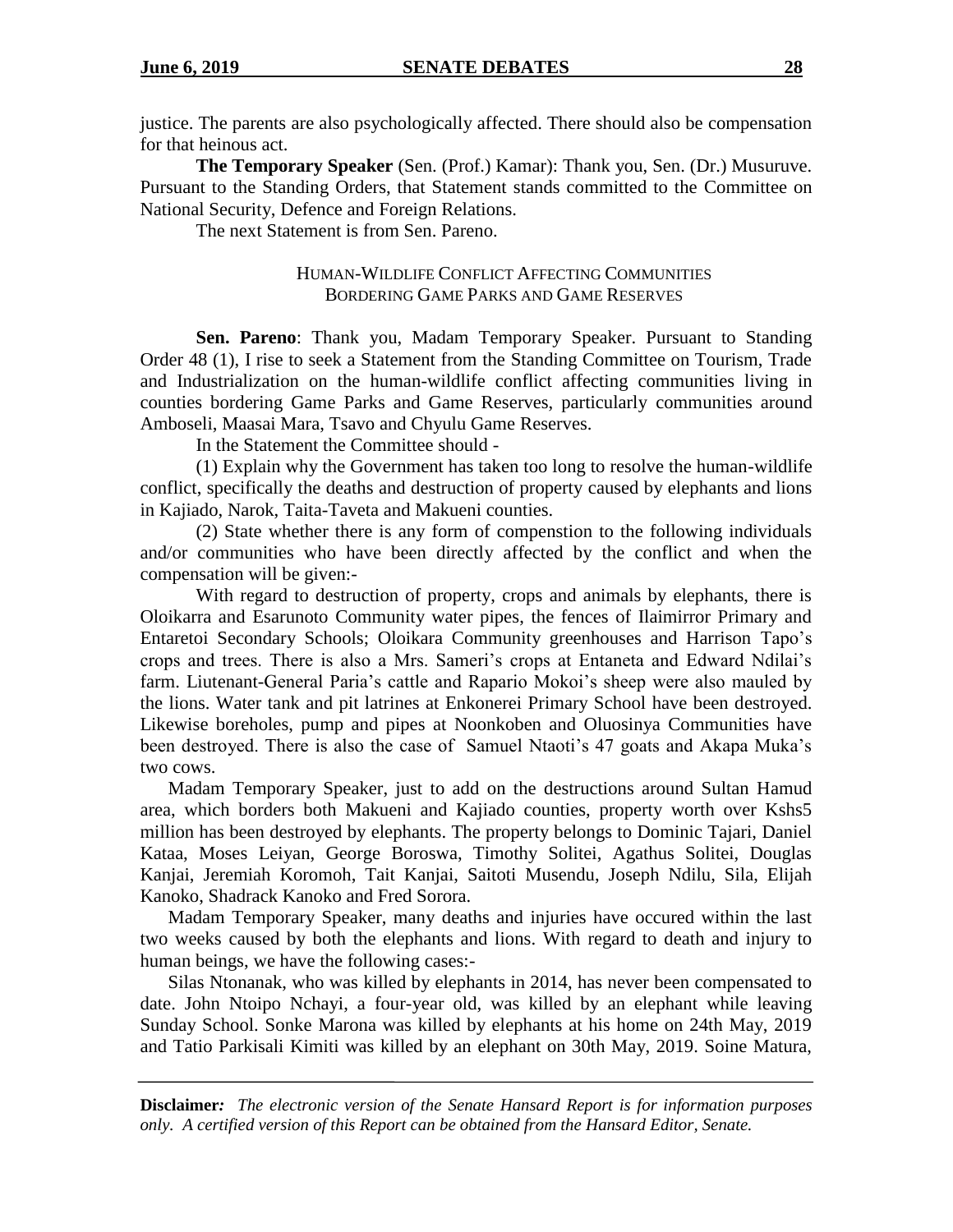Nkoondo Kilukei and Lentura Siaka were injured by elephants, whereas Nenkalash Sopoon Olootu, Lemako Mayon, Salaito Markau, Loshe Tirike, Amos Ntika, Murkuku Lemu and Keenka Sopon were all injured by lions, and have never been compensated.

Madam Temporary Speaker, lastly, there is a death that occured this week of one Peloo Muteryan, who was killed by elephants and only his head was recovered at the border of Makueni and Kajiado. The lions had already eaten the other parts of his body, and he is yet to be buried.

Just a comment before this Committee goes to look at this issue of human-wildlife conflict. There are over 30 elephants roaming freely killing, maiming and destroying property. In fact, children are not going to school for fear of their lives. They only go to school and go back hom when escorted by their parents. Human lives and properties are in danger, and to this moment, nothing has been done.

I want to make a passionate comment. When one elephant is killed, the entire Kenya Wildlife Service (KWS) comes in with helicopters. However, when three people are killed and others maimed and property worth billions of shillings destroyed, nothing happens. The lives of our people matter more than those animals. If they do not take action, we will be left at our own mercies and forced to defend ourselves.

Madam Temporary Speaker, as we sit here, all counties that border game reserves, namely, Makueni, Taita-Taveta, Kajiado and Narok are suffering alike. This is a national issue that needs to be addressed conclusively. The lives of our people matter. We cannot have helicopters going to save one elephant or the rest after one has been killed, but the same does not happen to secure the lives of our people. This is my Statement. If it is possible, the Committee should urgently handle the situation.

**The Temporary Speaker** (Sen. (Prof.) Kamar): Thank you, Senator. I can see a number of Members who would like to contribute to this. I will give each of you one minute because we are way over our time. Before that, I have a Communication to make.

*(Interruption of Statements)*

### **COMMUNICATION FROM THE CHAIR**

VISITING DELEGATION FROM SAWAGONGO HIGH SCHOOL, SIAYA COUNTY

**The Temporary Speaker** (Sen. (Prof.) Kamar): Hon. Senators, I would like to acknowledge the presence, in the Public Gallery this afternoon, of visiting students and teachers from Sawagongo Boys High School, Siaya County.

In our usual tradition of receiving and welcoming visitors to Parliament, I extend a warm welcome to them. On behalf of the Senate and my own behalf, I welcome and wish them a fruitful visit.

I thank you.

*(Applause)*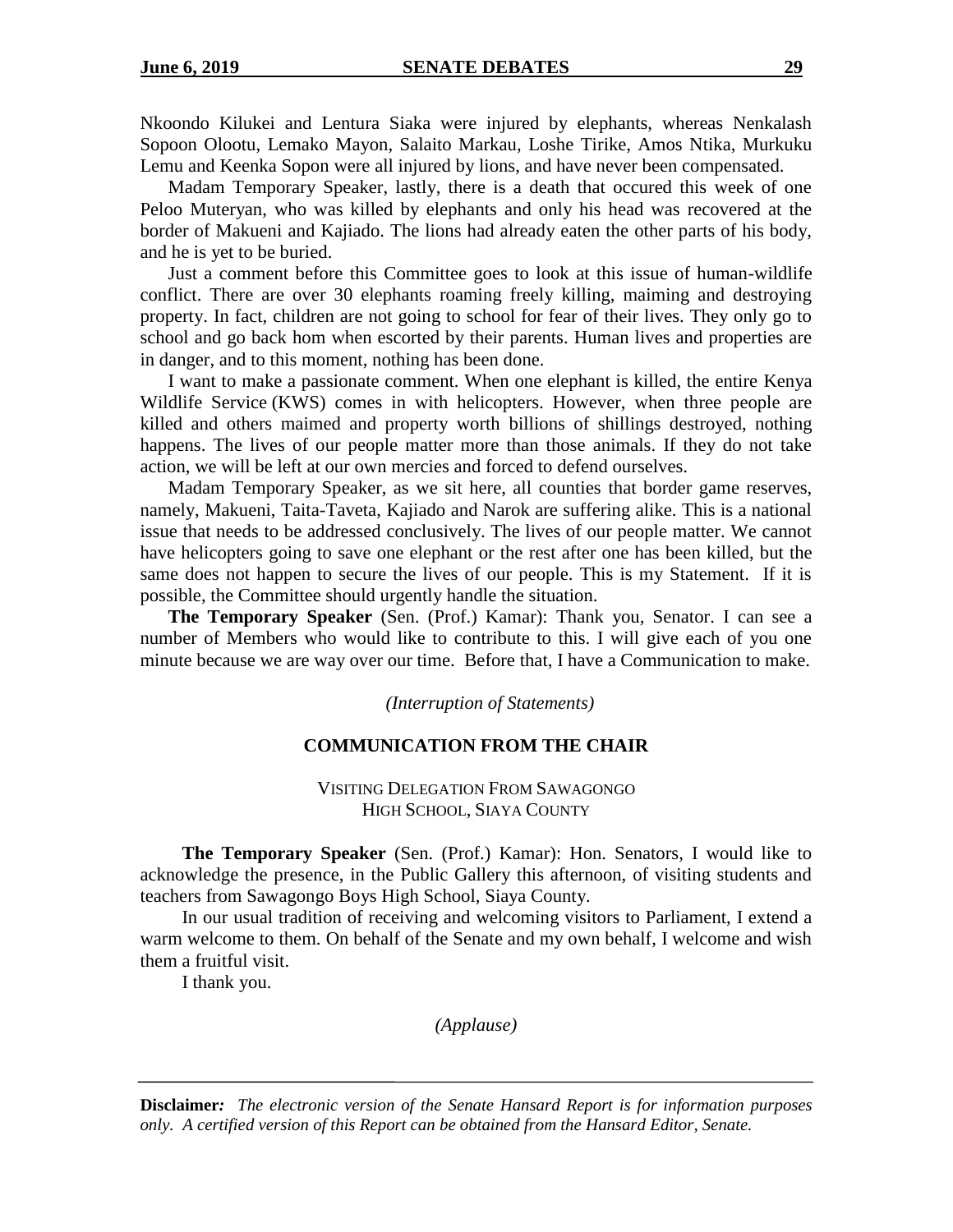**The Temporary Speaker** (Sen. (Prof.) Kamar): Sen. Shiyonga.

**Sen. Shiyonga**: Thank you, Madam Temporary Speaker, for giving me this opportunity. I would like to join you in welcoming students and teachers from Sawagongo Boys High School, Siaya County. Let them feel welcome. This is the right place where they can learn about how we make legislation.

*(Resumption of Statements)*

Madam Temporary Speaker, I would like to contribute on the Statement that Sen. (Dr.) Musuruve presented to the House earlier, on justice for the Form Three student who was assaulted by a police officer in Busia County.

It is very devastating when teachers take laws---

 **Sen. Pareno**: On a point of order, Madam Temporary Speaker. In as much as we would really have contributed to the Statement by Sen. (Dr.) Musuruve, you have already made a ruling on it. I think it is not in order for Sen. Shiyonga to now seek to comment on it when you have already ruled and dealt with it.

 **The Temporary Speaker** (Sen. (Prof.) Kamar): Hon. Senators, unfortunately, I did not see the signal by Sen. Shiyonga at the time. That is why I did not give her the chance. We have gone beyond that Statement, as pointed out by Sen. Pareno. We are now on the Statement by Sen. Pareno. I am giving only one minute each because I can see many Members who want to contribute. Would you like to continue and change the topic?

**Sen. Shiyonga**: Thank you, Madam Temporary Speaker. I will contribute on the Statement of Sen. Pareno.

It hurts to see the Government that is tasked with taking care of her citizens being negligent. Even though wildlife is important, when one life of a person is lost, it cannot be recovered. It is demoralizing to see the Government concentrating on wildlife, yet human beings are losing their lives. If you look the cases where people have been killed, injured or maimed by wild animals, as mentioned by Sen. Pareno, *vis-a-vis* the compensation and attention that they are being given, one wonders whether the Government considers wildlife to be more important than human beings. Both are important but for wildlife to exist, the life of human beings must be protected.

I support Sen. Pareno. Let the Government support and protect our people as much as they protect wildlife.

 **The Temporary Speaker** (Sen. (Prof.) Kamar): Sen. Mutula Kilonzo Jnr., you have one minute.

**Sen. Mutula Kilonzo Jnr.:** Madam Temporary Speaker, I will ask for extra time. The question raised by Sen. Pareno is so serious that as we contemplate going to Kitui for Senate *Mashinani* sittings, we must have a public *baraza* in Kajiado, Makueni and Taita-Taveta to speak about this issue. This is because these animals are increasing our poverty. It is not raining and when it rains, they eat our food.

What is worse is that last month a young man strayed into the park in Makueni County and was shot two times. He sent his father a text message to go and rescue him. When his father told KWS officers that his son was in the middle of the park with two bullet wounds, they went into the park and 'finished their job' by killing him.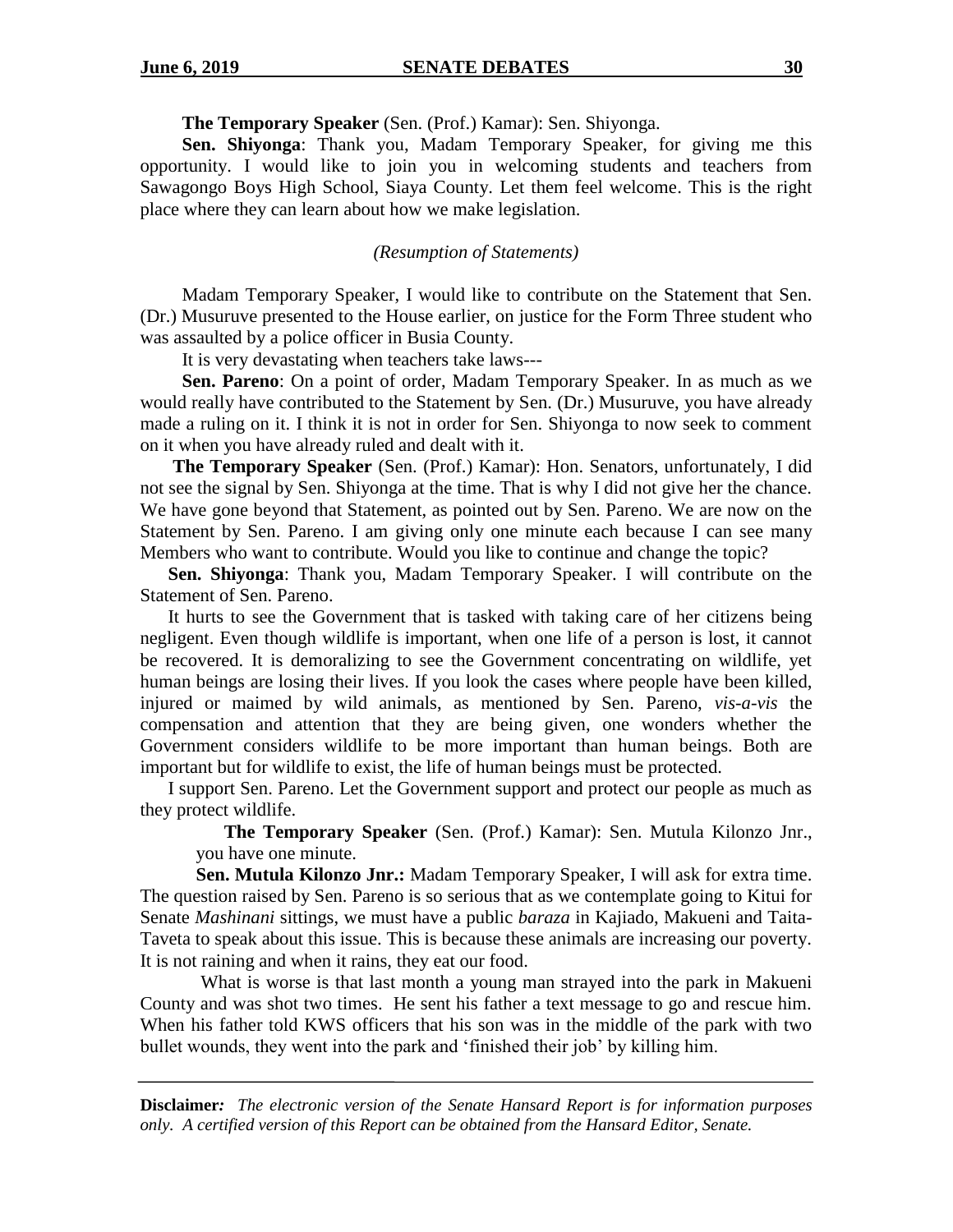This is a place where a certain elephant we have nicknamed mwanzia comes into the neighbourhood every evening, and nobody has dared to touch it. Since the year 2014 people who have been killed in Makueni have never been paid.

Madam Temporary Speaker, Sen. Pareno is right. When our women stray into the park to collect firewood they are raped. When they are caught, they are charged in court and fined Kshs200,000. When the KWS officers kill one person, it is business as usual. I have a case where KWS officers were supposed to be charged in 2014. To date, they have never been charged for committing murder. There was a documentary recently about Isiolo on the murders and atrocities visited on the people for collecting firewood.

I was embarrassed that the CS wrote to me and said that Kenya is collecting 10 per cent of our Gross Domestic Product (GDP) from the parks. These animals have become more important than the people living next to the parks. I would like this to be an agenda for Senate *Mashinani*. Let us go to these parks. We will find more atrocities than we can imagine. People are contemplating killing these animals. Will we be made poor by wildlife from which only the national Government is benefitting?

**The Temporary Speaker** (Sen. (Prof.) Kamar): Thank you. Let us have the Senator for Narok County, Sen. Olekina.

**Sen. Olekina:** Thank you very much, Madam Temporary Speaker. Narok County gets about Kshs2.1 billion every year from tourism. If you think about an ordinary Kenyan, he probably makes a maximum of Kshs84,000. It begs the big question: What is it that we are now doing in terms of caring about the ordinary Kenyan? When an ordinary Kenyan is killed by an animal, there is compensation by a county government that collect Kshs2.1 billion. Taita-Taveta County collects about Kshs6 billion from tourism. Why can we not set up an emergency fund to ensure that we compensate our people when they are attacked or killed by wildlife?

Madam Temporary Speaker, what has happened in this country is that human beings and animals are competing for food and space. We, as human beings, are also to be blamed for encroaching into their natural habitats. If you go to Narok, you will see houses erected in those habitats. We, as Kenyans, are to blame for what is happening.

I wish the Senate was tasked with the duty of preparing the budget. The first thing we need to do with the national budget, which Sen. Mutula Kilonzo Jnr. has said benefits the national Government, is to ensure that there is a fund that is set out clearly to compensate human beings. This is because we care so much about the wild animals and not the people.

It seems this Government cares a lot about the dollars brought to this country by tourists than our people who are attacked or killed by these animals. If this situation continues, Kenyans may decide to kill all these animals. In fact, some Maasais have killed the lions in Kitengela. It is sad to see their boreholes destroyed by animals.

I stood on the Floor of this House and raised issues. Even my father has a claim with the Attorney General since 1980. His crops were destroyed and animals killed, but to date, he has never been compensated. For how long will we continue singing this song of compensation?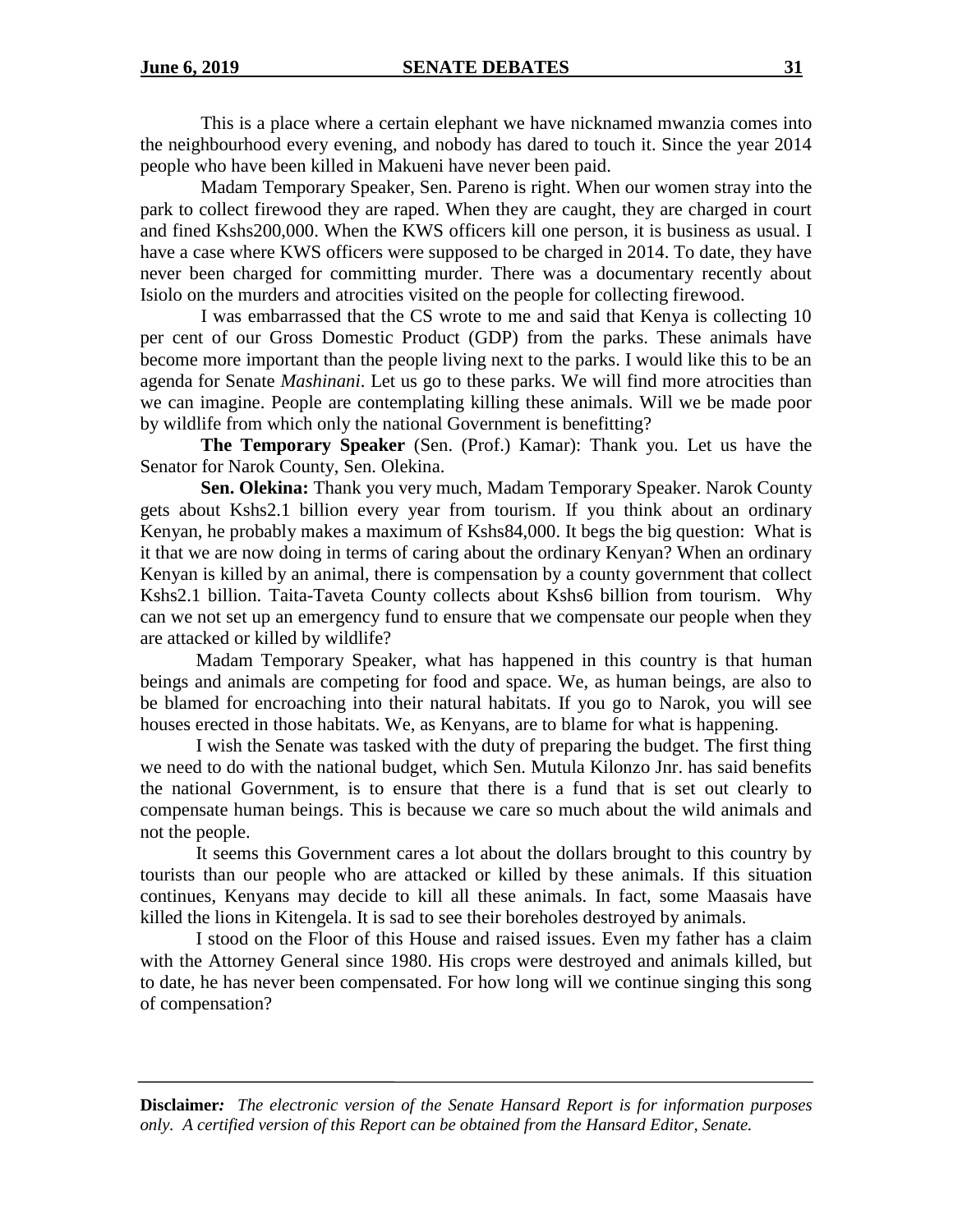I wish we, in the Mediation Committee, could force the Members of the National Assembly to ensure that they set aside some amount of money to create a fund for compensating people who are killed and their crops destroyed by these animals.

Madam Temporary Speaker, recently the President said that all pending bills must be paid. Those are also part of the pending bills. Compensate those who have been killed by wild animals and we will know that you are not preaching wine and drinking water.

**Sen. Seneta:** Thank you, Madam Temporary Speaker, for giving me a chance to also add my voice to this very important Statement raised by my colleague from Kajiado County.

Madam Temporary Speaker, one week ago, we buried two young men who were bringing up their children. We are yet to bury another one this weekend. I wish to condole with the families who lost their loved ones.

As I speak, we have not seen Government officials visiting them. If it was an elephant that was killed---

#### *(Sen. Seneta's microphone went off)*

**The Temporary Speaker** (Sen. (Prof.) Kamar): You have 20 seconds, please.

**Sen. Seneta:** Madam Temporary Speaker, if it were two elephants that were poisoned, we could have seen KWS flying there with all types of aircraft. Are wild animals are more important than human beings? I call upon the Committee and Ministry concerned to visit Masimba area of Kajiado to see what is happening on the ground.

*(Sen. Seneta microphone went off)*

**The Temporary Speaker** (Sen. (Prof.) Kamar): Thank you, Senator. Proceed, Sen. Halake for one minute.

**Sen. Halake:** Thank you, Madam Temporary Speaker. I wish I could get more minutes. However, I support this Statement and condole with the families. I also acknowledge that this conflict over resources is becoming unbearable. I do not believe that compensation, fines and such kind of things are the solution to this problem.

I know that the KWS model where they police and look after animals, but exclude the communities around the parks definitely is not working. We have provided in this House an alternative model of community conservation, where the community takes charge of everything and gets support from Government in terms of compensation.

We have locked animal corridors. Even we, as communities, have a lot of responsibility to these animals.

*(Sen. Halake's microphone went off)*

**The Temporary Speaker** (Sen. (Prof.) Kamar): Thank you, Senator. Your point is taken. Finally, we have Sen. (Rev.) Waqo, for one minute.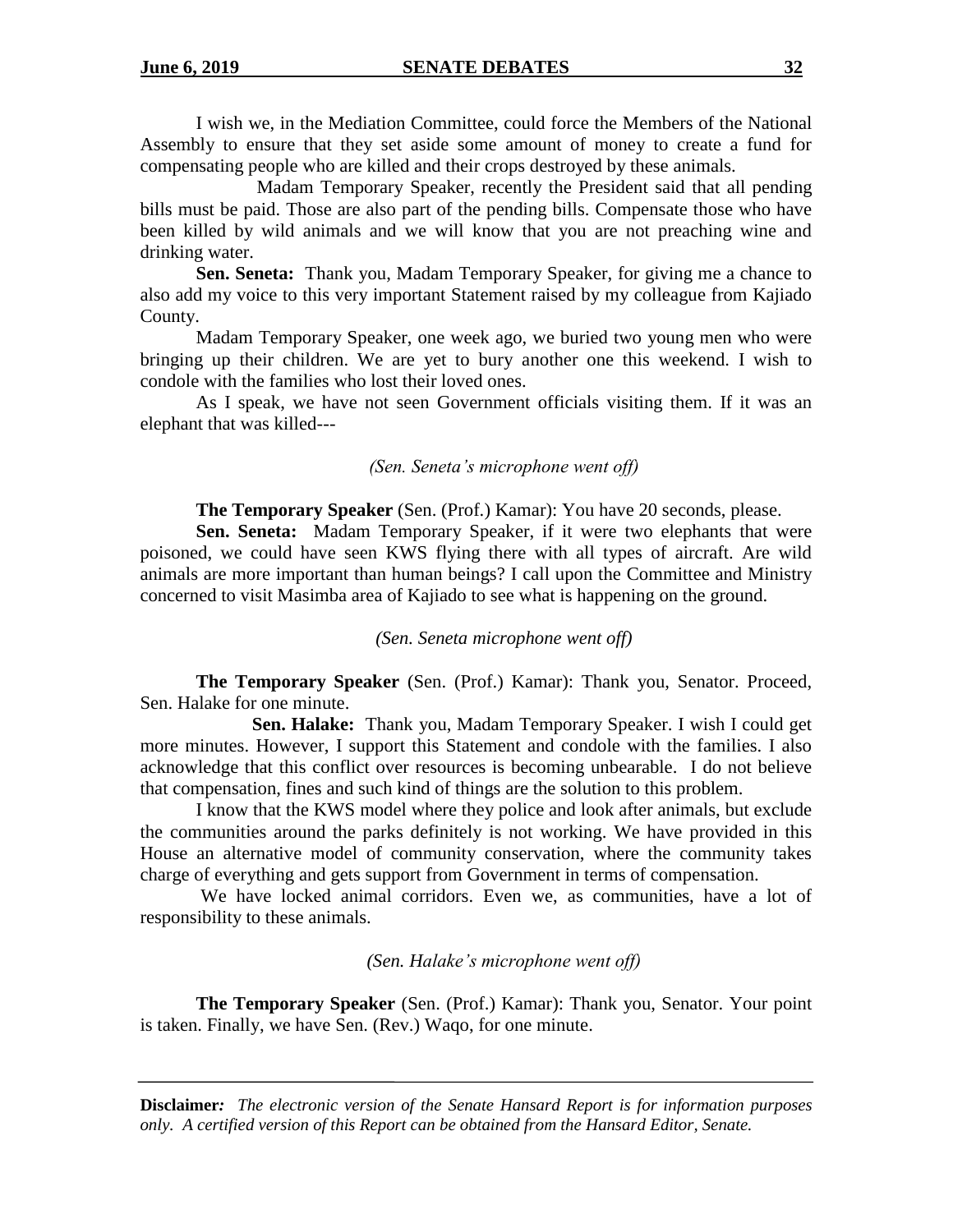**Sen. (Rev.) Waqo:** Thank you, Madam Temporary Speaker. I support this Statement simply because of the problems that many Kenyans are facing. I come from a place that has suffered because of the same problem. The problem that people face is that there is no proper compensation.

We, as a House, demand for proper investigations to be done and the House be furnished with a report with all the information about the people who have died and the status of their families. This is because most of the time the people who have died have left behind very young families and school-going children. Many families face a lot of challenges when the bread winner loses their life through this.

As I condole with the families, proper protection should be provided by the Ministry concerned. In fact, if we were given time, we would have all explained what we are going through.

#### *(Sen. (Rev.) Waqo's microphone went off*)

**The Temporary Speaker** (Sen. (Prof.) Kamar): Thank you, Senator. Since the Committee will deal with it, you will have an opportunity to debate on it. This Statement, pursuant to Standing Order No. 48, stands committed to the Standing Committee on Tourism, Trade and Industrialization. You can join them as a friend of the Committee to deal with that.

**Sen. Pareno**: On a Point of Order, Madam Temporary Speaker. In view of the urgency of the matter - we have elephants roaming around every other home, killing people and destroying property - I ask that you give this Committee a timeframe. Otherwise, we will continue having more deaths and it will cause human-wildlife conflict. At the moment, I can clearly report that I have seen some communication in a *WhatsApp* group to the effect that people are ready to defend themselves if the wildlife officers will not come to their rescue.

**The Temporary Speaker** (Sen. (Prof.) Kamar): Thank you. I will give them a standard timeline of 14 days. We expect the Committee to move with speed from now.

The last Statement is pursuant to Standing Order No.52(1), which is supposed to be done by the Senate Majority Leader. Sen. (Dr.) Langat, a Member of the Senate Business Committee (SBC) and Chairperson of the Committee on Education has been asked to give this Statement.

Proceed, Sen. (Dr.) Langat.

BUSINESS FOR THE WEEK COMMENCING TUESDAY, 11<sup>TH</sup> JUNE, 2019

**Sen. (Dr.) Langat**: Thank you, Madam Temporary Speaker, for giving me this opportunity to make this Statement on behalf of the Senate Majority Leader.

Madam Temporary Speaker, pursuant to Standing Order No. 52(1), I hereby present to the Senate the business of the House for the week commencing Tuesday 11<sup>th</sup> June, 2019. On Tuesday,  $11<sup>th</sup>$  June, 2019, the Senate Business Committee will meet to schedule the business of the Senate for the coming week.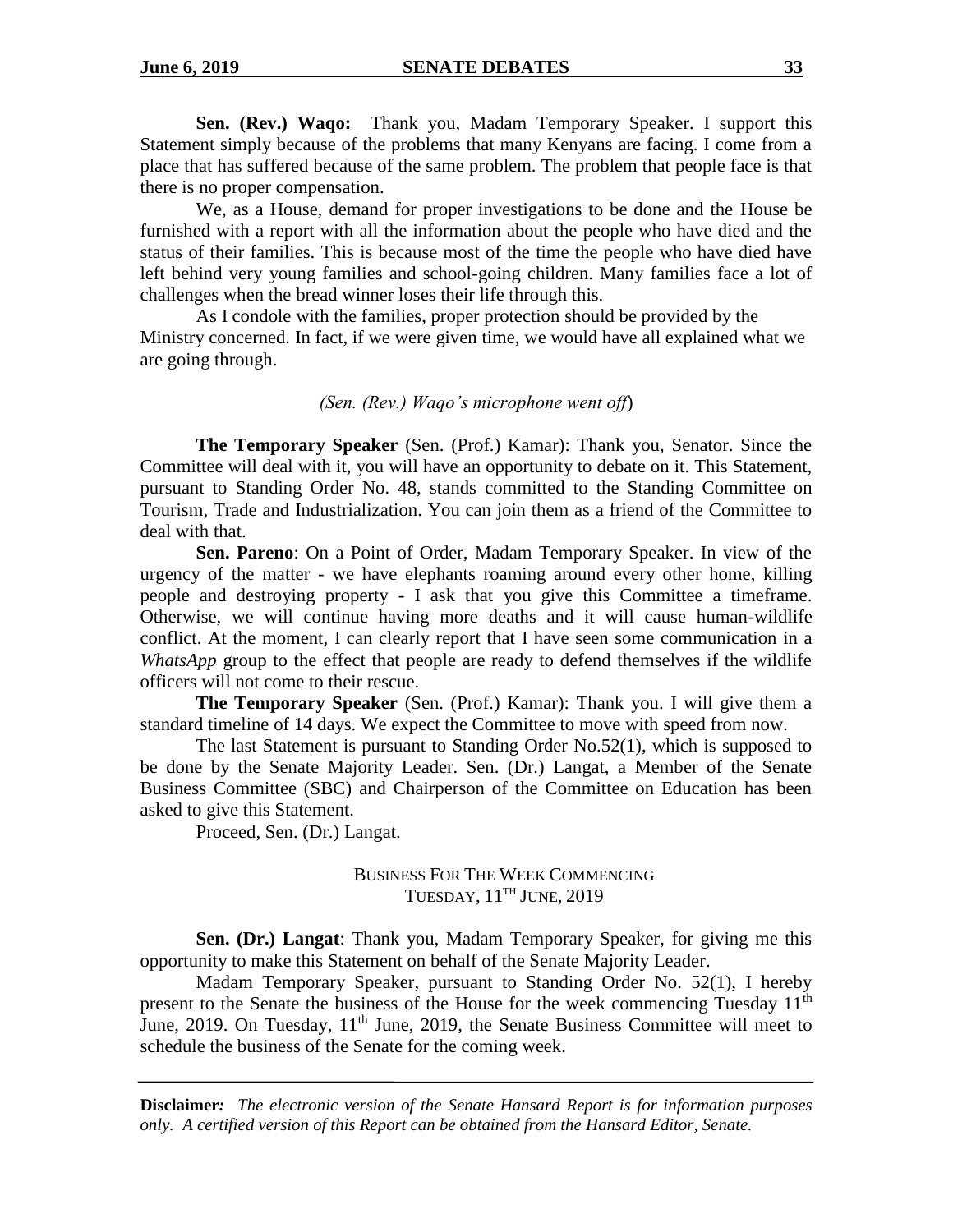Subject to further directions by the SBC, the Senate will consider Bills due for Second Reading and Committees of the Whole on Tuesday, 11<sup>th</sup> June, 2019. The Senate will also continue with consideration of the business that will not be concluded in today's Order Paper. On Wednesday 12<sup>th</sup> and Thursday 13<sup>th</sup> June, 2019, the Senate will consider business that will not have been concluded on Tuesday, and any other business scheduled by the SBC.

Madam Temporary Speaker, there are 37 Bills pending consideration by the Senate. There are 21 Bills pending at the Committee of the Whole and 16 Bills pending at the Second Reading stage. I continue urging all Senators to be present in the House, so that we can expeditiously conclude the above mentioned business.

I also take this opportunity to remind the party Whips to ensure that the House has the requisite numbers to undertake Division on the Bills and Motions affecting counties.

Madam Temporary Speaker, I continue to appeal to the standing committees to expedite consideration of Bills referred to them and table reports in the House. This will enrich debate at the Second Reading stage and facilitate the House to navigate the Committee of the Whole.

Madam Temporary Speaker, Standing Order No.51 (1) (b) provides for the quarterly reports to the House by Committees relating to their activities, including Bills, Statements and Petitions considered and inquiries undertaken. I take this opportunity to inform all the Committee chairpersons to prepare a detailed report of the Committee activities, which will be tabled in the Senate after the short recess at the end of June, 2019.

I hereby lay the Statement on the Table of the Senate.

*(Sen. (Dr.) Langat laid the document on the Table)*

**The Temporary Speaker** (Sen. (Prof.) Kamar): Thank you, Senator. Next Order.

### **COMMITTEE OF THE WHOLE**

(*Order for Committee read)*

*[The Temporary Speaker (Sen. (Prof.) Kamar) left the Chair]*

IN THE COMMITTEE

*[The Temporary Chairperson (Sen. Pareno) in the Chair]*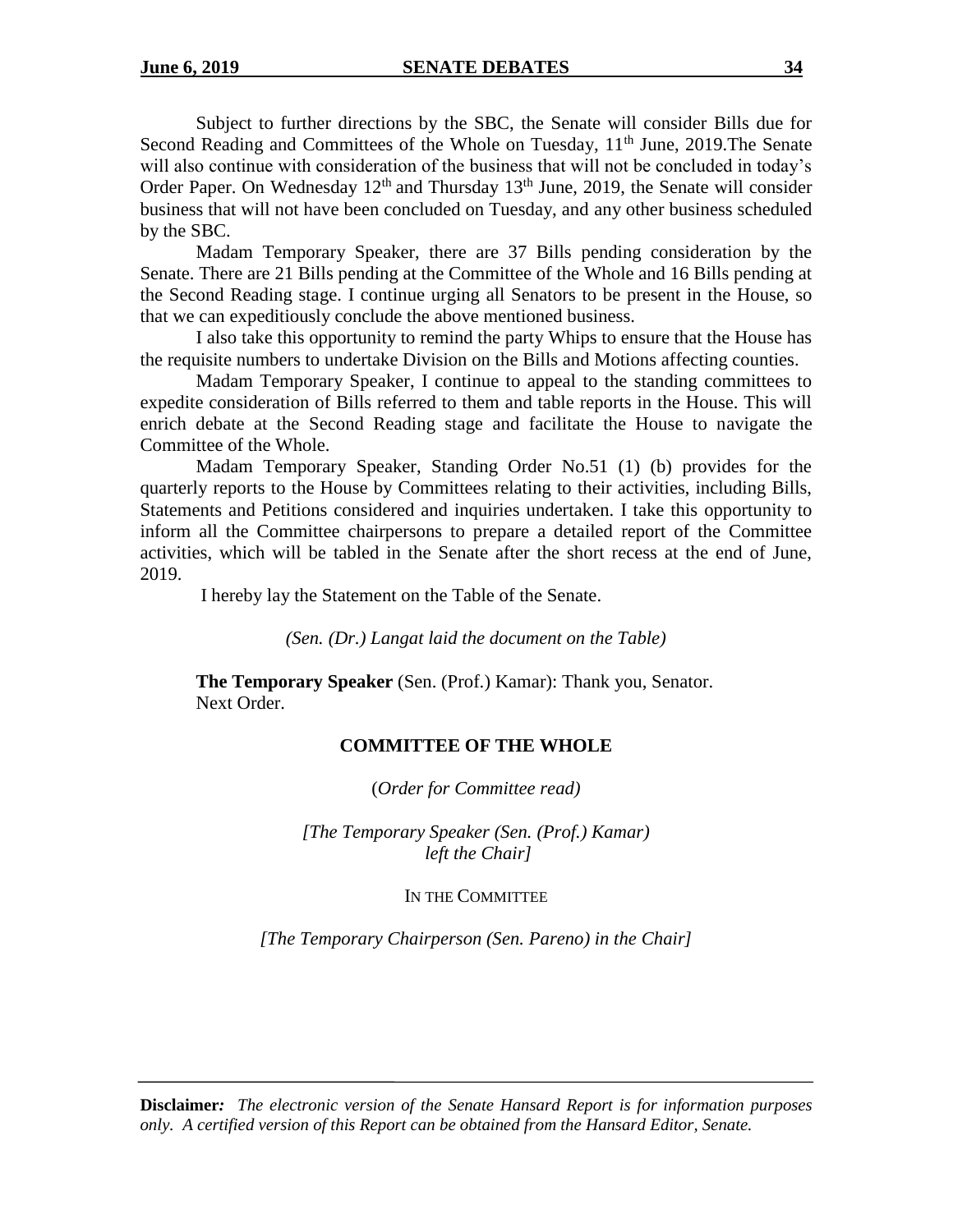### THE STATUTORY INSTRUMENTS (AMENDMENT) BILL (SENATE BILLS NO.24 OF 2018)

**The Temporary Chairperson** (Sen. Pareno): Hon. Senators, we are now in the Committee of the Whole to consider The Statutory Instruments (Amendment) Bill (Senate Bills No.24 of 2018).

*Clause 2*

*(Question, that Clause 2 be part of the Bill proposed)*

*Clause 3*

**Sen. Cherargei**: Madam Temporary Speaker, I beg to move:

THAT, the Bill be amended by deleting Clause 3 and substituting therefor the following new clause -

Amendment of Section 15 of No.23 of 2013

3. The Principal Act is amended in Section 15 by-

(a) deleting subsection (1) and substituting therefor the following new section-

(1) The Committee shall make a report to the relevant House containing a resolution either that the statutory instrument that stands referred to the Committee be approved or that the statutory instrument be annulled.

(b) deleting subsection (3) and substituting therefor the following new subsection-

(3) Notwithstanding subsection (2) the House may, by resolution, extend the time within which the Committee shall consider a statutory instrument under subsection (2) for a period not exceeding twenty-eight days.

*(Question of the amendment proposed)*

**The Temporary Chairperson** (Sen. Pareno): The Division will be at the end.

*New Clause 4*

**Sen. Cherargei**: Madam Temporary Speaker, I beg to move-

THAT, the Bill be amended by inserting the following new clause immediately after Clause 3 –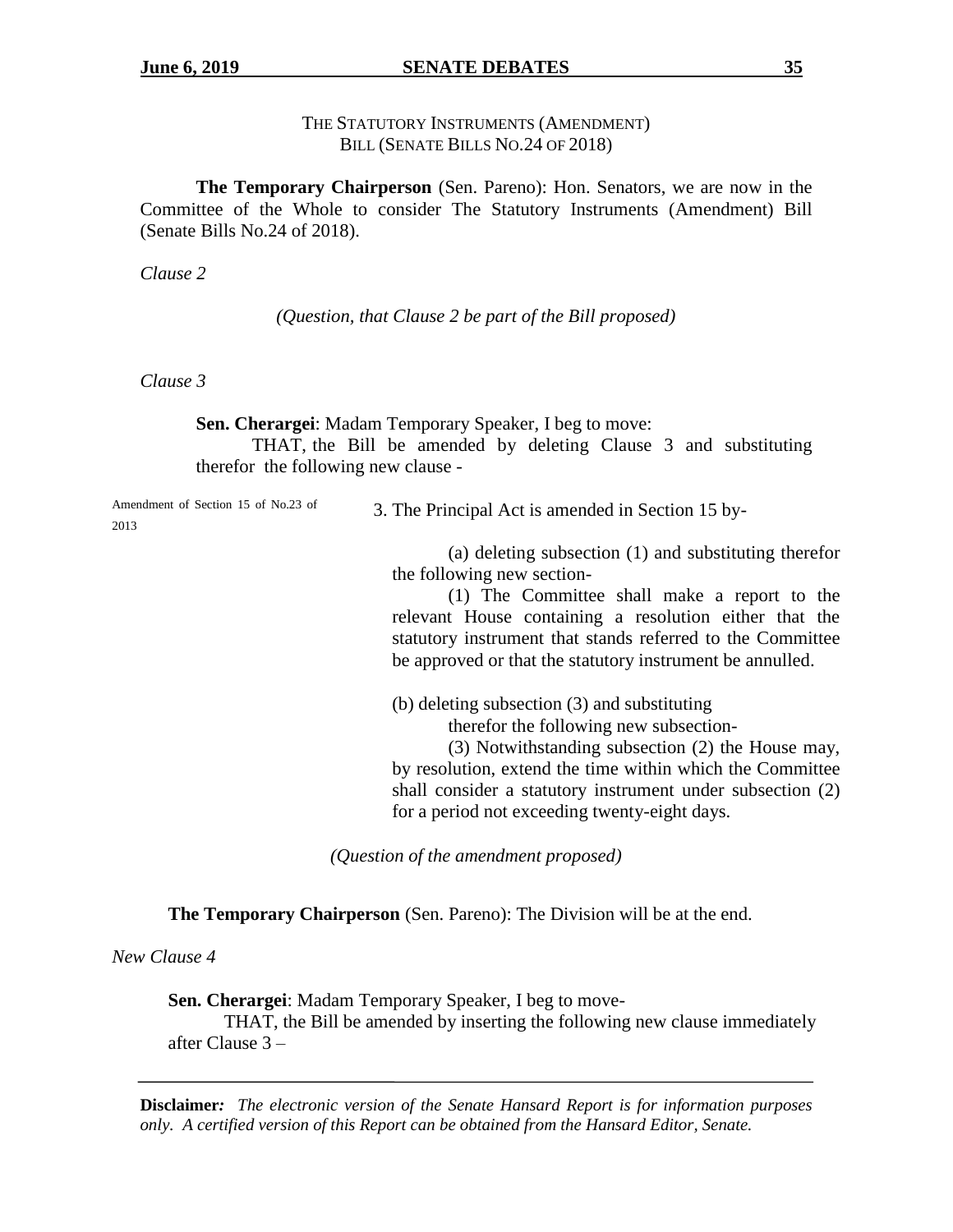Insertion of new

Section 15A in

No.23 of 2013

**4.** The principal Act is amended by inserting the following new section immediately after section 15-

> Concurrence on Statutory instrument

> > **15A.** (1) The Clerk of the House to which a statutory instrument is referred shall, upon- (a) the resolution of the relevant House under section 15(1) for the approval or annulment of a statutory instrument; or

> > (b) expiry of the period specified under section  $15(2)$ ,

> > cause the resolution of the House to be transmitted to the Clerk of the other House within two days of the resolution.

(2) A resolution under subsection (1) shall stand referred to the relevant Committee of that House which shall consider the resolution together with the statutory instrument and report to the House within fourteen days of the referral.

> (3) The House to which resolution is referred to under subsection(1) may extend the time within which the Committee shall consider the resolution for a period not exceeding seven days.

(3) If both Houses resolve to-

- (a) approve the statutory instrument; or
- (b) annul the statutory instrument;

the Clerk of the House to which the statutory instrument was transmitted under section 11(1) shall, within seven days of the decision, notify the regulation-making authority.

(4) Where the House resolves to revoke a statutory instrument and the other House does not, the statutory instrument shall be referred to a joint committee for mediation in accordance with Article 113 of the Constitution which shall be applied with the necessary modification.

*(Question of the New Clause 4 proposed)*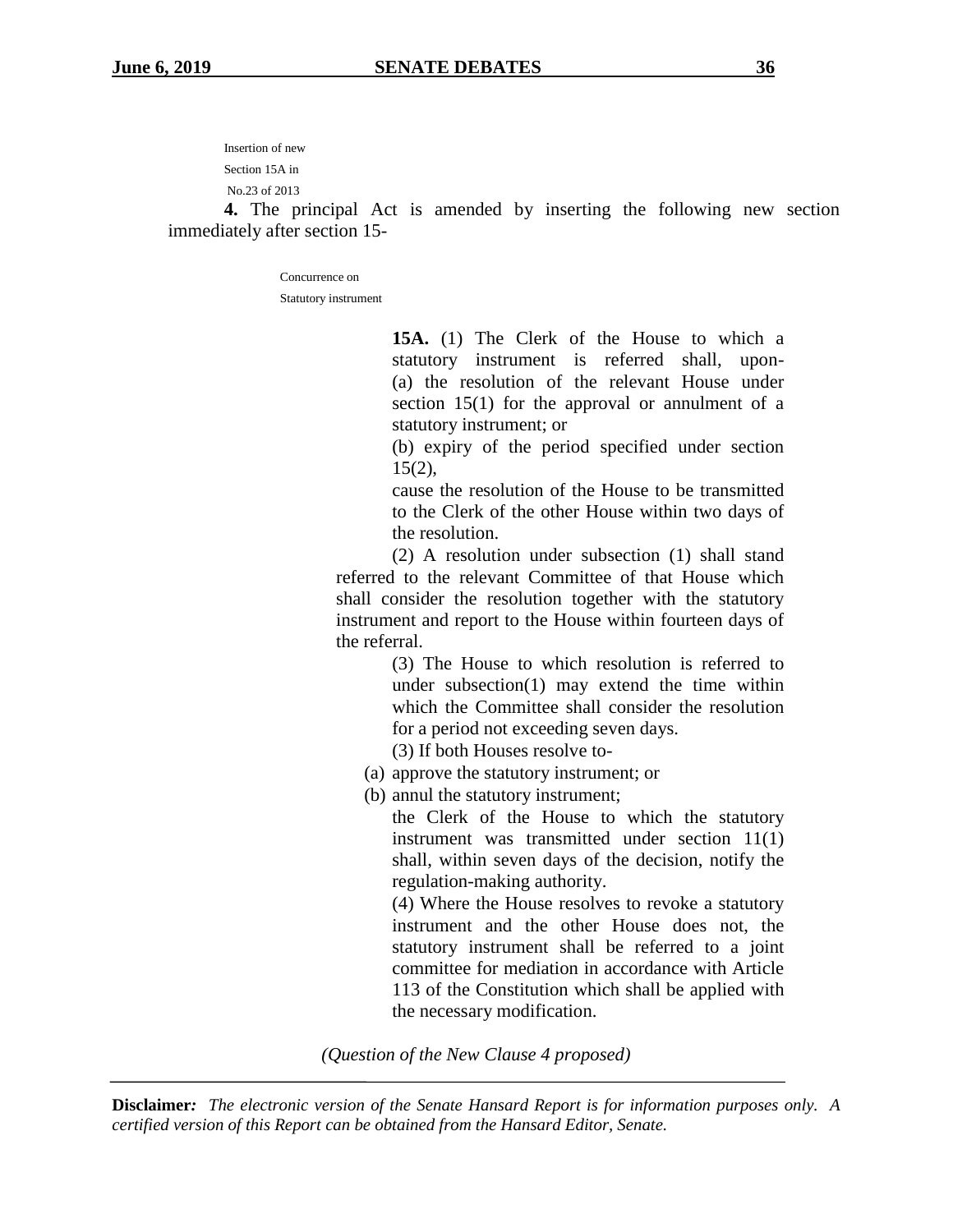*(New Clause 4 read the First Time)*

*(Question, that the New Clause 4 be read a Second Time, proposed)*

*(Question that the New Clause 4 be part of the Bill proposed)*

*(The Temporary Chairperson (Sen. Pareno) consulted the Clerks-at-the-Table)*

**The Temporary Chairperson** (Sen. Pareno): The Division will be at the end.

*New Clause 5*

**Sen. Cherargei:** Madam Temporary Chairperson, I beg to move: THAT the Bill be amended by inserting the following new clause-

Amendment of Section 18 of No.23 of 2013.

> 5. The principal Act is amended by deleting section 18 and substituting therefore the following new section-

Annulment. 18. (1) When Parliament passes a resolution to annul a statutory instrument the statutory instrument shall be deemed to be annulled.

> (2) The regulation making authority shall publish the annulment of the statutory instrument within fourteen days of the annulment.

*Question of the New Clause 5 proposed)*

*(New Clause 5 read the First Time)*

*(Question, that the New Clause 5 be read a Second Time, proposed)*

*(Question that the New Clause 5 be part of the Bill proposed)*

**The Temporary Chairperson** (Sen. Pareno): The Division will be at the end.

*The Title and Clause 1*

*(Question that The Title and Clause 1 be part of the Bill proposed)*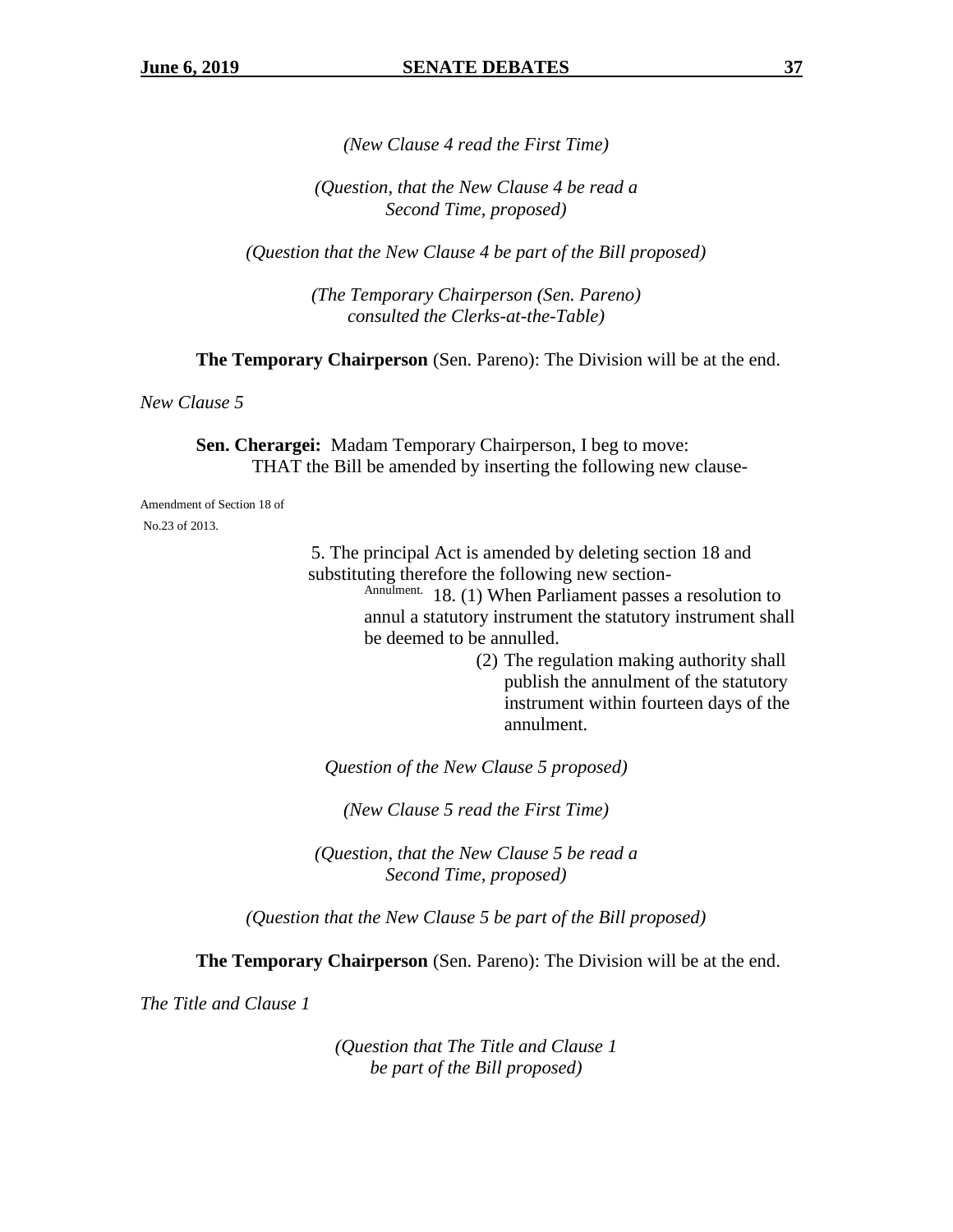# THE IMPEACHMENT PROCEDURE BILL (SENATE BILLS NO. 15 OF 2018)

*Clauses 2 and 3*

## *(Question that Clauses 2 and 3 be part of the Bill proposed)*

**The Temporary Chairperson** (Sen. Pareno): Division will be at the end.

*Clause 4*

**Sen. Cherargei**: Madam Temporary Chairperson, I beg to move-

THAT**,** Clause 4 of the Bill be amended—

(a) by deleting sub clause (1) and substituting therefor the following new sub clause—

(1) A member of the National Assembly who intends to move a motion for the removal of the President by impeachment shall submit a copy of the proposed motion to the Clerk of the National Assembly together with a list of the members of the National Assembly who support the motion.

(b) by inserting the following new sub clause immediately after the new sub clause (1)—

(1A) The list of members under sub clause (1) shall be in the form prescribed in the Schedule.

*(Question of the amendment proposed)*

**The Temporary Chairperson** (Sen. Pareno): Division will be at the end.

*Clauses 5 to 8*

*(Question, that Clauses 5 to 8 be part of the Bill, proposed)*

**The Temporary Chairperson** (Sen. Pareno): Division will be at the end.

*Clause 9*

**Sen. Cherargei**: Madam Temporary Chairperson, I beg to move-

THAT, Clause 9 of the Bill be amended—

(a) by deleting subclause (2) and substituting therefor the following new subclause—

(1) A member of the National Assembly who proposes a motion for the removal of a Cabinet Secretary under subsection (1) shall submit to the Clerk of the National Assembly a copy of the proposed motion for the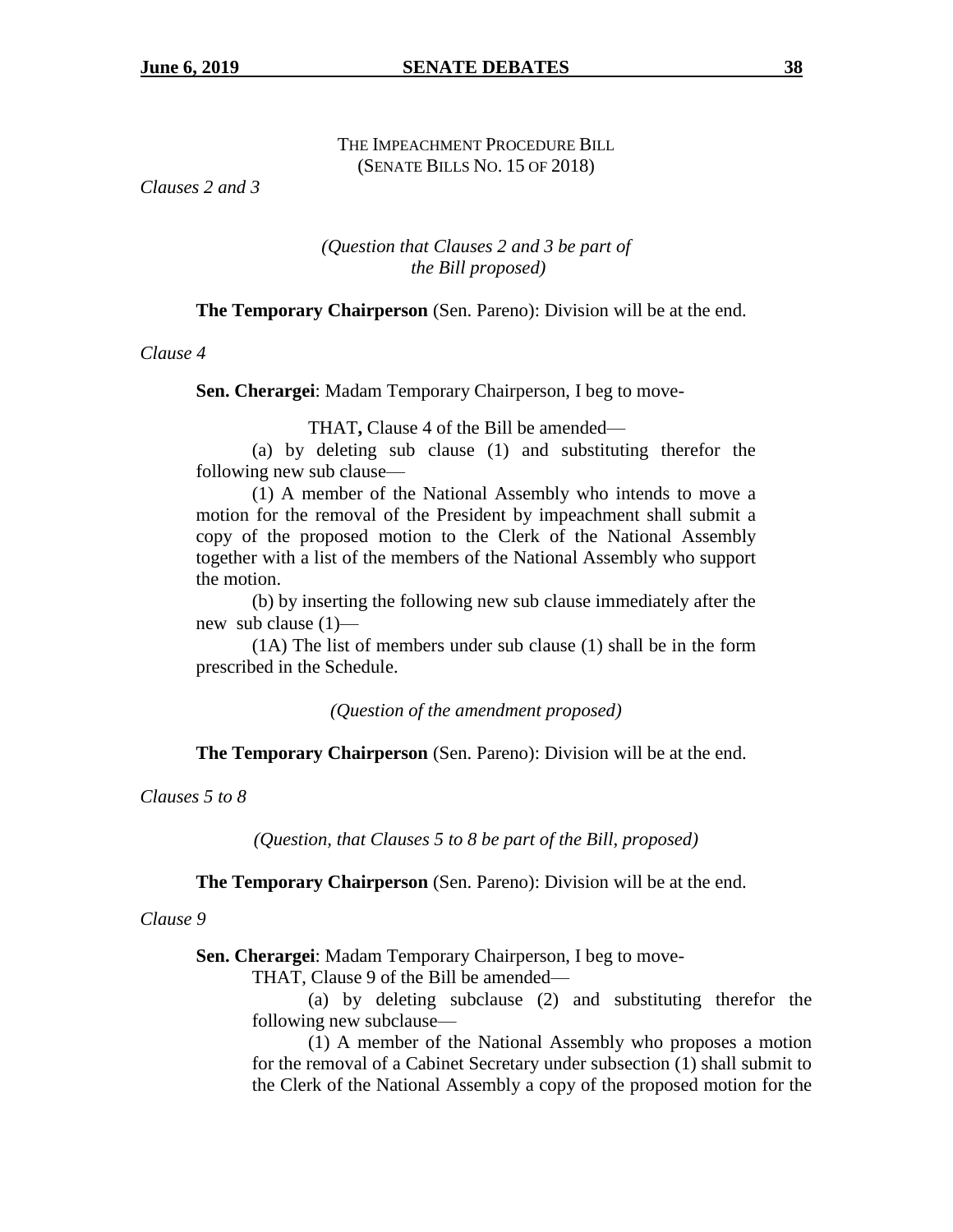removal of the Cabinet Secretary together with a list of the members of the National Assembly who support the motion.

(b) by inserting the following new subclause immediately after the new subclause (2)—

(2A) The list of members under subclause (1) shall be in the form prescribed in the Schedule.

*(Question of the amendment proposed)*

**The Temporary Chairperson** (Sen. Pareno): Division will be at the end.

*Clause 10*

**Sen. Cherargei**: Madam Temporary Chairperson, I beg to move:-

THAT, Clause 10 of the Bill be amended in subclause (1) by deleting the word "afford" appearing at the beginning of paragraph (b)(i) and substituting therefore the word "accord".

*(Question of the amendment proposed)*

**The Temporary Chairperson** (Sen. Pareno): Division will be at the end.

*Clause 11*

**Sen. Cherargei**: Madam Temporary Chairperson, I beg to move:

THAT**,** Clause 11 of the Bill be amended in paragraph (a) by deleting the word "Promptly" appearing immediately after the words "the speaker shall" and substituting therefor the words "within three days".

*(Question of the amendment proposed)*

**The Temporary Chairperson** (Sen. Pareno): Division will be at the end.

*Clauses 12 and 13*

*(Question, that Clauses 12 and 13 be part of the Bill, proposed)*

*Clause 14*

**Sen. Cherargei**: Madam Temporary Chairperson, I beg to move:

THAT, Clause 14 of the Bill be amended—

(a) by deleting subclause (1) and substituting therefor the following new subclause—

(1) A member of a county assembly who intends to move a motion under Section 13 shall submit to the Clerk of the county assembly the motion together with a list of the members of the county assembly who support the motion.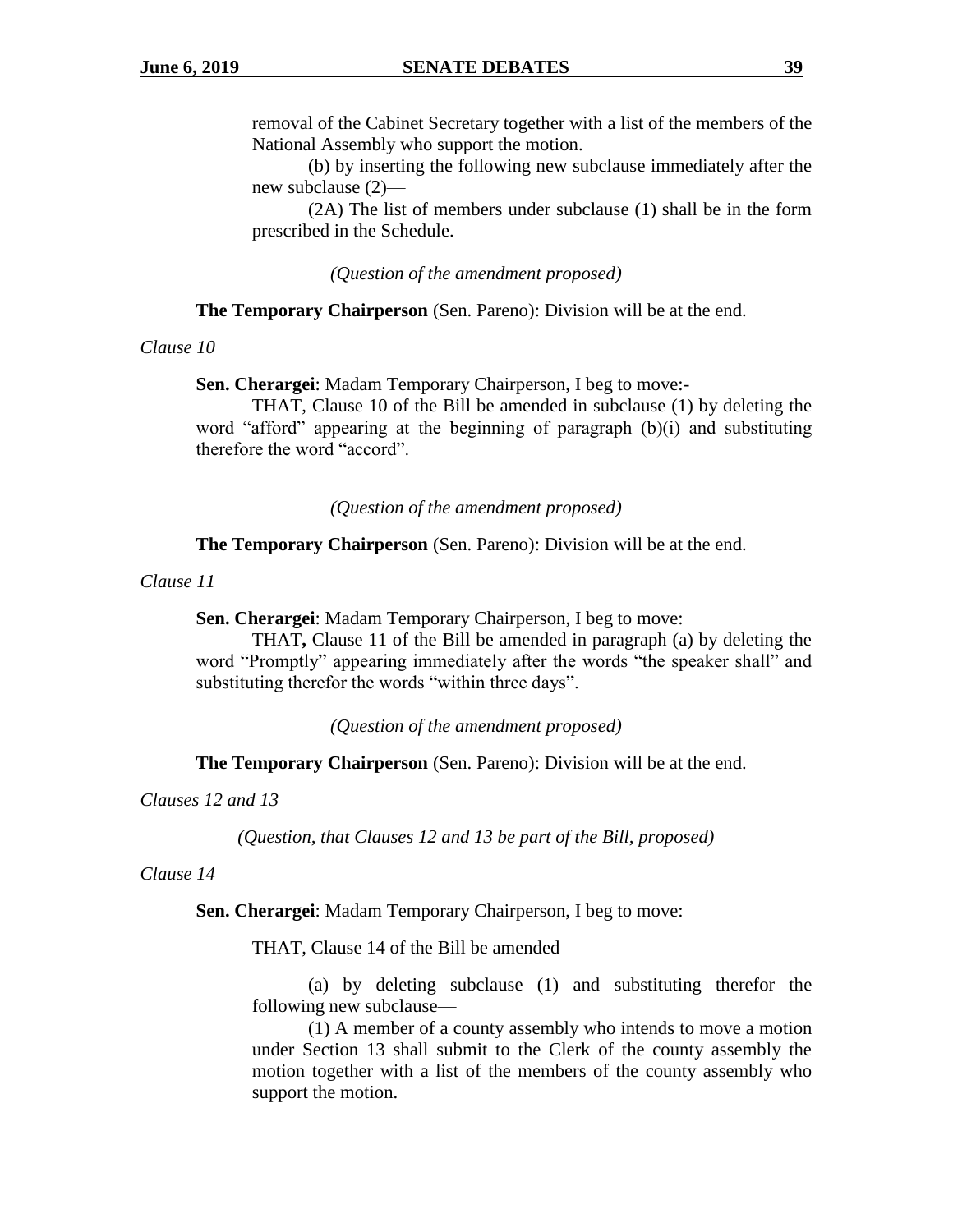(b) by inserting the following new subclauses immediately after the new subclause (1)—

(1A) The list of members under subclause (1) shall

be in the form prescribed in the Schedule.

(1B) The Clerk of the county assembly shall confirm that the proposed motion—

> (a) specifies the grounds and particulars upon which the proposed motion is made;

(b) is signed by the member; and

(c) is signed in support by at least a third of all the members of the County assembly.

(1C) The Clerk of the county assembly shall, within three days of receipt of the proposed motion, submit the motion to the Speaker advising theSpeaker of the determination made under subclause (1B).

(c) in subclause (2) by inserting the words "in writing" immediately after the words "for the refusal" appearing in paragraph (b); and

(d) in subclause (6) by deleting the word "five" appearing immediately after the words "the governor within" in paragraph (b) and substituting therefore the word "seven."

*(Question of the amendment proposed)*

**The Temporary Chairperson** (Sen. Pareno): Division will be at the end.

*Clauses 15 and 16*

*(Question, that Clauses 15 and 16 be part of the Bill, proposed)*

*Clause 17*

**Sen. Cherargei**: Madam Temporary Chairperson, I beg to move-

THAT, Clause 17 of the Bill be amended in subclause (2) by deleting the words "appointment of a special committee" appearing immediately after the words "days of the" and substituting therefor the words "determination of the special committee under section 16 (2) that section 14 was complied with".

*(Question of the amendment proposed)*

**The Temporary Chairperson** (Sen. Pareno): Division will be at the end.

*Clauses 18 to 27*

*(Question, that Clauses 18 to27 be part of the Bill, proposed)*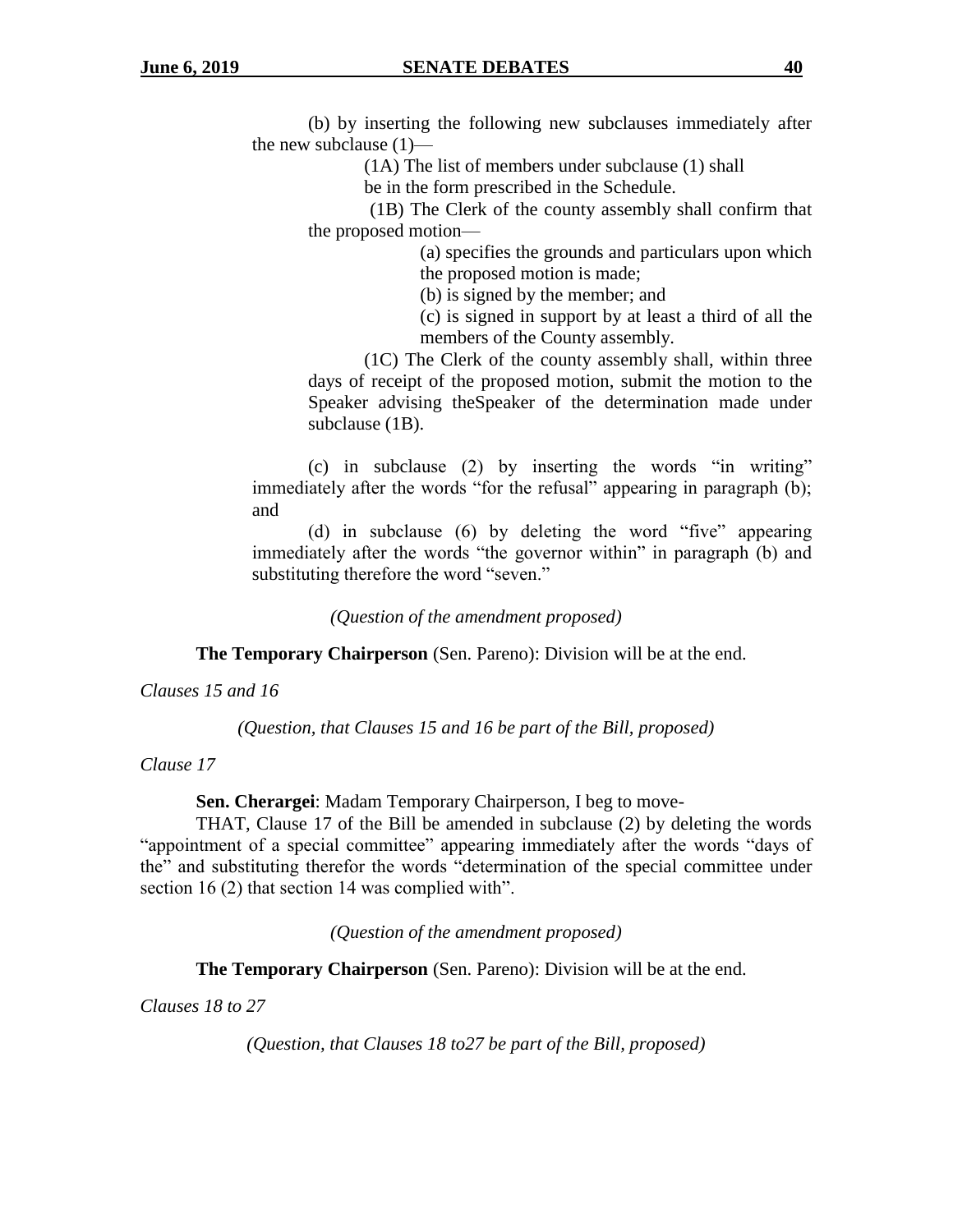**Sen. Cherargei**: Madam Temporary Chairperson, I beg to move:

THAT, Clause 28 of the Bill be amended—

(a) by deleting subclause (1) and substituting therefore the following new subclause—

> (1) A member of a county assembly who intends to move a motion under Section 27 shall submit to the Clerk of the county assembly the motion together with a list of the members of the county assembly who support the motion.

(b) by inserting the following new subclauses immediately after the new subclause (1)—

(1A) the list of members under subclause (1) shall be in the form prescribed in the Schedule

(1B) The Clerk of the county assembly shall confirm that the proposed motion—

> (a) specifies the grounds and particulars upon which the proposed motion is made;

(b) is signed by the member; and

(c) is signed in support by at least a third of all the members of the County Assembly.

(1C) The Clerk of the county assembly shall, within three days of receipt of the proposed motion, submit the motion to the Speaker advising the Speaker of the determination made under subclause (1B).

*(Question of the amendment proposed)*

**The Temporary Chairperson** (Sen. Pareno): Division will be at the end.

*Clauses 29 to 32*

*(Question, that Clauses 29 to 32 be part of the Bill, proposed)*

## *Clause 33*

**Sen. Cherargei**: Madam Temporary Chairperson, I beg to move-THAT the Bill be amended by deleting clause 33.

*(Question, that Clause 33 be deleted, proposed)*

**The Temporary Chairperson** (Sen. Pareno): Division will be at the end.

*Clause 34*

*(Question, that Clause 34 be part of the Bill, proposed)*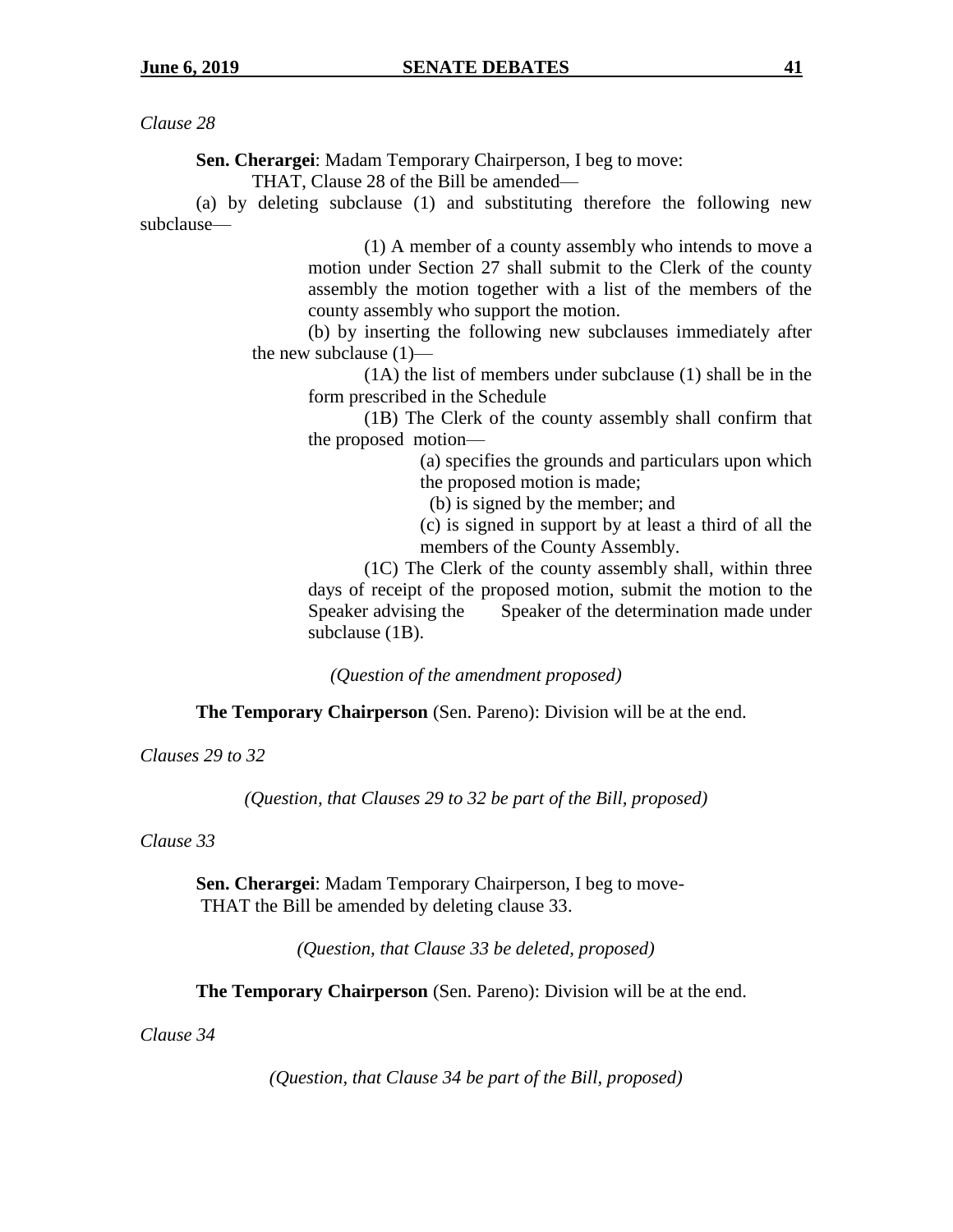# *The Schedule*

*(Question, that The Schedule be part of the Bill, proposed)*

*The Title*

*(Question, that the Title be part of the Bill, proposed)*

*Clause 1*

*(Question, that Clause 1 be part of the Bill, proposed)*

# THE PRESERVATION OF HUMAN DIGNITY AND ENFORCEMENT OF ECONOMIC AND SOCIAL RIGHTS BILL (SENATE BILLS NO. 27 OF 2018)

*Clauses 3 and 4*

# *(Question that Clauses 3 and 4 be part of the Bill, proposed)*

**The Temporary Chairperson** (Sen. Pareno): Division will be at the end.

*Clause 5*

**Sen. Cherargei**: Madam Temporary Chairperson, I beg to move-

THAT, the Bill be amended by deleting Clause 5.

*(Question, that Clause 5 be deleted, proposed)*

**The Temporary Chairperson** (Sen. Pareno): Division will be at the end.

*Clause 6*

**Sen. Cherargei:** Madam Temporary Chairperson, I beg to move-THAT Clause 6 of the Bill be amended-

(a) in subclause (1) by inserting the words "Articles 43(1) and  $53(1)(c)$  of" immediately after the words "set out under";

(b) in subclause (2) by deleting the words "in such infrastructure" appearing immediately after the words "promote investment in" in paragraph (h);

(c) in subclause (3) by inserting the words National government and immediately after the words "minimum standards that".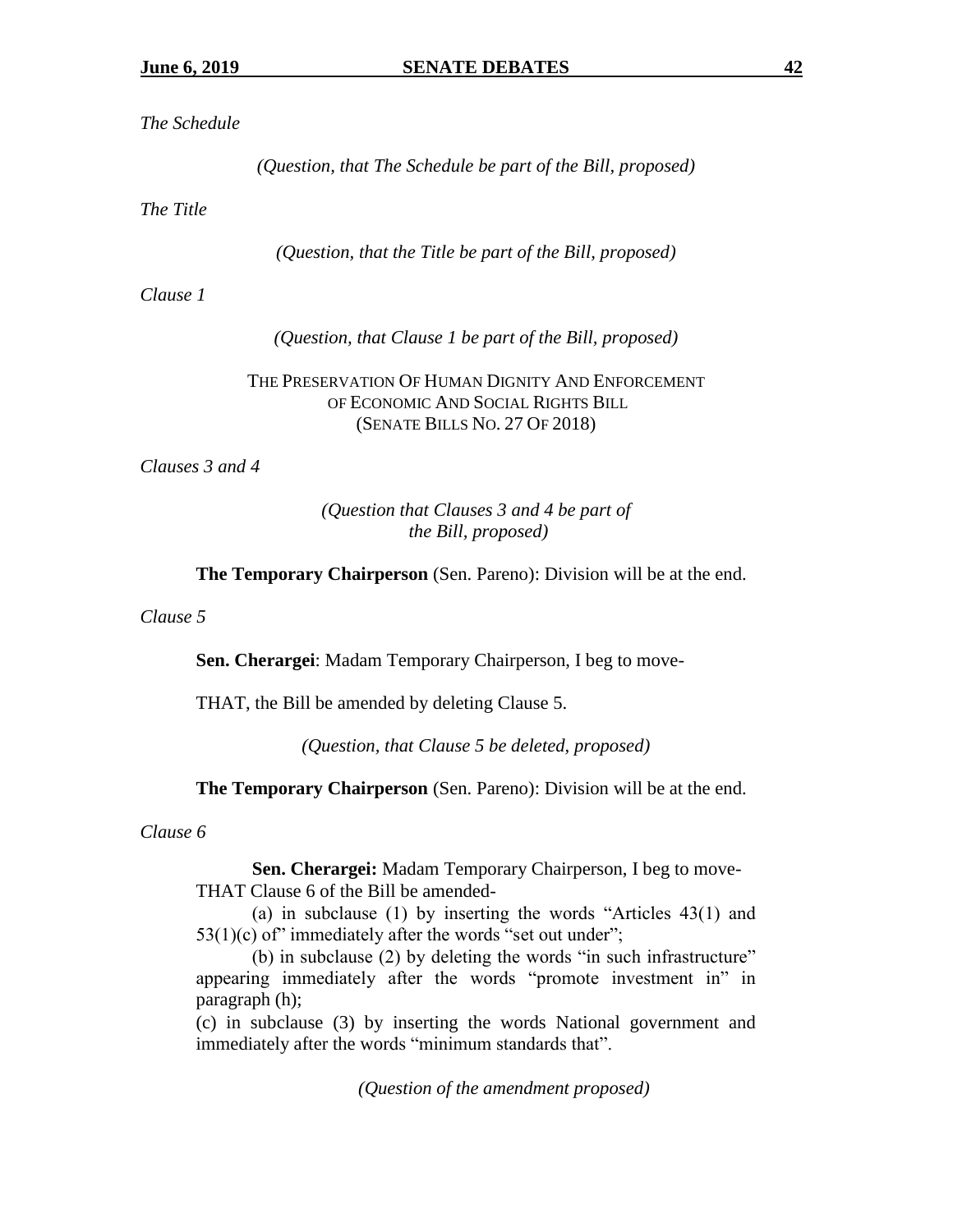**The Temporary Chairperson** (Sen. Pareno): Division will be at the end.

*Clause 7*

*(Question, that Clause 7 be part of the Bill Proposed)*

**The Temporary Chairperson** (Sen. Pareno): Division will be at the end.

# *Clause 8*

**Sen. Cherargei:** Madam Temporary Chairperson, I beg to move-

THAT Clause 8 of the Bill be amended–

(a) in subclause (1) by deleting the word "periodically" appearing at the beginning of paragraph (f) and substituting therefor the word "annually";

(b) in subclause (3) by deleting the word "First" appearing immediately after the words "out under the".

*(Question of the amendment proposed)*

**The Temporary Chairperson** (Sen. Pareno): Division will be at the end.

*Clause 9*

**Sen. Cherargei:** Madam Temporary Chairperson, I beg to move-

THAT Clause 9 of the Bill be amended –

(a) by deleting subclause (2);

(b) in subclause (4) by deleting the words "Part VII" appearing immediately after the words "in accordance with" and substituting therefor the words "section 21 of this Act and section 115 of the County Governments Act".

*(Question of the amendment proposed)*

**The Temporary Chairperson** (Sen. Pareno): Division will be at the end.

*Clauses 10 to 12.*

*(Question, that Clauses 10 to 12 be part of the Bill Proposed)*

**The Temporary Chairperson** (Sen. Pareno): Division will be at the end.

*Clause 13*

**Sen. Cherargei:** Madam Temporary Chairperson, I beg to move-THAT Clause 13 of the Bill be amended in–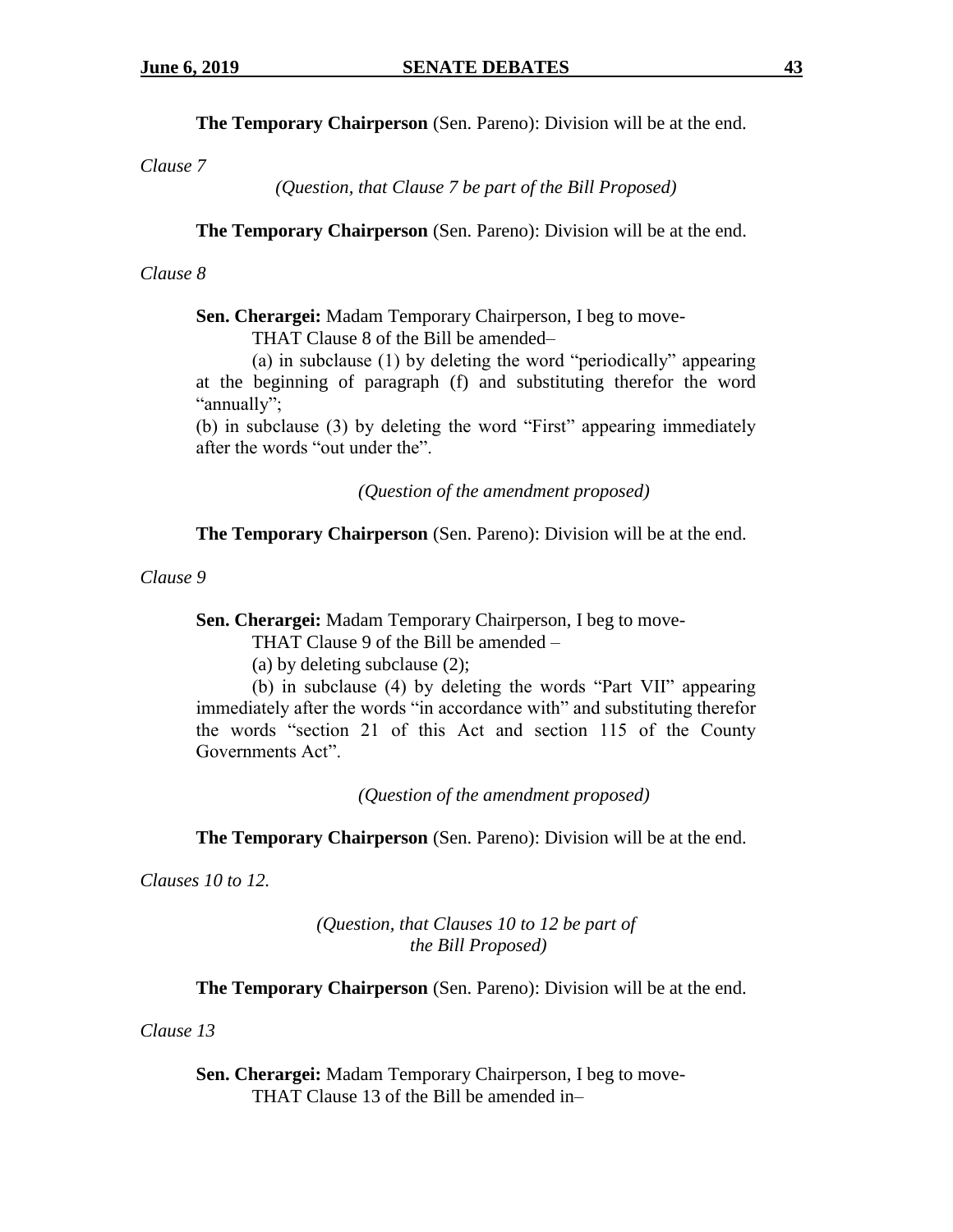(a) subclause (1) by deleting the words "The county executive committee member responsible for planning within the county" appearing at the beginning of the subclause and substituting therefor the words "The respective county governor";

(b) subclause (2) by deleting the words "The county executive committee member shall" appearing at the beginning of the subclause and substituting therefor the words "The county governor".

*(Question of the amendment proposed)*

**The Temporary Chairperson** (Sen. Pareno): Division will be at the end.

*Clause 14*

*(Question, that Clause 14 be part of the Bill Proposed)*

#### *Clause 15*

**Sen. Cherargei:** Madam Temporary Chairperson, I beg to move-

THAT Clause 15 of the Bill be amended in subclause (2) by deleting the words "act on the recommendation" appearing immediately after the words "the Senate shall" and substituting therefor the words "take into account the recommendation in the implementation of economic and social rights in the subsequent year"

*(Question of the amendment proposed)*

**The Temporary Chairperson** (Sen. Pareno): Division will be at the end.

*Clauses 16 to 18*

*(Question, that Clauses 16 to 18 be part of the Bill Proposed)*

*Clause 19*

**Sen. Cherargei:** Madam Temporary Chairperson, I beg to move-

THAT Clause 19 of the Bill be amended in subclause (1) by inserting the words "county executive committee members responsible for finance" immediately after the words "responsible for finance".

*(Question of the amendment proposed)*

**The Temporary Chairperson** (Sen. Pareno): Division will be at the end.

*Clauses 20 to 24*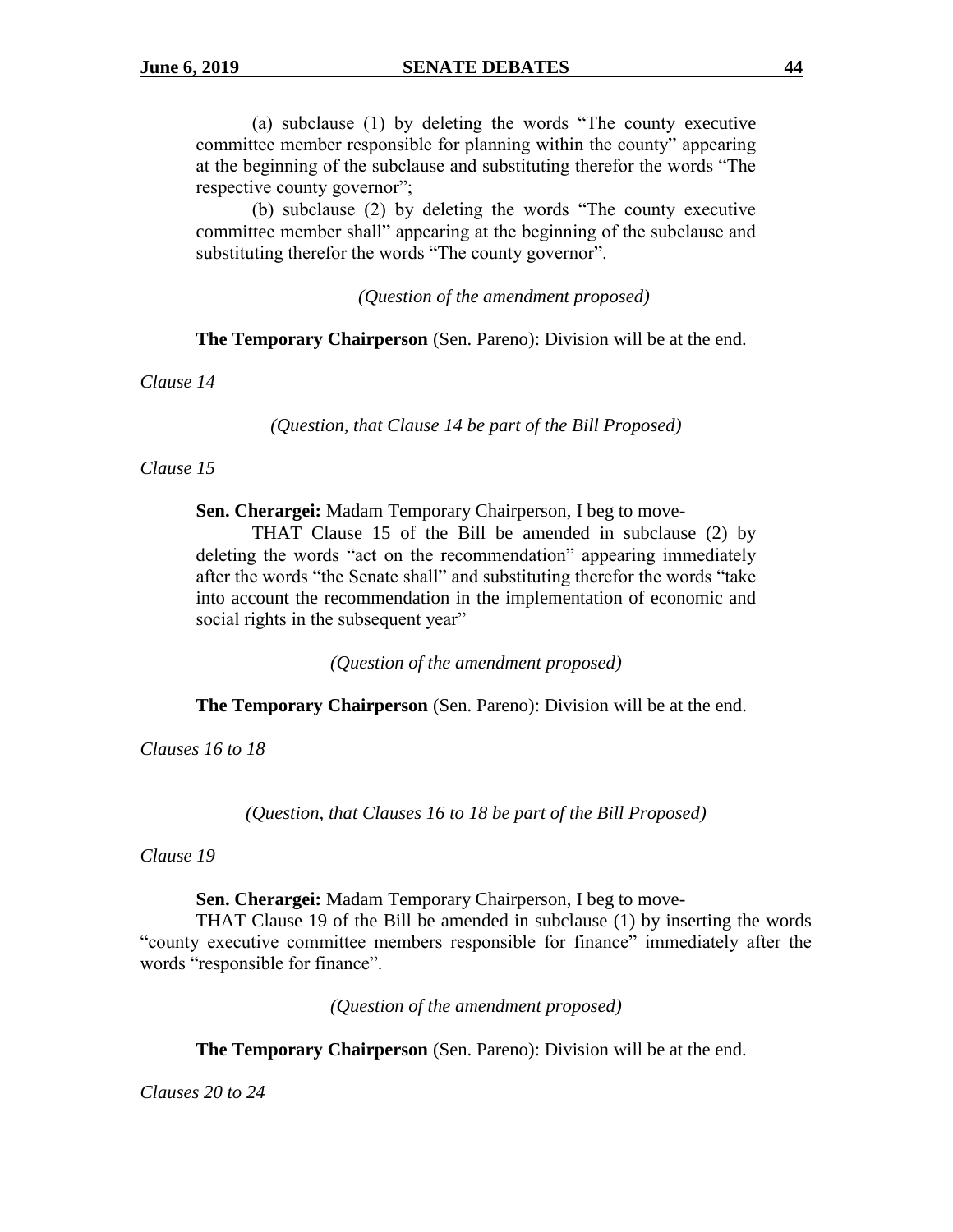*(Question that Clauses 20 to 24 be part of the Bill Proposed)*

*New Clause 25*

**Sen. Cherargei:** Madam Temporary Chairperson, I beg to move:-

THAT the Bill be amended by inserting the following new clause immediately after Clause 24-

Amendment

to No. 17 of 2012

> **25.** (1) The County Governments Act is amended – (a) in section  $107(1)$  by inserting the following new paragraph immediately after paragraph (d) – (e) county strategic plans for the realization of economic and social rights under Part IV of the Preservation of Human Dignity and Enforcement of Economic and Social Rights Act.

> (2) In the performance of its functions under this Act the Commission shall be guided by the national values and principles set out under the Constitution.

> > *(Question of the New Clause 25 proposed)*

*(New Clause 25 read the First Time)*

*(Question, that New Clause 25 be now read a Second Time proposed)*

*(Question, that New Clause 25 be part of the Bill proposed)*

**The Temporary Chairperson** (Sen. Pareno): Division will be at the end.

#### *Schedule*

**Sen. Cherargei:** Madam Temporary Chairperson, I beg to move-THAT the Bill be amended by deleting the Schedule and substituting therefor the following new Schedule – **SCHEDULE** 

> CRITERIA FOR THE REALISATION OF SOCIAL AND ECONOMIC RIGHTS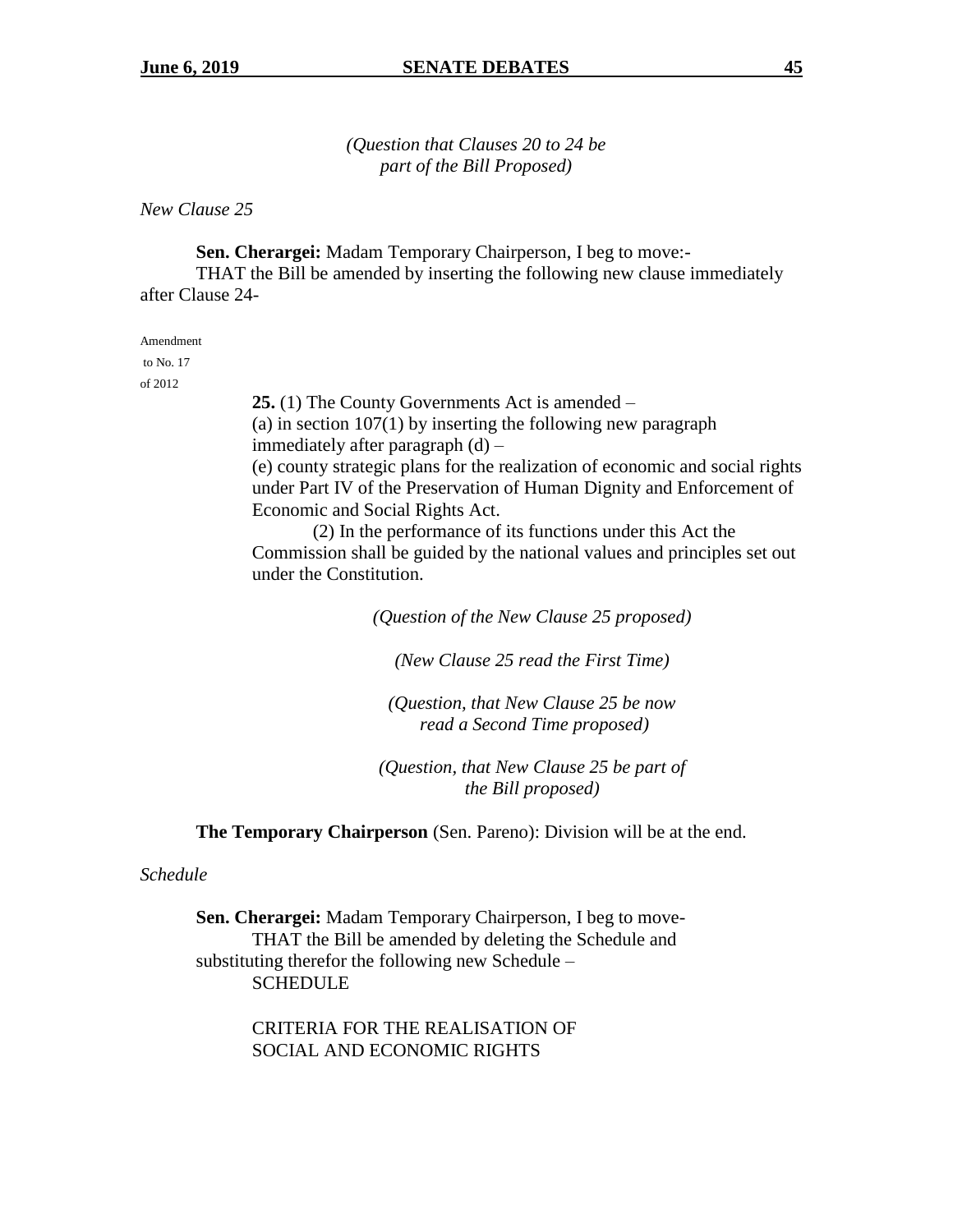The indicators for the assessment, by the Commission, of the effort of a county government in the implementation of Article 43 of the Constitution shall include—

(a) whether or not it has allocated tasks and responsibilities to the different levels of government;

(b) whether or not it has ensured that sufficient human and financial resources are made available for its implementation;

(c) whether or not it is capable of facilitating the realisation of the rights in question;

(d) whether or not its plan or programme is reasonable in its conception and implementation;

(e) whether or not its plan or programme is balanced and flexible enough to among other things, respond to unforeseeable circumstances;

(f) whether or not it is inclusive or excludes a significant segment of the populace, leading to unfair discrimination;

(g) whether or not it balances short, medium, and long-term needs;

(h) whether or not it has sufficient safety nets such as cash transfers to vulnerable groups and other social assistance; and

(i) whether or not its plan or programme responds to the needs of the vulnerable and those in crisis situations.

*(Question of the amendment proposed)*

**The Temporary Chairperson** (Sen. Pareno): Division will be at the end.

# *Clause 2*

**Sen. Cherargei:** Madam Temporary Chairperson, I beg to move-

THAT Clause 2 of the Bill be amended –

(a) by inserting the following new definition immediately after the definition of the word "county strategic plan" –

"economic and social rights" means the rights accruing to every person specified under Articles  $43(1)$  and  $53(1)(c)$  of the Constitution including the right to  $-$ 

(a) the highest attainable standards of health which includes the right

to health care services including reproductive health care services and emergency treatment;

(b) accessible and adequate housing;

(c) reasonable standards of sanitation;

(d) be free from hunger and to have adequate food of acceptable quality;

(e) basic nutrition for children;

(f) clean and safe water in adequate quantities;

(g) social security and social assistance; and

(h) education.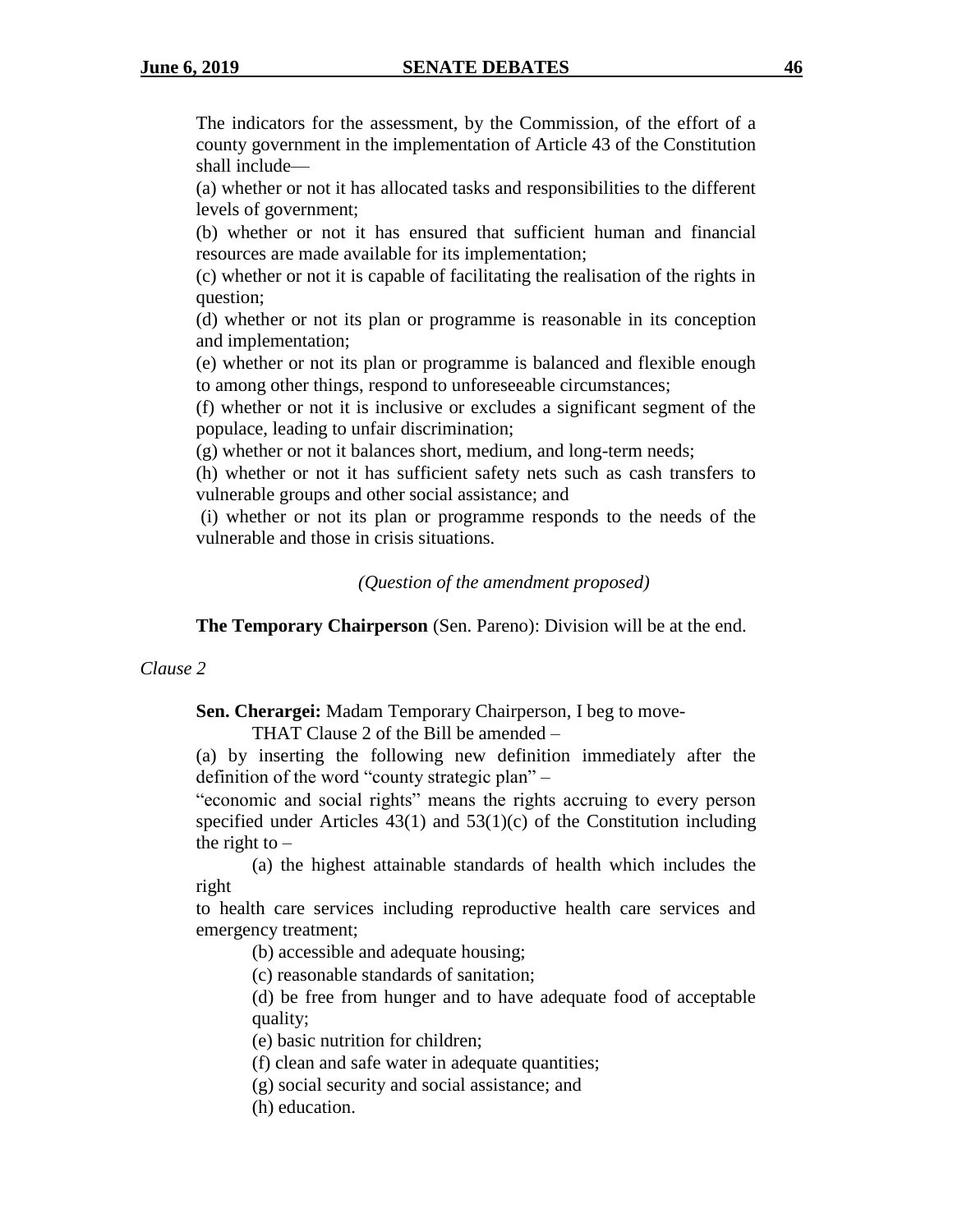(b) in the definition of the word "subsidy programme" by inserting the words "the National government or" immediately after the words "programme established by";

(c) in the definition of the word "vulnerable persons" by deleting the words

"people with disabilities, sick persons with chronic diseases such as HIV/AIDS" and substituting therefor the words "persons with disability, such persons which chronic illness"

*(Question of the amendment proposed)*

**The Temporary Chairperson** (Sen. Pareno): Division will be at the end.

*The Title and Clause 1*

*(Question that the Title and Clause 1 be part of the Bill proposed)*

Hon. Senators, we now move to the next Bill.

THE PREVENTION OF TERRORISM (AMENDMENT) BILL (SENATE BILLS NO.20 OF 2018)

**The Temporary Chairperson** (Sen. Pareno): Hon. Senators, we are now in the Committee of the Whole to consider the Prevention of Terrorism (Amendment) Bill, (Senate Bills No. 20 of 2018).

Let us proceed.

*Clause 3*

**Sen. Kihika:** Madam Temporary Chairperson, I beg to move-

THAT Clause 3 of the Bill be amended –

(a) in the introductory clause by deleting the number "12D" appearing

immediately after the words "after section" and substituting therefor the number "40C";

(b) in the proposed new section 12E by-

(i) renumbering it as section "40D";

(ii) deleting the marginal note and substituting therefor the following new marginal note –

Responsibility of the institution regulator.

(iii) deleting the introductory clause and substituting therefor the

following new clause–

(1) The institution regulator shall-

(iv) deleting paragraph (b) and substituting therefor the following new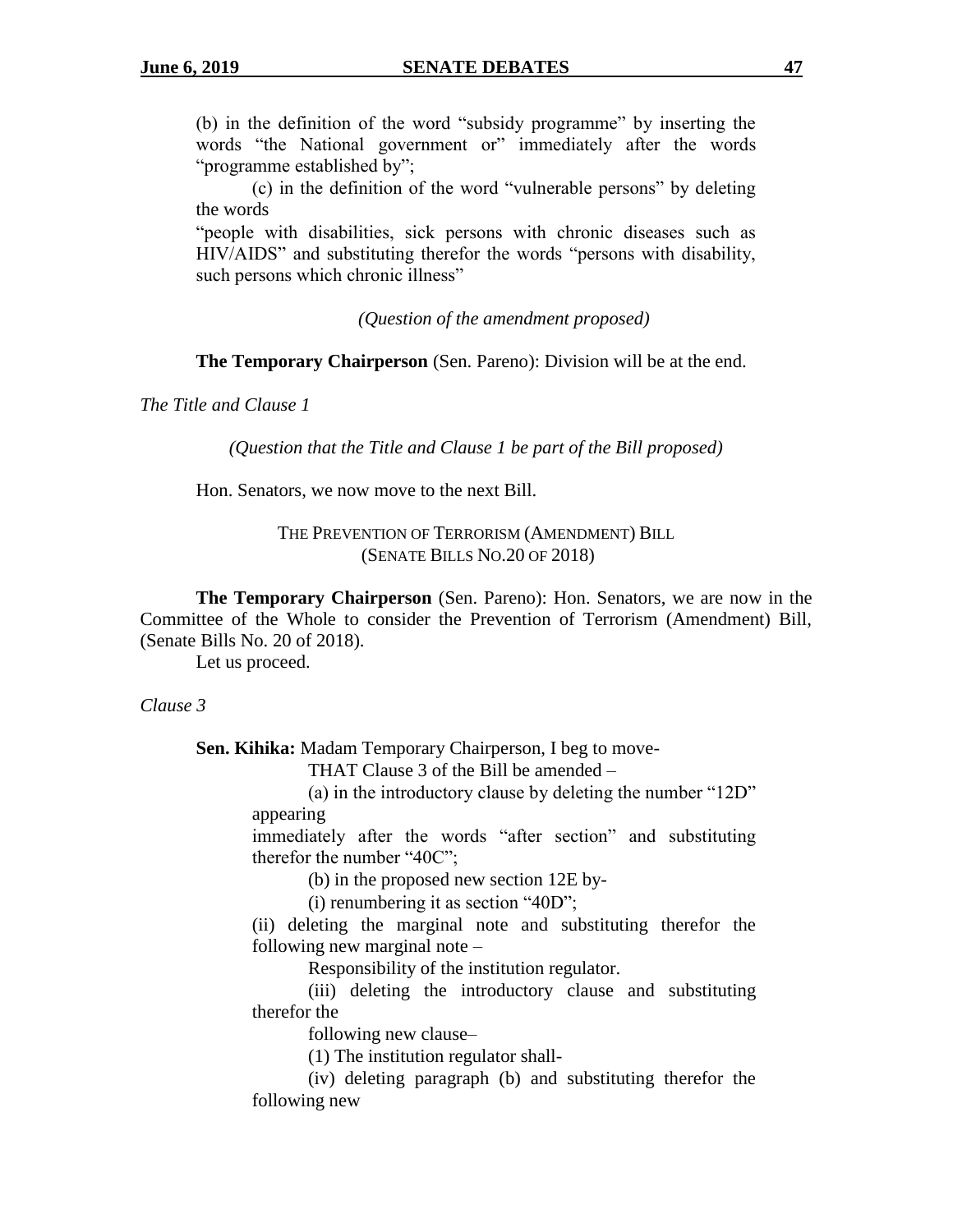paragraph –

(b) ensure that a standardized awareness module on counter radicalization approved by the Centre is taught in all educational institutions;

(v) deleting the words "publicly owned venues" appearing immediately after words "ensure that" in paragraph (e) and substituting therefor the words "educational institutions"; and

(vi) deleting paragraph (f) and substituting therefor the following new

paragraph –

(f) in collaboration with the Cabinet secretary, the Centre, the National Police Service and other relevant stakeholder, design appropriate rehabilitation and reintegration programmes to cater for students who have undertaken successful disengagement from radicalization.

(c) in the proposed new section  $12F$  by –

(i) renumbering it as section "40E";

(ii) deleting paragraph (a) and substituting therefor the following new paragraph –

(a) implement measures approved by the Centre to detect,

prevent or report radicalization of students;

(iii) deleting paragraph (c) and substituting therefor the following new paragraph –

(c) in collaboration with persons accredited by the Centre, ensure that all staff in the institution are well trained to recognize and respond appropriately to vulnerable students likely to be drawn into radicalization;

(iv) deleting the words "inappropriate studies and curriculum related to radicalization" appearing immediately after the words "dissemination of" in paragraph (e) and substitute therefor the words "extremist literature".

(d) in the proposed new section  $12G$  by –

(i) renumbering it as section "40F";

(ii) by deleting paragraph (a) and substituting therefor the following new paragraph –

(a) provide parental care, protection and guidance at all times;

(iii) deleting paragraph (b) and substituting therefor the following new paragraph –

(b) immediately report to the Centre, the institution regulator and the institution administrator a case of a missing student where there is reason to believe that such a student is likely to be involved in terrorism acts or to have been radicalized;

(e) in the proposed new section 12H –

(i) renumbering it as section "40G";

(ii) in sub-clause (1) by deleting paragraph (b) and substituting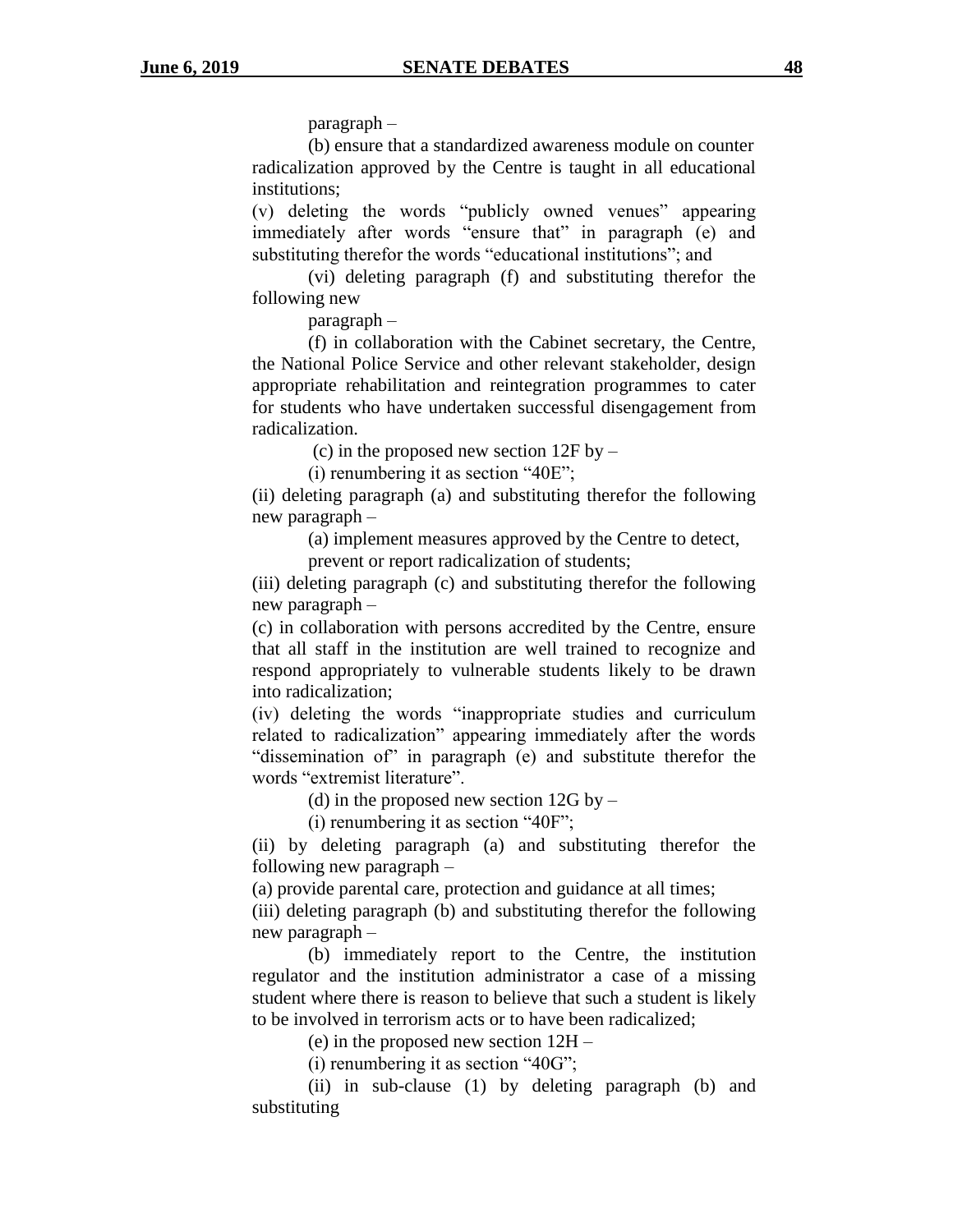therefor the following new paragraph –

(b) notify the institution regulator and the nearest police station of the missing child within twenty four hours;

(iii) in sub-clause (2) by  $-$ 

(a) deleting paragraph (b) and substituting therefor the following new paragraph –

(b) immediately notify the institution regulator and the nearest police station of the missing student;

(b) deleting the words "Inspector General of Police" appearing immediately after the words "the parent, the" in paragraph (c) and substituting therefor the words "National Police Service and the Centre"; and

(iv) in sub-clause (3) by deleting the words "County Education Board and the Inspector General of Police" appearing immediately after the words "in collaboration with the" in the introductory clause and substituting therefor the words "institution regulator or the institution and the Centre"

### *(Question of the amendment proposed)*

**The Temporary Chairperson** (Sen. Pareno): Division will be at the end.

*New Clause 2A*

**Sen. Kihika:** Madam Temporary Chairperson, I beg to move-

THAT the Bill be amended by inserting the following new clause immediately after Clause 2-

2A**.** Section 40B of the principal Act is amended in subsection (2) by inserting the following new paragraph immediately after paragraph (e)-

(f) in collaboration with the county governments, develop and implement county action plans to prevent violent extremism and radicalization.

*(Question of the New Clause 2A proposed)*

*(New Clause2A read the First Time)*

*(Question, that New Clause 2A be now read a Second Time proposed)*

*(Question, that New Clause 2A be part of the Bill proposed)*

*Clause 2*

**Sen. Kihika:** Madam Temporary Chairperson, I beg to move-THAT Clause 2 of the Bill be amended by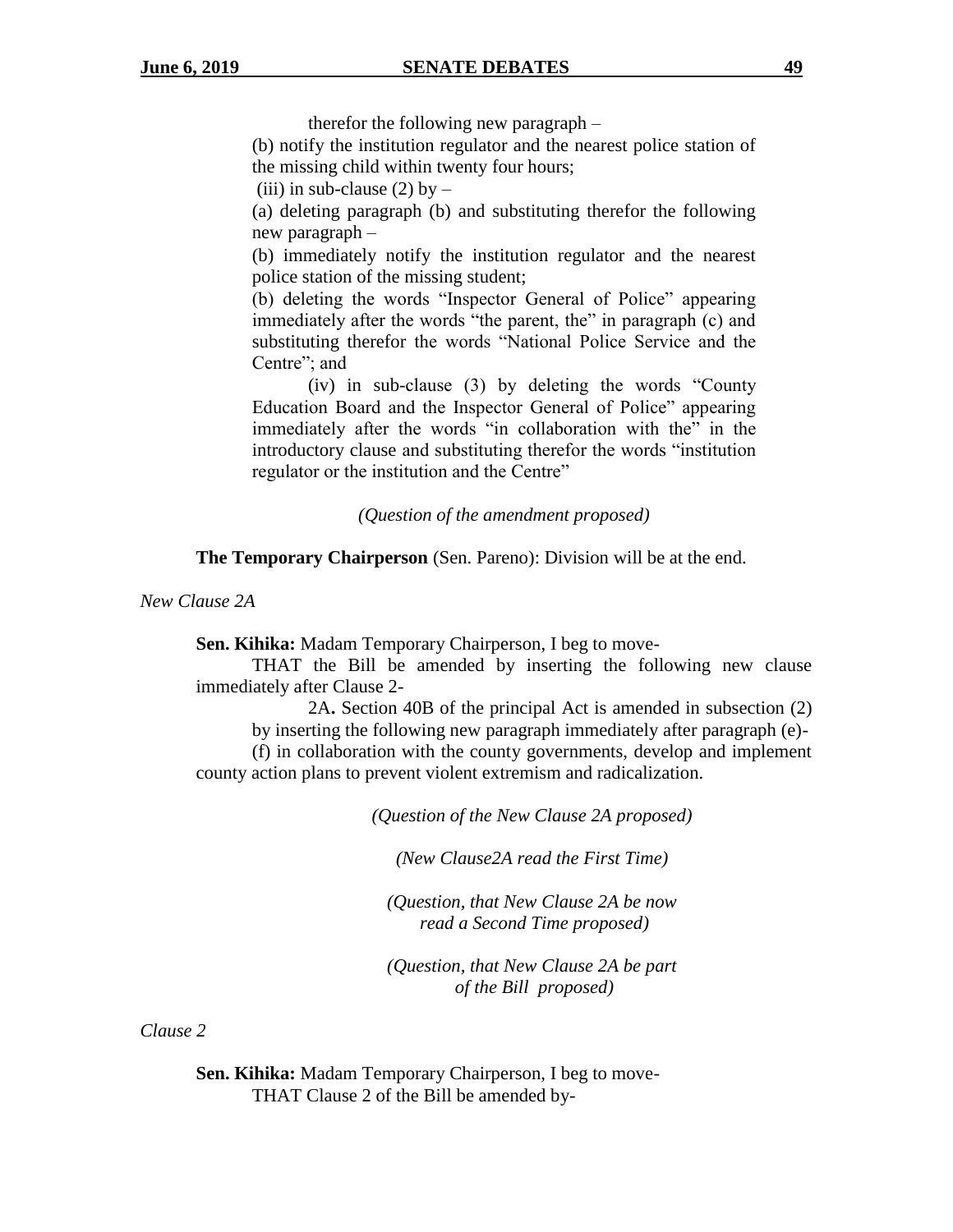(a) deleting the definition of the word "County Education Board"; and

(b) inserting the following new definitions in their proper alphabetical sequence–

"educational institution" means a public or private institution established under law to provide education and it includes a school, college, university or training centre; and

"institution regulator" means an entity whose function is to regulate basic education, university education, or technical and vocational education training or any other entity mandated to regulate training or learning in the country;

*(Question of the amendment proposed)*

**The Temporary Chairperson** (Sen. Pareno): Division will be at the end.

*The Title and Clause 1*

*(Question, that the Title and Clause 1 be part of the Bill proposed)*

**The Temporary Chairperson** (Sen. Pareno): Division will be at the end.

Hon. Senators, we are through with the Committee of the Whole, we shall then proceed to report progress.

Hon. Senators, I had earlier indicated that we will report progress on the Tea Bill (Senate Bills No.27 of 2018), but we are now ready to proceed with the amendments.

> THE TEA BILL (SENATE BILLS NO. 36 OF 2018)

**The Temporary Chairperson** (Sen. Pareno): Hon. Senators, we are now in the Committee of the Whole to consider The Tea Bill (Senate Bills No. 36 of 2018). Let us proceed.

#### *PART II*

**Sen. (Rev) Waqo:** Madam Temporary Chairperson, I beg to move-

THAT the Bill be amended by deleting Part II and substituting therefore the following new Part-

#### **PART II – THE TEA BOARD OF KENYA**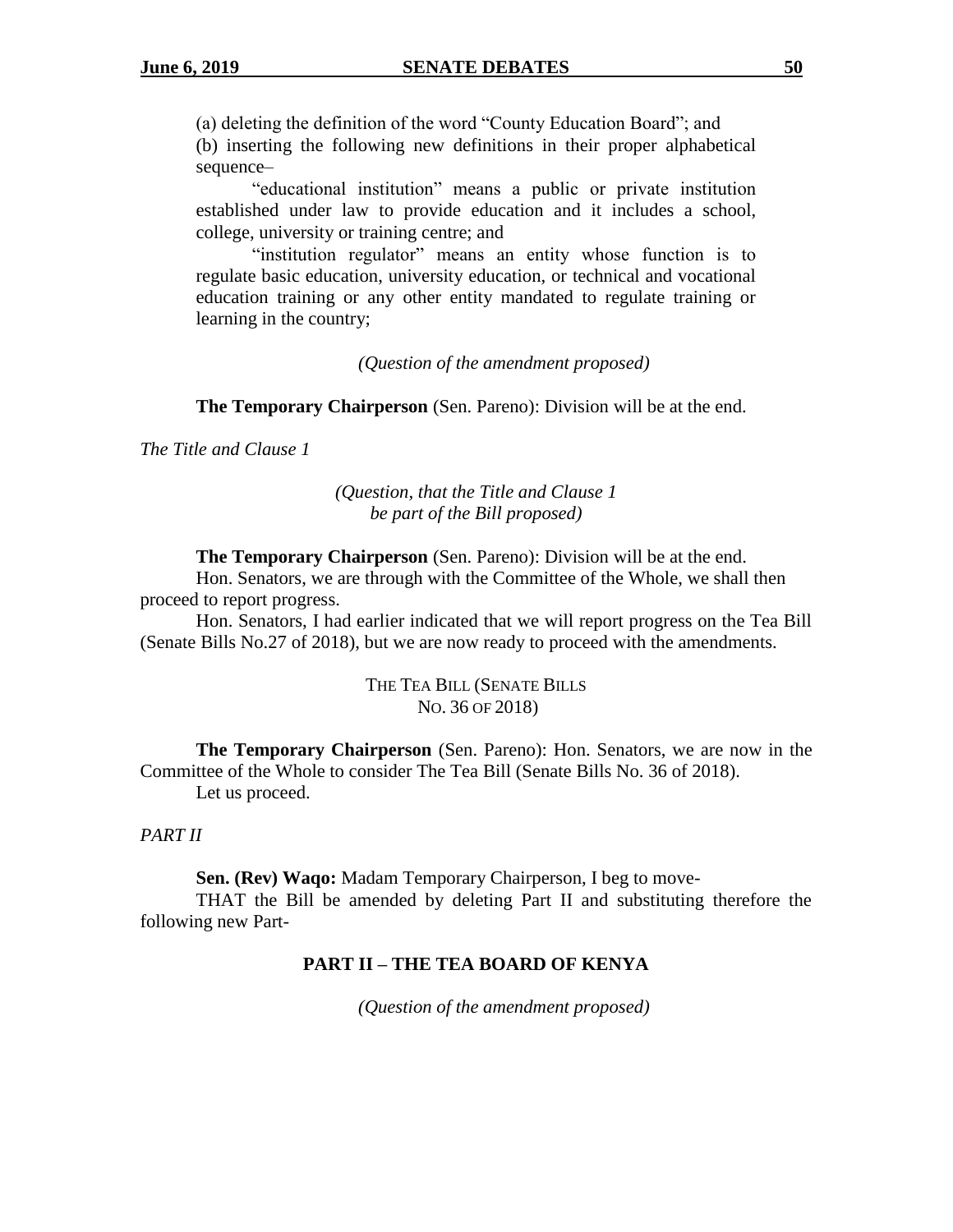THAT, Clause 3 of the Bill be deleted and substituted with the following new Clause-

Establishment

of Board

**3.** (1) There is established a Board, to be known as the Tea Board of Kenya.

(2) The Board shall be a body corporate with perpetual succession and a common seal and shall, in its corporate name, be capable of-

(a) suing and being sued;

(b) purchasing or otherwise acquiring, holding, charging and disposing of movable and immovable property;

(c) borrowing and lending money; and

(d) doing or performing all other things or acts necessary for the proper performance of its functions under this Act which may lawfully be done or performed by a body corporate.

*(Question of the amendment proposed)*

**The Temporary Chairperson** (Sen. Pareno): Division at the end.

## *Clause 4*

**Sen. (Rev) Waqo:** Madam Temporary Chairperson, I beg to move-\

THAT Clause 4 of the Bill be deleted and substituted with the following new clause—

Headquarters.

**4.** (1) The headquarters of the Board shall be in Nairobi City County.

(2) The Board may establish such branches in Kenya as it may consider necessary for the efficient performance of its functions.

*(Question of the amendment proposed)*

**The Temporary Chairperson** (Sen. Pareno): Regarding the further amendment on Clause 4 by Sen. Irungu Kang'ata we shall report progress and recommit Clause 4 for that purpose.

*Clause 5*

**Sen. (Rev) Waqo:** Madam Temporary Chairperson, I beg to move-

THAT Clause 5 of the Bill be deleted and substituted with the following new clause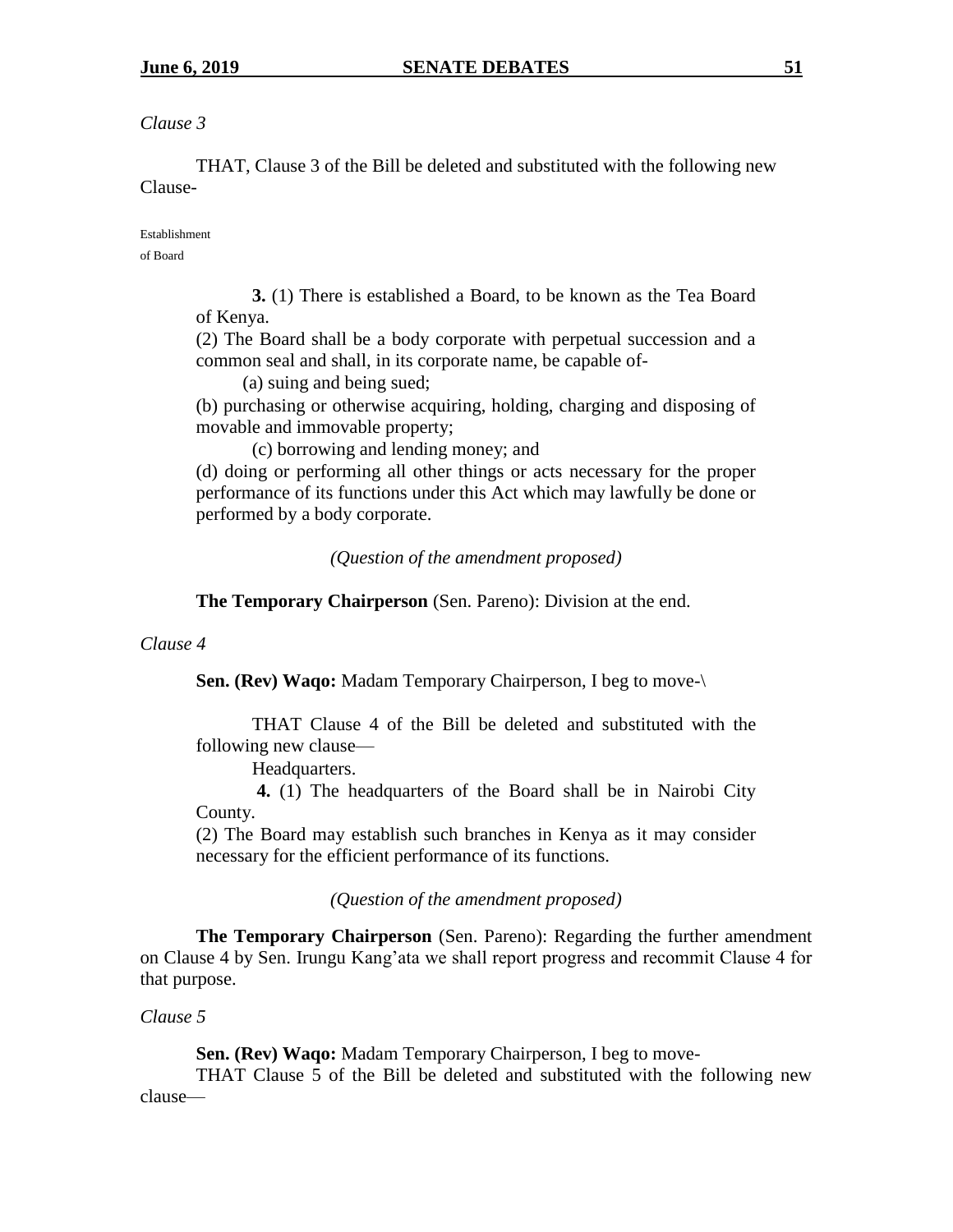Powers of the Board

**5.** (1) The Board shall have all the powers necessary for the proper performance of its functions under this Act and in particular, but without prejudice to the generality of the foregoing, the Board shall have power to-

(a) enter into contracts;

(b) manage, control and administer the assets of the Board;

(c) receive gifts, grants, donations or endowments made to the Board and make disbursement there from in accordance with the provisions of this Act;

(d) subject to the approval of the Cabinet Secretary for the time being responsible for matters relating to finance, invest any of the Board's funds not immediately required for the purposes of this Act, as it may determine; and

(e) operate a bank account into which all monies received by the Board shall be paid in the first instance and out of which all payments made by the Board shall be made.

(2) The Board may, if it considers it necessary, create or take part in the creation of, become a member of, or associated with a body or corporation designed to assist or promote the tea industry.

*(Question of the amendment proposed)*

**The Temporary Chairperson** (Sen. Pareno): Division at the end.

#### *Clause 6*

**Sen. (Rev) Waqo:** Madam Temporary Chairperson, I beg to move-

THAT clause 6 of the Bill be deleted and substituted with the following new clause—

Powers of the Board

**6.** (1) The Board shall have all the powers necessary for the proper performance of its functions under this Act and in particular, but without prejudice to the generality of the foregoing, the Board shall have power to-

(a) enter into contracts;

(b) manage, control and administer the assets of the Board;

(c) receive gifts, grants, donations or endowments made to the Board and make disbursement there from in accordance with the provisions of this Act;

(d) subject to the approval of the Cabinet Secretary for the time being responsible for matters relating to finance, invest any of the Board's funds not immediately required for the purposes of this Act, as

it may determine; and

(e) operate a bank account into which all monies received by the Board shall be paid in the first instance and out of which all payments made by the Board shall be made.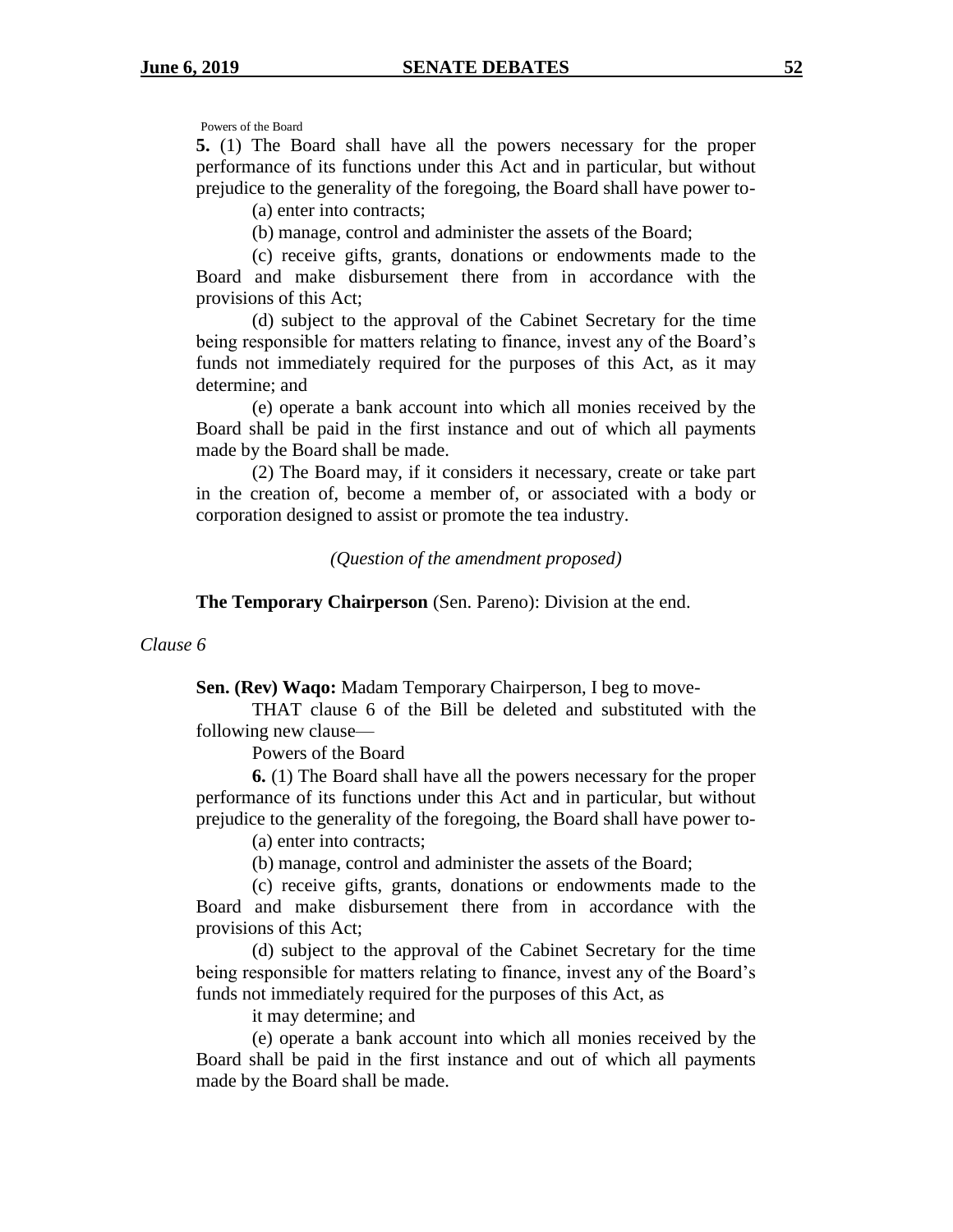(2) The Board may, if it considers it necessary, create or take part in the creation of, become a

member of, or associated with a body or corporation designed to assist or promote the tea industry.

*(Question of the amendment proposed)*

**The Temporary Chairperson** (Sen. Pareno): Division will come at the end.

### *Clause 7*

**Sen. (Rev) Waqo:** Madam Temporary Chairperson, I beg to move-

THAT Clause 7 of the Bill be deleted and substituted with the following new

clause—

Membership of Board.

**7.** (1) The management of the Board shall vest in a Board Directors consisting of-

(a) a chairperson appointed by the President by notice in the *Gazette*;

(b) the Principal Secretary responsible for agriculture or a representative

nominated by the Principal Secretary in writing;

(c) the Principal Secretary for the time being responsible for trade or a representative nominated by the Principal Secretary in writing;

(d) two persons of either gender, nominated by the Council of County Governors;

(e) four persons, two of the opposite gender, representing smallholder tea growers tea from the east and west of the tea growing areas;

(f) one person representing plantation tea growers;

(g) one person representing tea traders;

(h) a chief executive officer appointed in

accordance with section 13 who shall be

an *ex-officio* member of the Board.

(2) The Cabinet Secretary shall appoint the

members under subsection  $(1)$  (e),  $(f)$  and  $(g)$  by notice in the *Gazette*.

(3) A person shall not be appointed to be a chairperson of the Board of Directors unless that person holds at least a degree or its equivalent in any discipline from an institution recognized in Kenya and has relevant experience in the tea sector.

*(Question of the amendment proposed)*

**The Temporary Chairperson** (Sen. Pareno): Division will be at the end.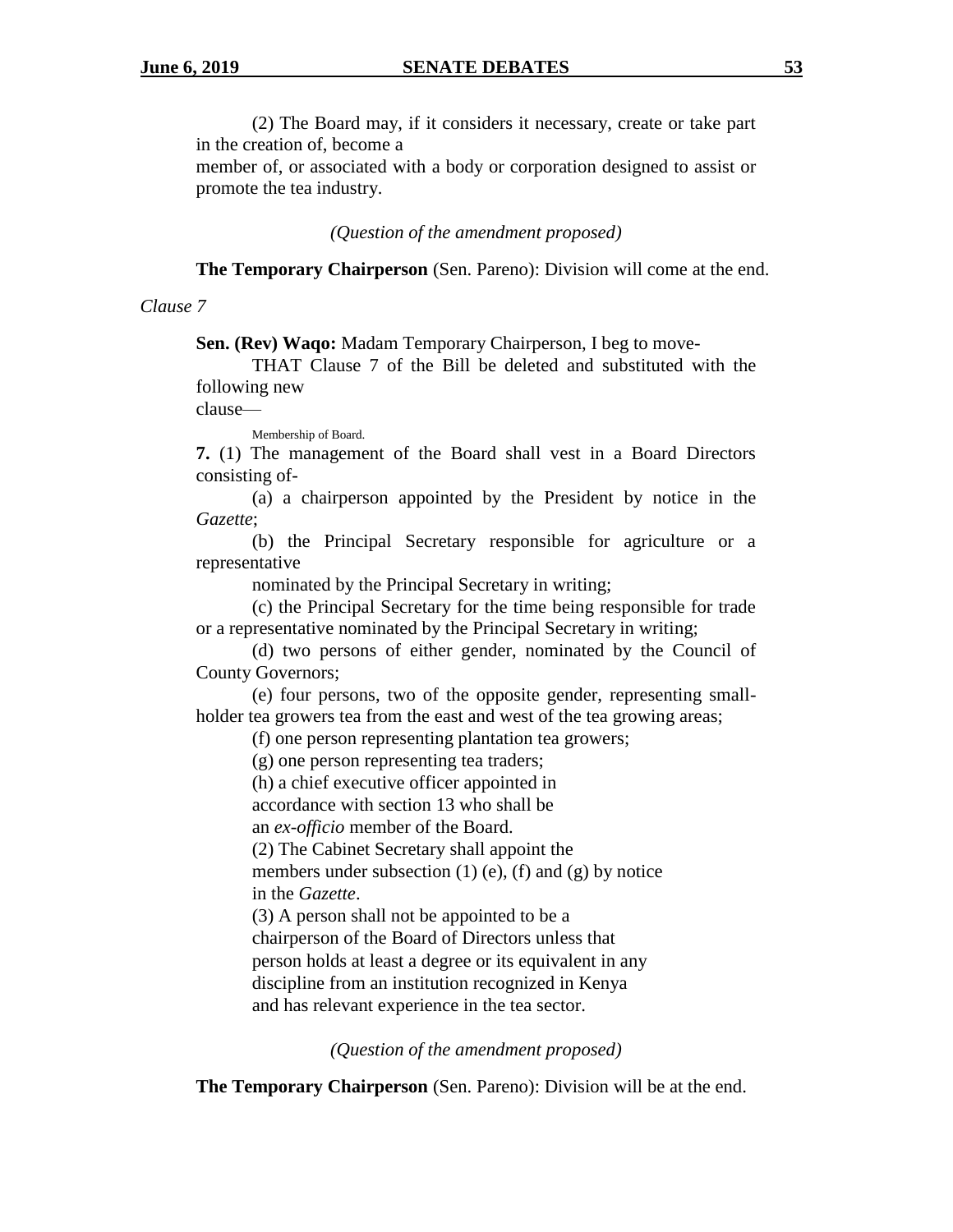**Sen. (Rev) Waqo:** Madam Temporary Chairperson, I beg to move-

THAT Clause 8 of the Bill be deleted and substituted with the following new clause—

Term of appointment.

**8.** The persons appointed under section 7 (1) (a), (d), (e), (f), and (g) shall serve for a term of three years renewable for one further term.

*(Question of the amendment proposed)*

**The Temporary Chairperson** (Sen. Pareno): Division at the end.

#### *Clause 9*

**Sen. (Rev) Waqo:** Madam Temporary Chairperson, I beg to move:- THAT clause 9 of the Bill be deleted and substituted with the following new clause—

Vacation of office.

**9.** A person shall cease to be a member of the Board of Directors if such person-

(a) is absent from three consecutive meetings of the Board without the permission of the chairperson;

(b) becomes an officer, agent or member of staff of the Board;

(c) resigns in writing, addressed, in the case of the chairperson to the President and in the case of any other member, to the Cabinet Secretary;

(d) is convicted of a criminal offence and sentenced to a term of imprisonment of not less than six months;

(e) is declared bankrupt;

(f) is unable to perform the functions of his office by reason of mental or physical

infirmity; or (g) dies.

*(Question of the amendment proposed)*

**The Temporary Chairperson** (Sen. Pareno): Division will come at the end.

*Clause 10*

**Sen. (Rev) Waqo:** Madam Temporary Chairperson, I beg to move-

THAT Clause 10 of the Bill be deleted and substituted with the following new clause—

Functions of the Board.

**10.** (1) The Board shall –

(a) regulate and promote the development of the tea industry;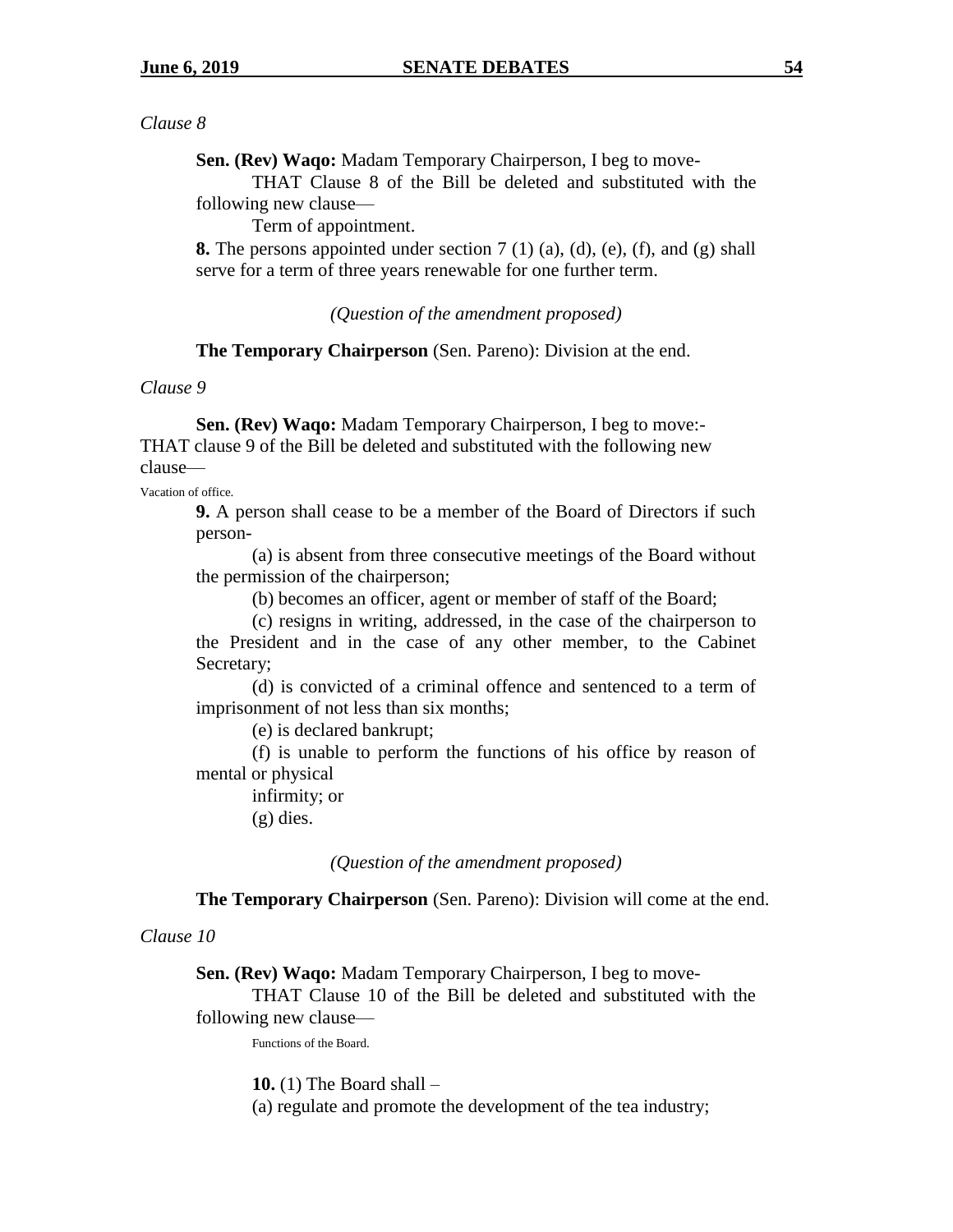(b) co-ordinate the activities of individuals and organizations within the tea industry; and

(c) facilitate equitable access to the resources, facilities and benefits of the tea industry by all interested parties.

(2) Without prejudice to the generality of subsection (1), the Board shall-

(a) make recommendations to the Cabinet Secretary for the formulation of policies, plans and strategies for the regulation of the tea sector;

(b) in consultation with the relevant county governments-

(i) register and regulate the operations of tea growers and processors;

(ii) register commercial tea nurseries and green leaf transporters;

(iii) license tea dealers and processors;

(iv) license managing factories and their agents; and

(v) license tea brokers.

(c) provide advisory services on tea production and quality enhancement;

(d) collect and analyze statistics related to, and maintain a database for the tea industry; and

(e) co-ordinate the prioritization of-

(i) research; and

(ii) ensure the efficient utilization of available funds.

*(Question of the amendment proposed)*

**The Temporary Chairperson** (Sen. Pareno): Division will be done at the end.

### *Clause 11*

**Sen. (Rev) Waqo:** Madam Temporary Chairperson, I beg to move-

THAT Clause 11 of the of the Bill be deleted and substituted with the following new clause—

Committees of the Board.

**11.** (1) The Board of Directors may establish such committees as it may consider necessary for the

efficient performance of its functions and the exercise of its powers under this Act.

(2) The Board of Directors may co-opt to sit in the committees established under subsection (1),

such other persons whose knowledge and skills are necessary for the performance of the functions of the Board.

*(Question of the amendment proposed)*

**The Temporary Chairperson** (Sen. Pareno): Division will be done at the end.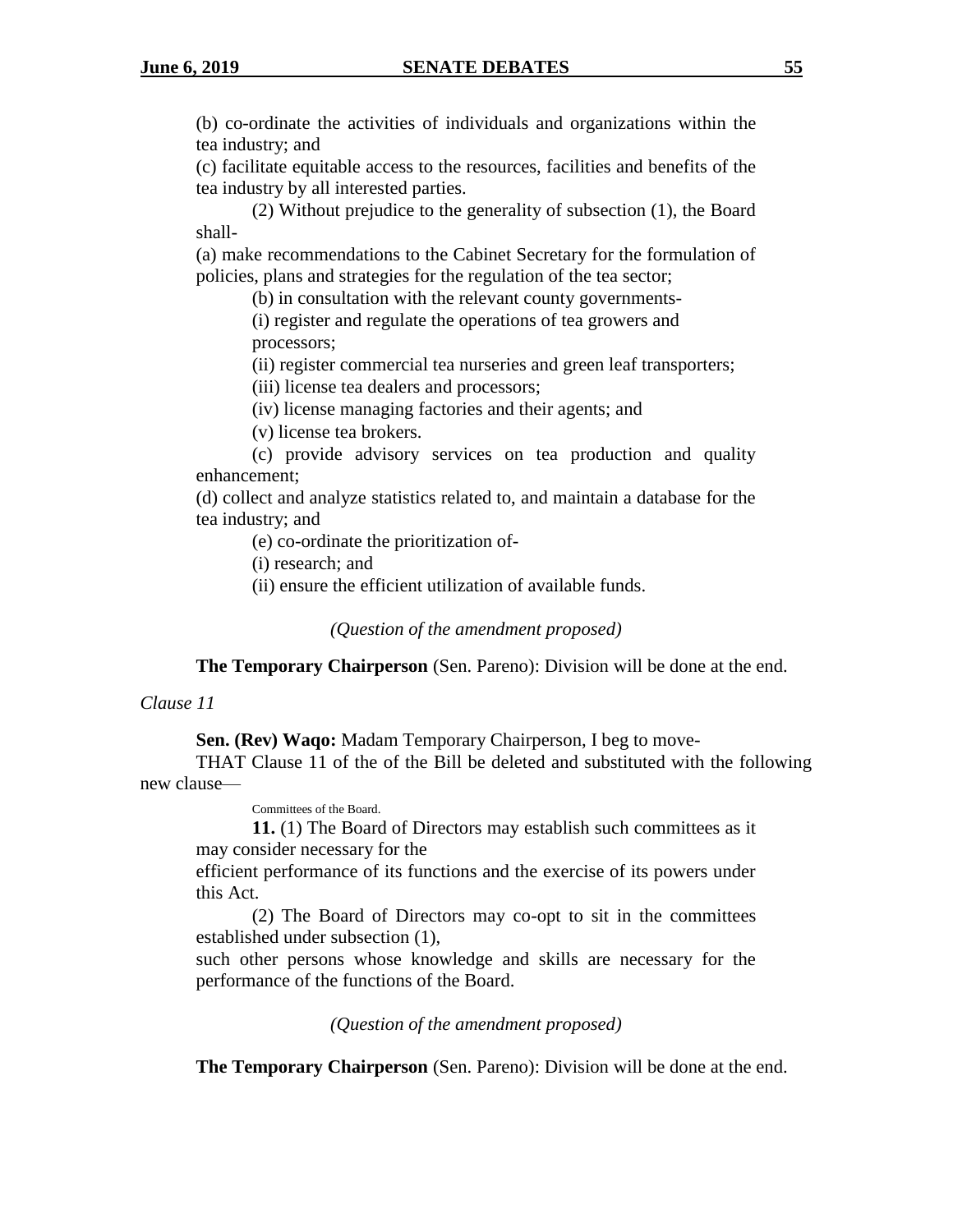**Sen. (Rev) Waqo:** Madam Temporary Chairperson, I beg to move-

THAT clause 12 of the Bill be deleted and substituted with the following new clause—

Delegation by the Board.

**12.** The Board of Directors may, by resolution, delegate to any committee of the Board or to any member, officer, employee or agent of the Board, the exercise of any of the powers or the performance of any of the functions of the Board under this Act or under any other written law.

*(Question of the amendment proposed)*

**The Temporary Chairperson** (Sen. Pareno): Division will be done at the end.

#### *Clause 13*

**Sen. (Rev) Waqo:** Madam Temporary Chairperson, I beg to move-THAT clause 13 of the Bill be deleted and substituted with the following new clause—

Remuneration of members

of the board.

**13.** The Board of Directors shall be paid such remuneration or allowance as the Cabinet Secretary shall, in consultation with the Salaries and Remuneration Commission determine.

*(Question of the amendment proposed)*

**The Temporary Chairperson** (Sen. Pareno): Division will be done at the end.

*Clause 14*

**Sen. (Rev) Waqo:** Madam Temporary Chairperson, I beg to move-THAT clause 14 of the Bill be deleted and substituted with the following new clause—

Chief executive officer.

**14.** (1) The chief executive officer shall be competitively recruited and appointed by the Board on such terms and conditions as the Board shall determine.

(2) The chief executive officer shall be responsible for the day to day management of the affairs of the Board.

(3) A person is not qualified for appointment under subsection (1) unless the person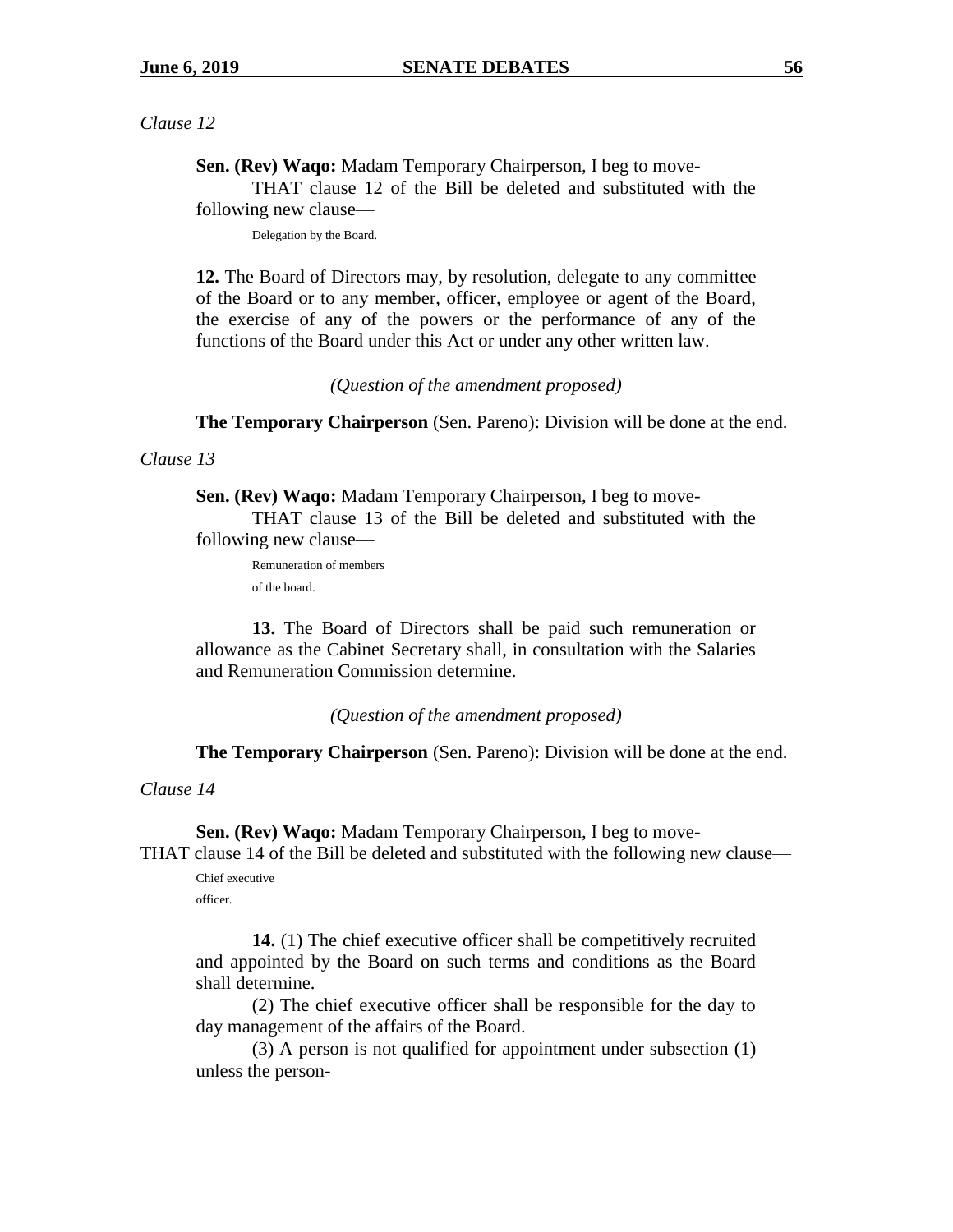and

(a) holds a relevant degree from a university recognized in Kenya;

(b) has at least five years experience in a position of management.

(4) The chief executive officer shall serve for a term of three years and is eligible for appointment for a further one term of three years upon satisfactory performance.

*(Question of the amendment proposed)*

**The Temporary Chairperson** (Sen. Pareno): Division will be done at the end.

#### *Clause 15*

**Sen. (Rev) Waqo:** Madam Temporary Chairperson, I beg to move-

THAT clause 15 of the Bill be deleted and substituted with the following new clause—

Vacancy

**15.** The chief executive officer shall cease to hold office if the person—

(a) resigns in writing, addressed to the Board of Directors;

(b) is convicted of a criminal offence and sentenced to a term of imprisonment of not less than six months;

(c) is found liable for gross misconduct or abuse of office in contravention of the Public Officers Ethics Act or any other relevant law;

(d) is declared bankrupt;

(e) is unable to perform the functions of his office by reason of mental or physical infirmity; or

(f) dies.

*(Question of the amendment proposed)*

**The Temporary Chairperson** (Sen. Pareno): Division will be done at the end.

*Clause 16* 

**Sen. (Rev) Waqo:** Madam Temporary Chairperson, I beg to move-

THAT Clause 16 of the Bill be deleted and substituted with the following new clause—

Corporation Secretary

**16.** (1) There shall be a Corporation Secretary who shall be competitively recruited and appointed by the Board of Directors.

(2) The terms and conditions of service of the corporation secretary shall be determined by the Board in the instrument of appointment upon the advice of the Salaries and Remuneration Commission.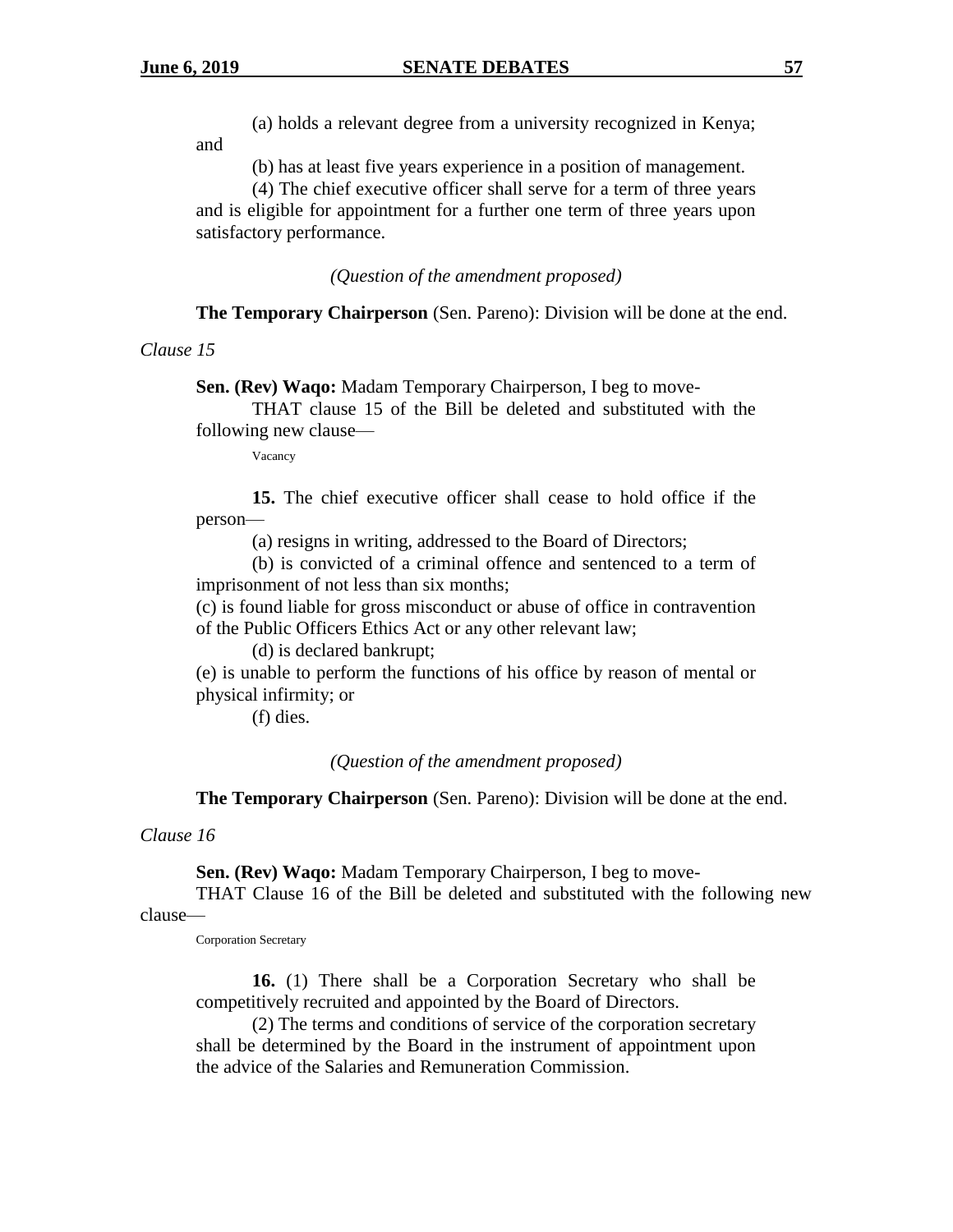(3) A person is qualified for appointment under subsection (1) if that person—

(a) holds a degree from a recognized university;

(b) is registered under the Certified Public Secretaries of Kenya Act;

(c) is a member of good standing of the Institute of Certified Public Secretaries of Kenya;

(d) has at least seven years' experience in a similar position; and

(e) satisfies the requirements of chapter six of the Constitution.

(4) The Corporation Secretary shall be the secretary to the Board and shall —

(a) provide guidance to the Board of Directors on their duties and responsibilities and on matters of governance;

(b) ensure timely preparation and circulation of Board and Committee papers and minutes;

(c) maintain and update the register of conflicts of interest;

(d) facilitate effective communication between the organisation and the shareholders; and

(e) ensure that the annual returns and any other statutory documents required to be filed are promptly filed with the relevant authorities.

*(Question of the amendment proposed)*

## *Clause 17*

**Sen. (Rev) Waqo:** Madam Temporary Chairperson, I beg to move-

THAT Clause 17 of the Bill be amended in sub-clause (2) by inserting the following new paragraph immediately after paragraph  $(c)$  – (d) such other information as the Board may be prescribed.

*(Question of the amendment proposed)*

**The Temporary Chairperson** (Sen. Pareno): Division at the end.

## *Clause 18*

**Sen. (Rev) Waqo:** Madam Temporary Chairperson, I beg to move-

THAT clause 18 of the Bill be amended—

(a) in sub clause (1) by deleting the word "Authority" appearing at the end of the sub-clause and substituting therefor the word "Board";

(b) inserting the following new sub-clause immediately after subclause (1)-

(1A) Subsection (1) shall not apply to the export, import or marketing of any tea consisting of a sample or parcel not exceeding ten kilograms or tea processed for consumption on ships, aeroplanes or any other international carrier.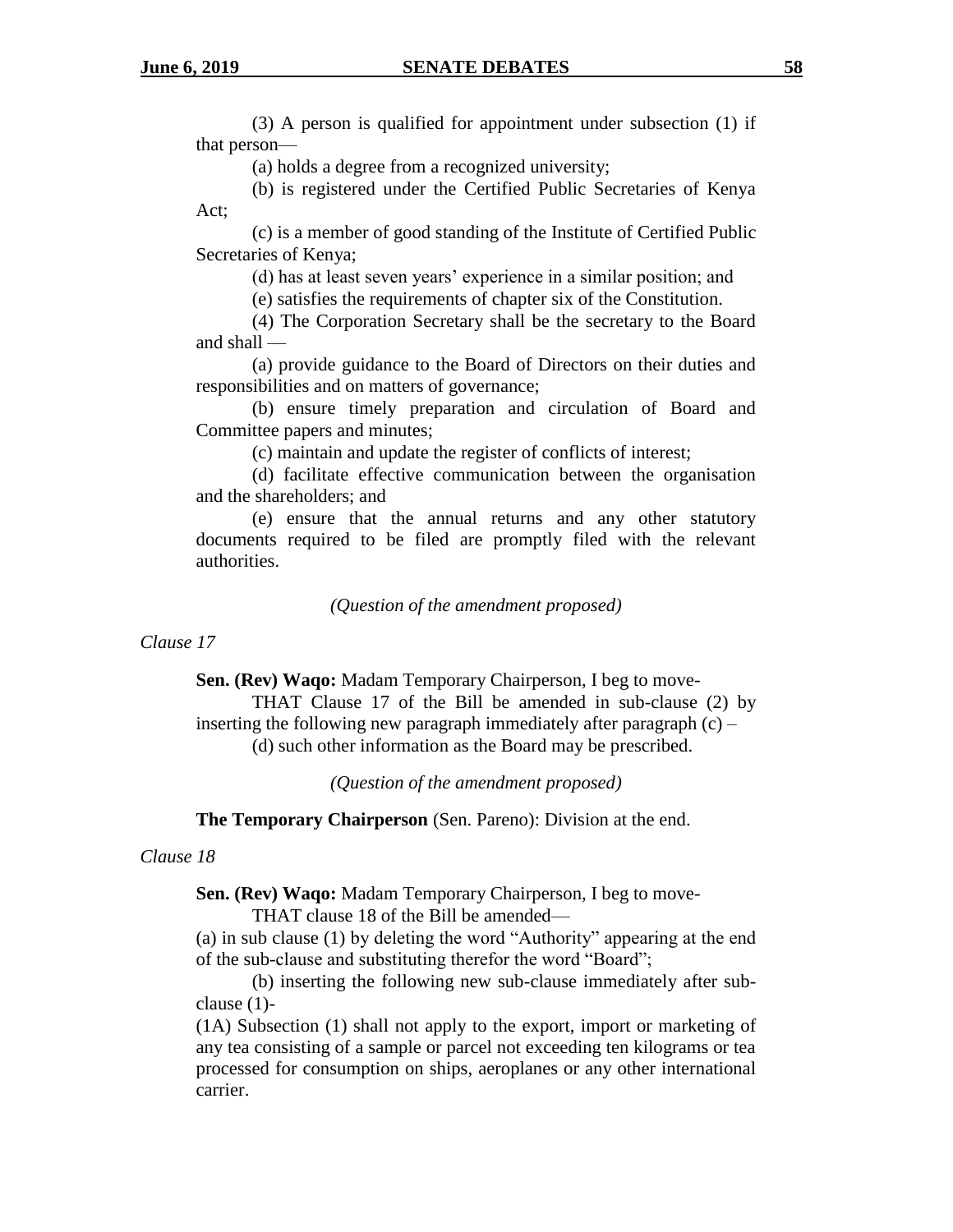(c) in subclause (3) by deleting the word "Authority" appearing immediately after the word "the" and substituting therefor the word "Board".

*(Question of the amendment proposed)*

**The Temporary Chairperson** (Sen. Pareno): Division at the end.

## *Clause 19*

**Sen. (Rev) Waqo:** Madam Temporary Chairperson, I beg to move-

THAT the Bill be amended by deleting clause 19 and substituting therefor the following new clause—

Form of licence.

**19**. A licence issued under this Act shall be in a form prescribed by the Board, and shall be renewable upon the expiry of three years.

*(Question of the amendment proposed)*

**The Temporary Chairperson** (Sen. Pareno): Division will come at the end.

*Clause 20*

**Sen. (Rev) Waqo:** Madam Temporary Chairperson, I beg to move-

THAT the Bill be amended by deleting clause 20 and substituting therefore the following new clause—

Dissemination of market information.

**20.** The Board shall carry out market research and analysis and disseminate information on its findings to all stakeholders.

*(Question of the amendment proposed)*

**The Temporary Chairperson** (Sen. Pareno): Division will be done at the end.

#### *Clause 21*

**Sen. (Rev.) Waqo:** Madam Temporary Speaker, I beg to move-

THAT the Bill be amended by deleting Clause 21 and substituting therefor the following new clause-

Funds of the Board

21. The funds and assets of the Board shall consist of-

(a) such monies or assets as may accrue to or vest in the Board in the course of the exercise of its powers or the performance of its functions under this Act.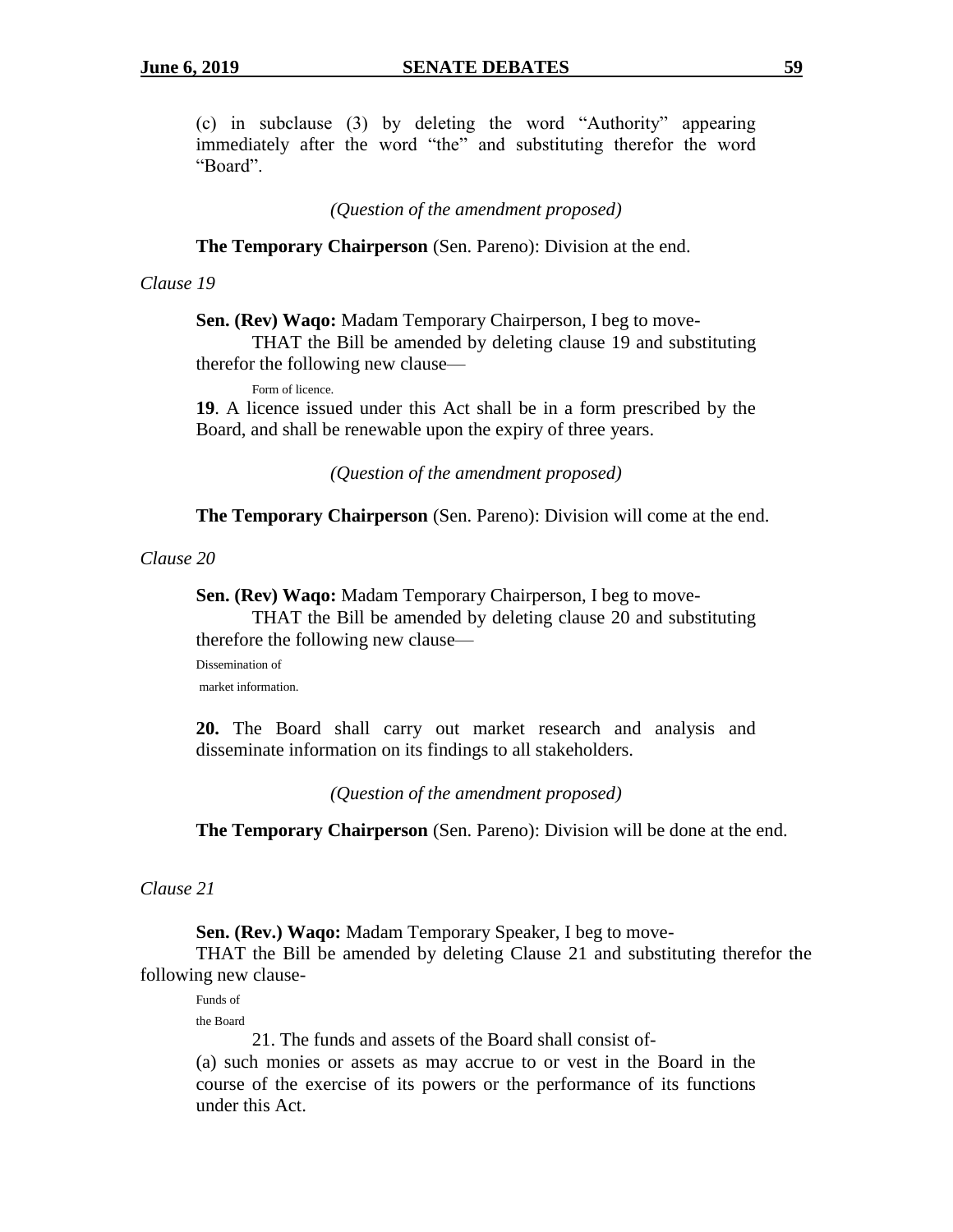- (b) such monies as may be payable to the Board pursuant to this Act or any other written law;
	- (c) such gifts as may be donated to the Board; and

(d) monies from any other source granted, donated or lent to the Board

*(Question of the amendment proposed)*

#### *Clause 22*

### **Sen. (Rev.) Waqo:** Madam Temporary Speaker, I beg to move-

THAT Clause 22 of the Bill be amended—

- (a) in sub-clause (1) by deleting the word "Authority" appearing immediately after the words "expenditure of the" and substituting therefor the word "Board"; and
- (b) in sub-clause (2) by deleting the word "Authority" appearing immediately after the words "expenditure of the" and substituting therefor the word "Board";

*(Question of the amendment proposed)*

*Clause 23*

**Sen. (Rev.) Waqo:** Madam Temporary Speaker, I beg to move-

THAT Clause 23 of the Bill be amended–

(a) in sub-clause  $(1)$  by-

(i) deleting the word "Authority" appearing immediately after the word "The" in the introductory clause and substituting therefor the word "Board";

(ii) deleting the word "Authority" appearing immediately after the words "liabilities of the" in paragraph (a) and substituting therefor the word "Board";

(b) in sub-clause (2) by deleting the word "Authority" appearing immediately after the words "accounts of the" and substituting therefor the word "Board";

(c) by deleting sub-clause (3) and substituting therefor the following new subclause-

(3) The Board shall submit to the Auditor-General all books and accounts of the Board, together with all vouchers in support thereof, and all books, papers and writings in its possession or control relating thereto, and the Auditor-General shall be entitled to require from any member, officer, employee or agent of the Board such information and explanation as he may consider necessary for the performance of his duties.

(d) by deleting sub-clause (4).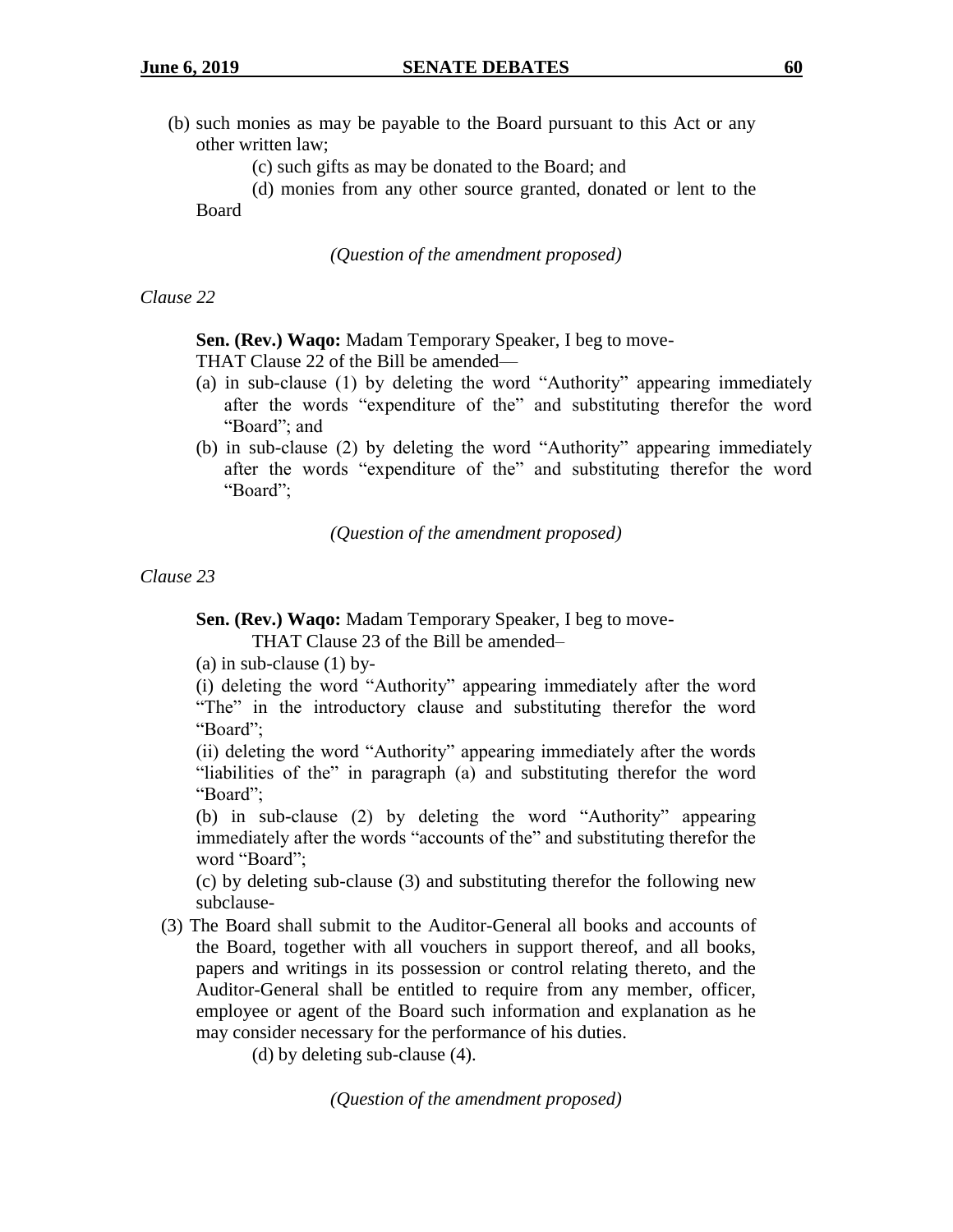**Sen. (Rev.) Waqo:** Madam Temporary Speaker, I beg to move-

THAT the Bill be amended by deleting Clause 24 and substituting therefor the following new clause—

Annual Report and

Publication

24. (1)The Board shall, within a period of three months after the end of each financial year or within such longer period as the Cabinet

may approve, submit to the Cabinet Secretary a report of the operations of the Board during such year, and the yearly balance sheet and such other statements of account as the Cabinet Secretary shall require, together with the Auditor-General's report .

(2) The Board shall, if the Cabinet Secretary so requires, publish the report, balance sheet and statements submitted to him under subsection (1) in such manner as the Cabinet Secretary may specify.

(3) The Cabinet Secretary shall submit to Parliament the reports, balance sheet and statements submitted under subsection (1), within a period of fourteen days of the receipt of the reports and statements or, if Parliament is not sitting, within fourteen days of the commencement of its next sitting.

*(Question of the amendment proposed)*

## *Clause 25*

**Sen. (Rev.) Waqo:** Madam Temporary Speaker, I beg to move-

THAT Clause 25 of the Bill be amended by deleting the word "Authority" appearing immediately after the words "year of the" and substituting therefor the word "Board".

*(Question of the amendment proposed)*

## *Clause 26*

**Sen. (Rev.) Waqo:** Madam Temporary Speaker, I beg to move-

THAT Clause 26 of the Bill be amended-

- (a) in sub-clause (1) by deleting the word "Authority" appearing immediately after the word "The" and substituting therefor the word "Board"; and
- (b) in sub-clause (2) by deleting the word "Authority" appearing immediately after the words "decision of the" and substituting therefor the word "Board".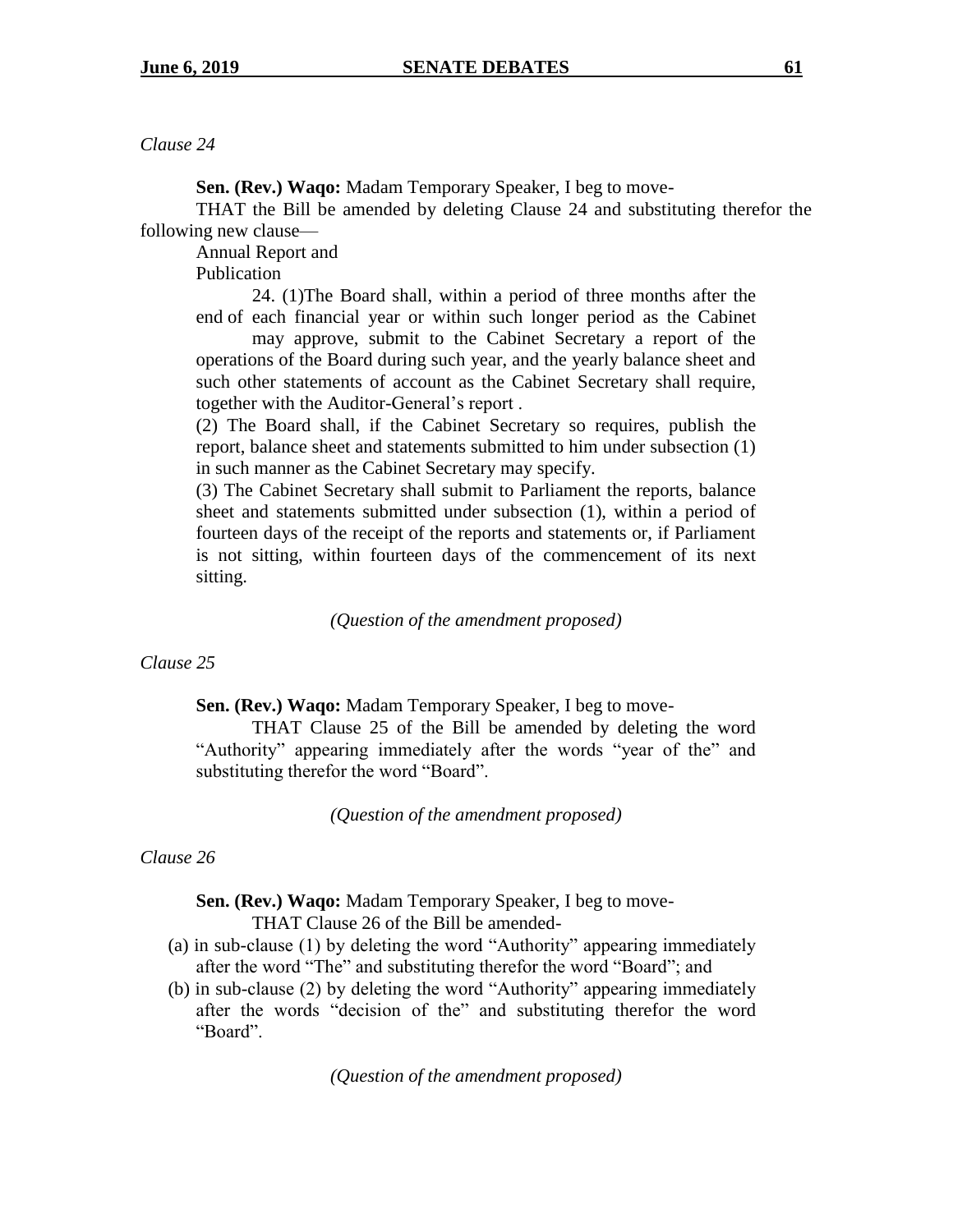**Sen. (Rev.) Waqo:** Madam Temporary Speaker, I beg to move-

THAT Clause 27 of the Bill be amended by deleting the word "Authority" appearing immediately after the words "attach to the" and substituting therefor the word "Board".

*(Question of the amendment proposed)*

*Clause 28*

*(Question that Clause 28 be part of the Bill proposed)*

## *Clause 29*

**Sen. (Rev.) Waqo:** Madam Temporary Speaker, I beg to move-

THAT Clause 29 of the Bill be amended in sub-clause (1) by deleting the word "Authority" appearing immediately after the words "consultation with the" in the introductory clause and substituting therefor the word "Board".

*(Question of the amendment proposed)*

*Clause 30*

*(Question that Clause 30 be part of the Bill proposed)*

#### *Clause 31*

**Sen. (Rev.) Waqo:** Madam Temporary Speaker, I beg to move-

THAT Clause 31 of the Bill be amended by deleting the word "Authority" appearing immediately after the words "contracts of the" and substituting therefor the word "Board".

*(Question of the amendment proposed)*

#### *Clause 32*

**Sen. (Rev.) Waqo:** Madam Temporary Speaker, I beg to move-

THAT Clause 32 of the Bill be amended by deleting the word "Authority" appearing immediately after the words "or against the" and substituting therefor the word "Board".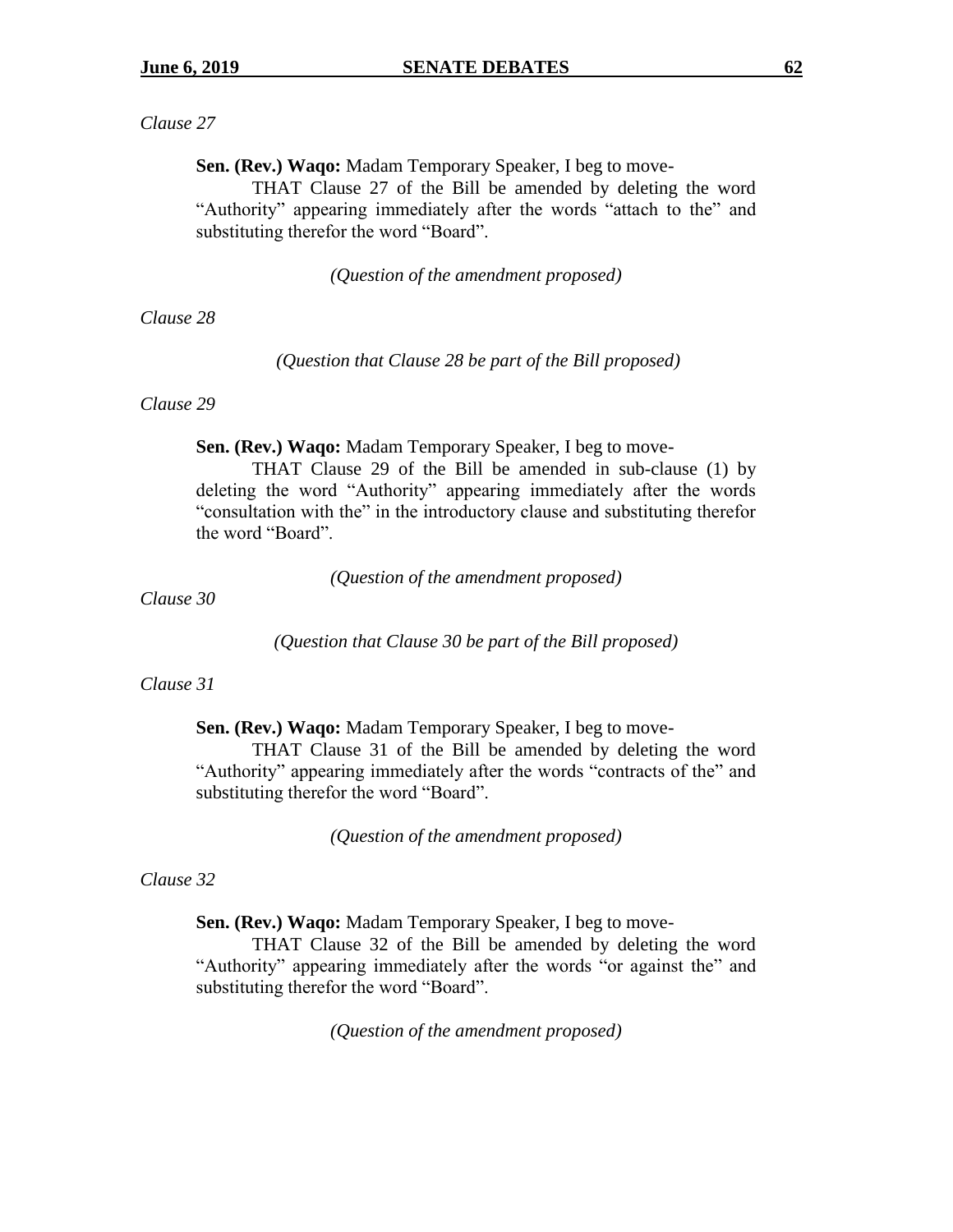**Sen. (Rev.) Waqo:** Madam Temporary Speaker, I beg to move-

THAT clause 33 of the Bill be amended by deleting the word "Authority" appearing immediately after the words "reference to the" and substituting therefor the word "Board".

*(Question of the amendment proposed)*

*Clauses 34 and 35*

*(Question, that Clauses 34 and 35 be part of the Bill proposed)*

*New Clauses 16A, 16B, 16C, 16D and 16 E*

**Sen. (Rev.) Waqo:** Madam Temporary Speaker, I beg to move-

The Bill is amended by inserting the following new clauses immediately after Clause 16—

Staff of the

Board

16A. The Board may employ such officers, agents and staff as are necessary for the proper and efficient discharge of the functions of the Board under this Act and upon such terms and conditions of service as the Board may determine.

Common seal

of the Board

16B. The affixing of the common seal of the Board shall be authenticated by the signature of the chairperson and the chief executive officer or a person designated by the board.

Signing Authority

16C. All letters and instruments written or made by or on behalf of the Board of Directors, other than those required by law to be under

seal, and all decisions of the Board of Directors, shall be signed under the hand of the chief executive officer or in the absence of the chief executive officer, a person authorized by the Board.

Conduct of business of the Board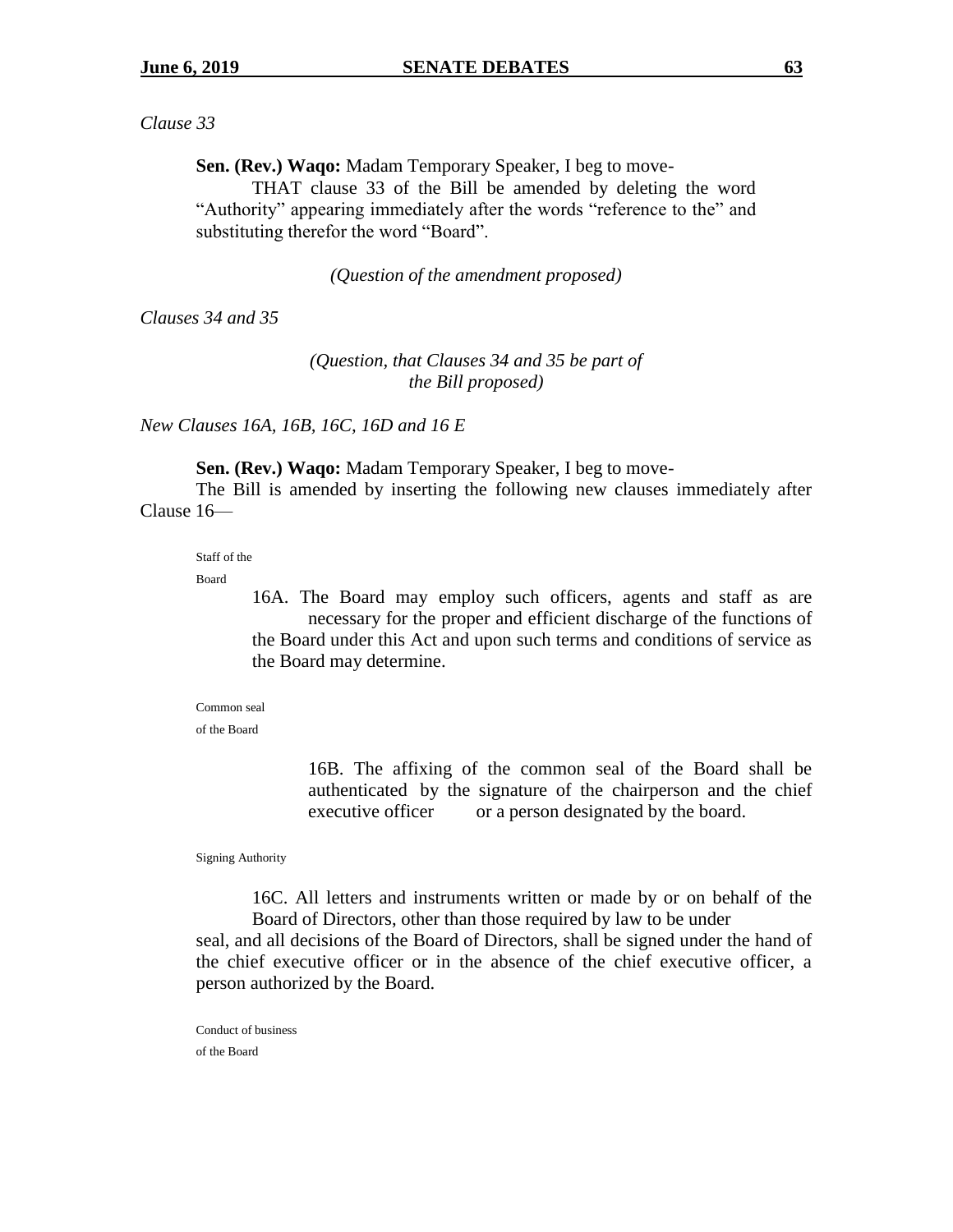16D. The business and affairs of the Board of Directors shall be conducted in accordance with the Schedule.

Role of national And county governments

16E. (1) Each county government shall implement the national and Government policies to the extent that the policies relate to the county and in particular shall be responsible for–

(a) the development of tea grown within the county;

- (b) disease control;
- (c) markets;
- (d) cooperative societies within the county;
- (e) soil and water conservation.
- (2) In order to achieve the objects and purposes of this Act, the national and county governments shall provide an enabling environment for the development of the tea sector.

*(Question of the New Clauses 16A, 16B, 16C, 16D and 16E proposed)*

*(New Clauses 16A, 16B, 16C, 16D and 16E read the First Time)*

*(Question, that New Clauses 16A, 16B, 16C, 16D and 16E be now read a Second Time proposed)*

*(Question, that New Clauses 16A, 16B, 16C, 16D and 16E be part of the Bill proposed)*

*New Clause 34A*

**Sen. (Rev.) Waqo:** Madam Temporary Speaker, I beg to move-

THAT the Bill be amended by inserting the following new clause immediately after Clause 34-

Staff. 34A. Any person who, at the commencement of this Act, is a member of staff of the Agriculture and Food Authority dealing with the tea sector shall, on the appointed day, become a member of staff of the Board on the same or improved terms and conditions of service as may be specified by the Cabinet Secretary.

*(Question of New Clause 34A proposed)*

*(New Clause 34A read the First Time)*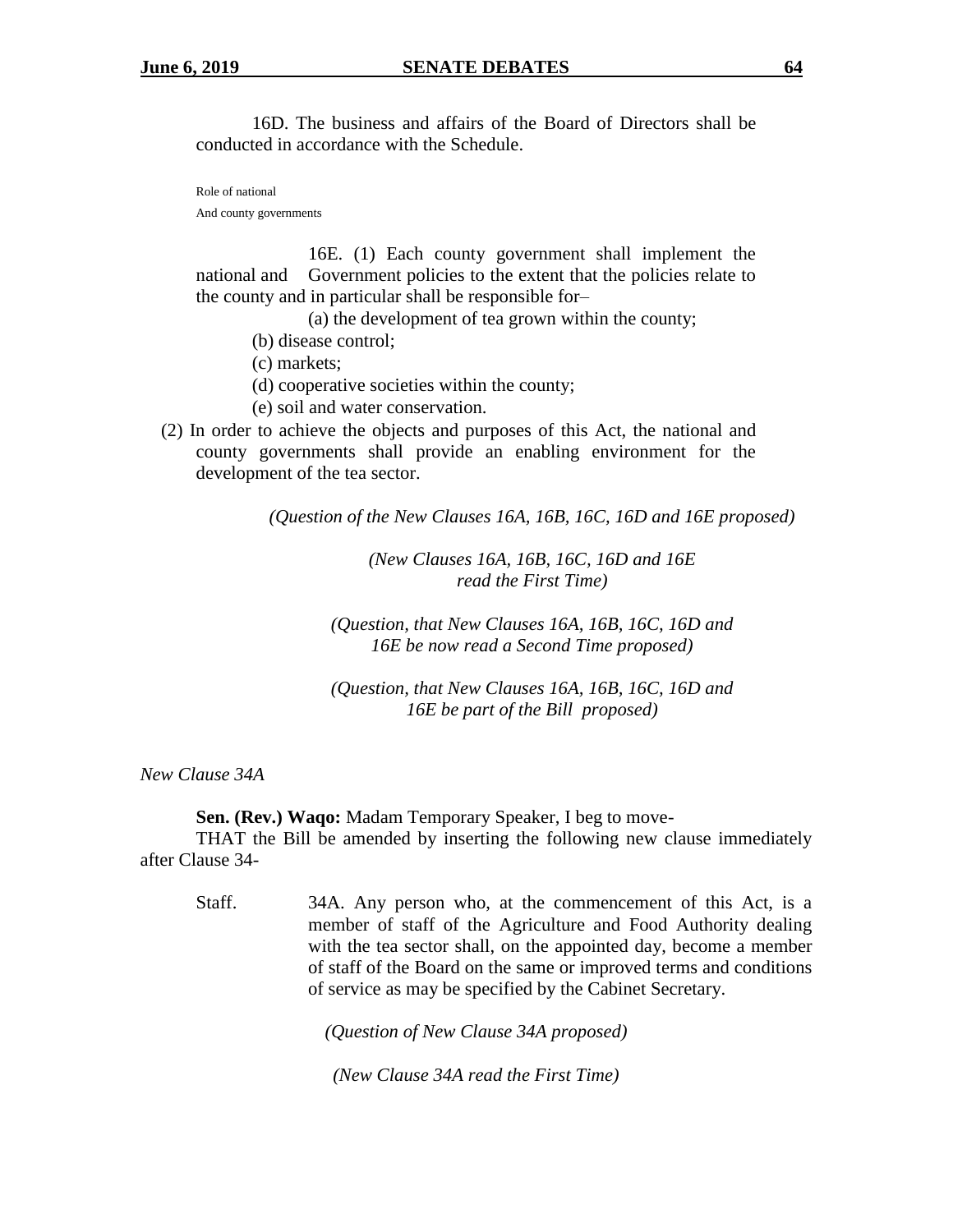*(Question, that New Clause 34A be read a Second Time, proposed)*

*(Question, that New Clause 34A be Part of the Bill, proposed)*

*The Schedule*

**Sen. (Rev.) Waqo:** Madam Temporary Speaker, I beg to move-THAT the Bill be amended by deleting the Schedule and substituting therefor the following new Schedule

SCHEDULE s.16D CONDUCT OF BUSINESS AND AFFAIRS OF THE BOARD

Meetings of

the Board

1. (1) The Board of Directors shall meet at least once in every three months to conduct the business of the Board

(2). The Chairperson shall convene the ordinary meetings of the Board of Directors at the premises of the Board.

(3) Despite the provisions of sub-paragraph (1), the Chairperson shall, upon a written request by at least five members of the Board, convene a special meeting of the Board of Directors at any time where he considers it

expedient for the transaction of the business of the Board.

(4) Unless three quarters of the total number of the members of the Board otherwise agree, at least fourteen days written notice of every meeting of the Board of Directors shall be given to every member of the Board by the Secretary.

(5) The quorum for the conduct of the business of the Board shall be five members.

(6) The Chairperson shall preside at every meeting of the Board at which he is present and in his absence, the members of the Board present shall elect one person from their number to preside over the meeting of the Board of Directors and he shall have all the powers of the Chairperson.

(7) Unless a unanimous decision is reached, a decision on any matter before the Board of Directors shall be by a majority of the votes of the members present and voting and in the case of an equality of votes, the Chairperson or person presiding over the meeting shall have a casting vote.

(8) The proceedings of the Board of Directors shall not be invalidated by reason of a vacancy within its membership.

(9) Subject to provisions of this Schedule, the Board of Directors may determine its own procedure and the procedure for any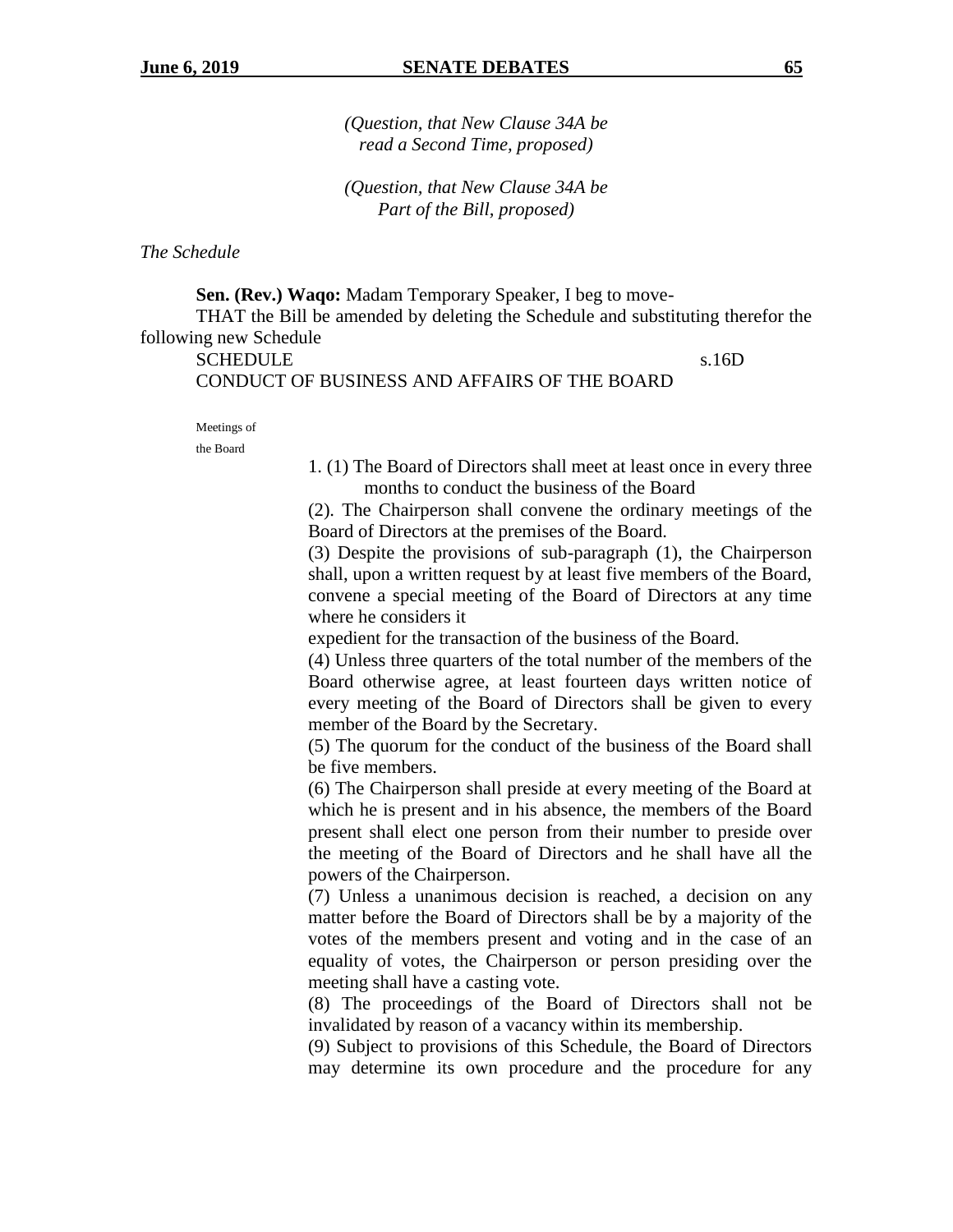committee of the Board and for the attendance of other persons at its meetings thereof

Disclosure of

interest

2. (1) If a member of the Board of Directors is directly or indirectly interested in any contract, proposed contract or other matter before the Board of Directors and is present at a meeting of the Board of Directors at which the contract, proposed contract or other matter is the subject of consideration, he shall, at the meeting and as soon as reasonably practicable after the commencement thereof, disclose his interest in the matter and shall not take part in the deliberations over, or vote on, the matter.

(2) A disclosure of interest made under this paragraph shall be recorded in minutes of the meeting at which it is made.

(3) Any contract or instrument which if entered into or executed by a person not being a body corporate, would not be required to be under seal may be entered into or executed on behalf of Board of Directors by any person generally or specially authorized by the Board of Directors for that purpose.

*(Question of the amendment proposed)*

*Clause 2*

**Sen. (Rev.) Waqo:** Madam Temporary Speaker, I beg to move-

THAT Clause 2 of the Bill be amended by –

(a) deleting the definition of the word "Authority";

(b) deleting the definition of the word "Board" and substituting therefore the following new definition-

"Board" means the Tea Board of Kenya established by section 3;

(c) inserting the definitions of the following words in their proper alphabetical order-

"broker" means a person who negotiates the purchase or sale of tea between tea growers and buyers;

"managing factory" means a factory appointed to process green leaf into made tea;

*(Question of the amendment proposed)*

*The Title and Clause 1*

*(Question that the Title and Clause 1 be part of the Bill proposed)*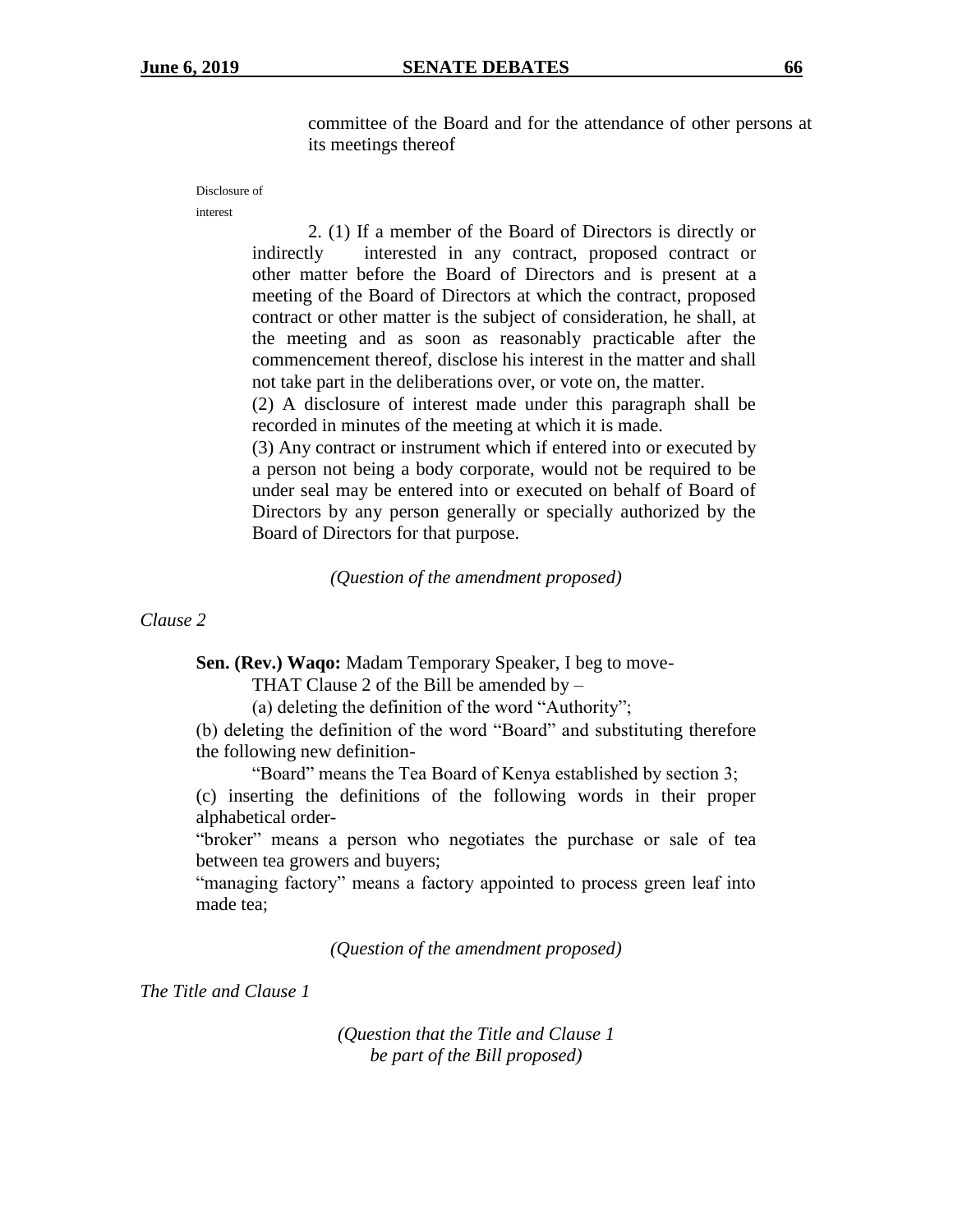**The Temporary Chairperson** (Sen. Pareno): Hon. Senators, we will now report progress on all the Bills that have passed through the Committee of the Whole. We will start with The Statutory Instruments (Amendment) Bill (Senate Bills No.24 of 2018).

> THE STATUTORY INSTRUMENTS (AMENDMENT) BILL (SENATE BILLS NO.24 OF 2018)

#### **The Temporary Chairperson** (Sen. Pareno): Let us have the Mover.

**Sen. Kihika:** Madam Temporary Chairperson, pursuant to Standing Order No.148, I beg to move, that the Committee do report progress on its consideration of The Impeachment Procedure Bill (Senate Bills No.15 of 2018).

**The Temporary Chairperson** (Sen. Pareno): We are on The Statutory Instruments (Amendment) Bill (Senate Bills No.24 of 2018).

**Sen. Kihika**: I am sorry Madam Temporary Chairperson. I will redo that. Pursuant to Standing Order No. 148, I beg to move that the Committee do report progress on its consideration of the Statutory Instruments (Amendment) Bill (Senate Bills No. 24 of 2018) and seek leave to sit again tomorrow.

**Sen. Kibiru** seconded.

*(Question proposed)*

*(Question put and agreed to)*

THE IMPEACHMENT PROCEDURE BILL (SENATE BILLS NO. 15 OF 2018)

**The Temporary Chairperson** (Sen. Pareno): Hon. Senators, we are now reporting progress on the Impeachment Procedure Bill (Senate Bills No. 15 of 2018). Could we hear from the Mover?

**Sen. Kihika** Madam Temporary Chairperson, pursuant to Standing Order No. 148, I beg to move that the Committee do report progress on its consideration of the Impeachment Procedure Bill (Senate Bills No. 15 of 2018) and seek leave to sit again tomorrow.

**Sen. Kibiru** seconded.

*(Question proposed)*

*(Question put and agreed to)*

THE PRESERVATION OF HUMAN DIGNITY AND ENFORCEMENT OF ECONOMIC AND SOCIAL RIGHTS BILL (SENATE BILLS NO. 27 OF 2018)

**The Temporary Chairperson** (Sen. Pareno): Hon. Senators, we are now reporting progress on the Preservation of Human Dignity and Enforcement of Economic and Social Rights Bill (Senate Bills No. 27 of 2018).Could we hear from the Mover?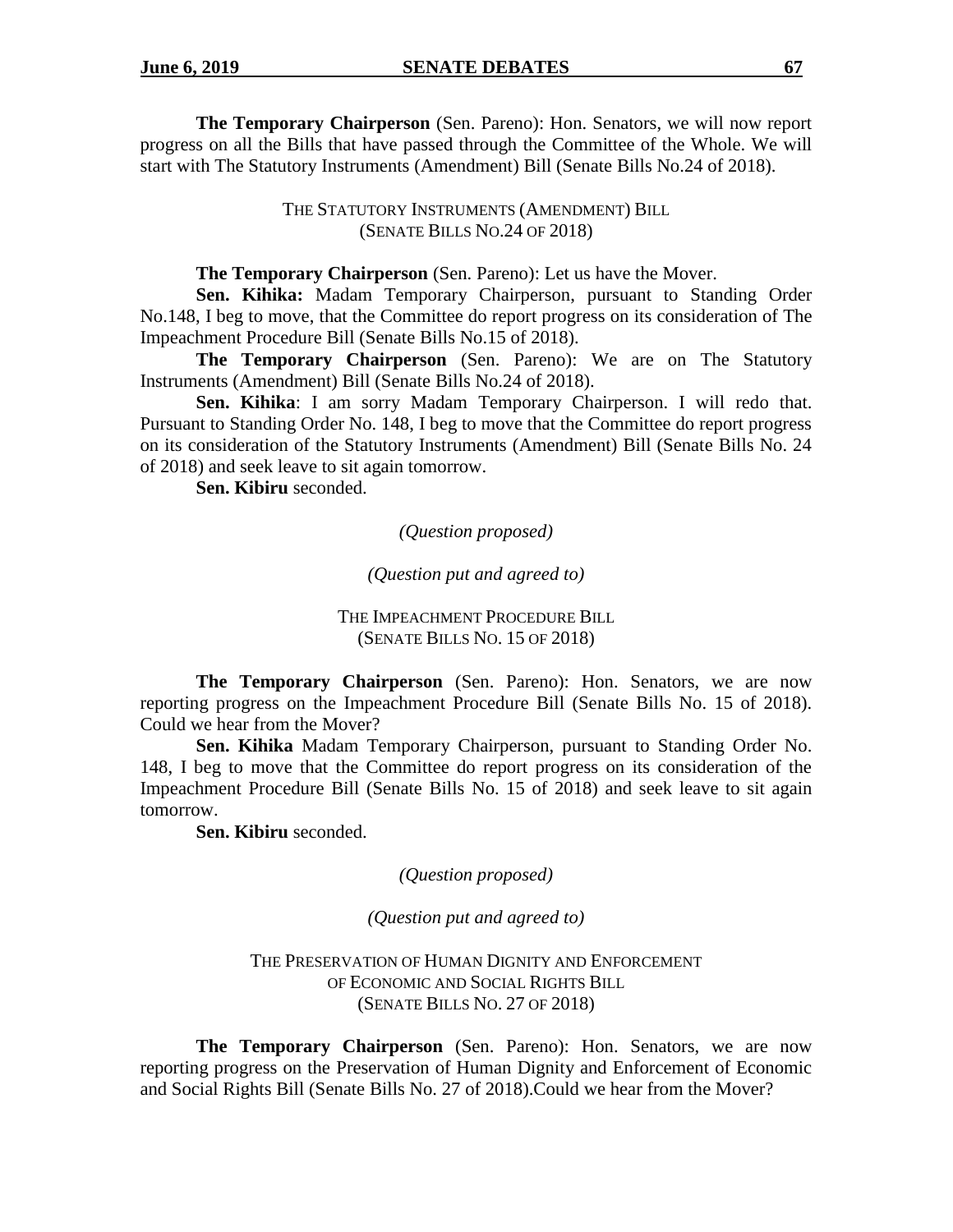**Sen. Kihika** Madam Temporary Chairperson, pursuant to Standing Order No. 148, I beg to move that the Committee do report progress on its consideration of the Preservation of Human Dignity and Enforcement of Economic and Social Rights Bill (Senate Bills No. 27 of 2018) and seek leave to sit again tomorrow.

**Sen. Kibiru** seconded.

*(Question proposed)*

*(Question put and agreed to)*

#### THE PREVENTION OF TERRORISM (AMENDMENT) BILL (SEN. BILLS NO. 20 OF 2018)

**The Temporary Chairperson** (Sen. Pareno): Hon. Senators, we are now reporting progress on the Prevention of Terrorism (Amendment) Bill (Sen. Bills No. 20 of 2018). Could we hear from the Mover?

**Sen. Kihika** Madam Temporary Chairperson, pursuant to Standing Order No. 148, I beg to move that the Committee do report progress on its consideration of the Prevention of Terrorism (Amendment) Bill (Senate Bills No. 20 of 2018) and seek leave to sit again tomorrow.

**Sen. Kibiru** seconded.

*(Question proposed)*

*(Question put and agreed to)*

THE TEA BILL (SENATE BILLS NO. 36 OF 2018)

**The Temporary Chairperson** (Sen. Pareno): Hon. Senators, we will now report progress on the Tea Bill (Senate Bills No. 36 of 2018). Could we hear from the Mover?

**Sen. Kihika** Madam Temporary Chairperson, pursuant to Standing Order No. 148, I beg to move that the Committee do report progress on its consideration of the Tea Bill (Senate Bills No. 36 of 2018) and seek leave to sit again tomorrow, subject to recommital of Clause 4.

**Sen. Kibiru** seconded.

*(Question proposed)*

*(Question put and agreed to)*

*[The House resumed]*

*[The Temporary Speaker (Sen. (Prof.) Kamar) in the Chair]*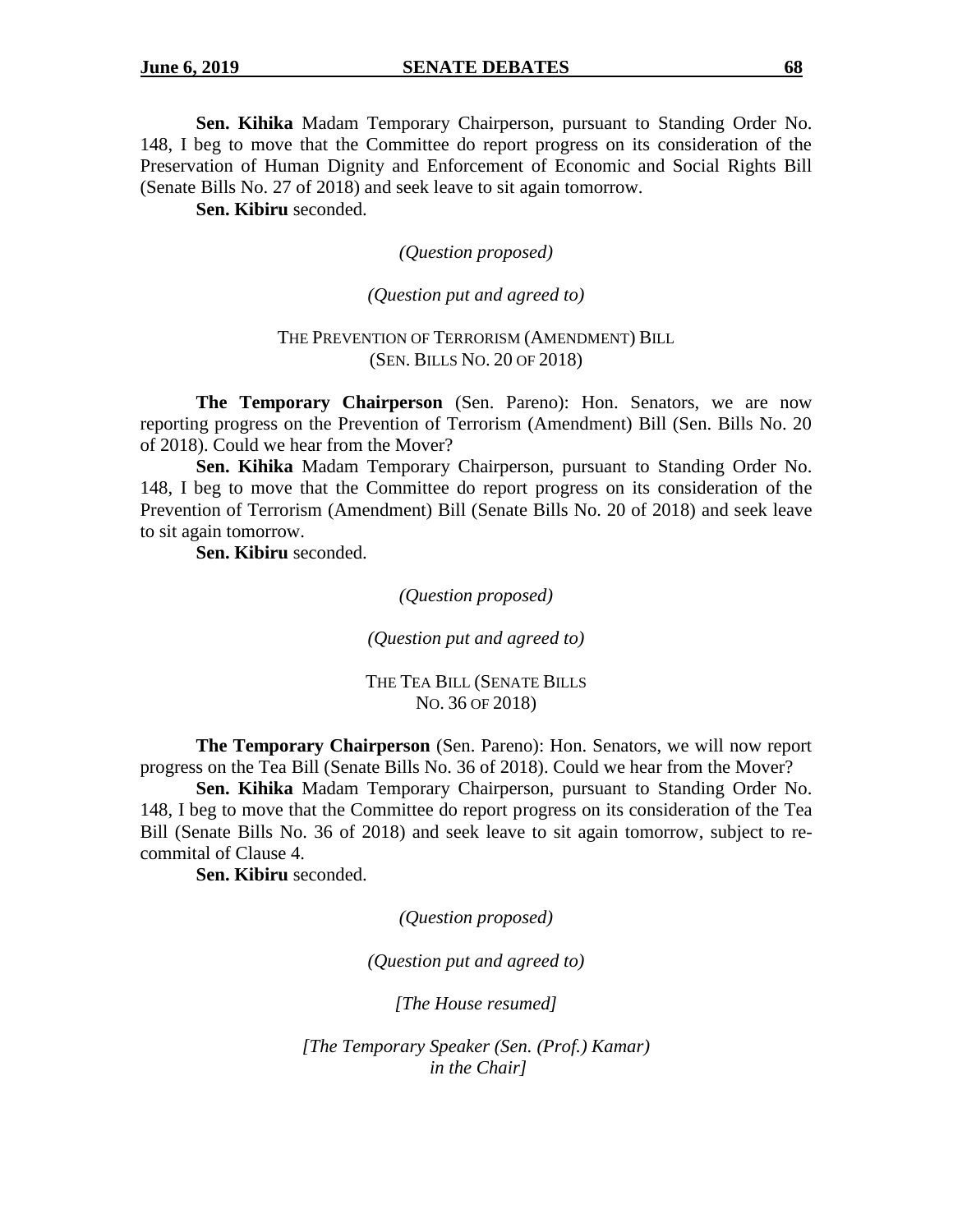**The Temporary Speaker** (Sen. (Prof.) Kamar):Senators, the Chairperson of the Committee of the Whole will give us a progress report of the the Statutory Instruments (Amendment) Bill (Senate Bills No. 24 of 2018).

## **PROGRESS REPORTED**

## THE STATUTORY INSTRUMENTS (AMENDMENT) BILL (SENATE BILLS NO. 24 OF 2018)

**Sen. Pareno**: Madam Temporary Speaker, I beg to report progress that the Committee of the Whole has considered the the Statutory Instruments (Amendment) Bill (Senate Bills No. 24 of 2018) and seeks leave to sit again tomorrow.

**Sen. Kihika**: Madam Temporary Speaker, I beg to move that the House do agree with the Committee of the Whole on the said report.

**Sen. Kibiru** seconded.

*(Question proposed)*

*(Question put and agreed to)*

THE IMPEACHMENT PROCEDURE BILL (SENATE BILLS NO. 15 OF 2018)

**Sen. Pareno**: Madam Temporary Speaker, I beg to report progress that the Committee of the Whole has considered the Impeachment Procedure Bill (Senate Bills No. 15 of 2018)and seeks leave to sit again tomorrow.

**Sen. Kihika**: Madam Temporary Speaker, I beg to move that the House do agree with the Committee of the Whole on the said report.

**Sen. Kibiru** seconded.

*(Question proposed)*

*(Question put and agreed to)*

THE PRESERVATION OF HUMAN DIGNITY AND ENFORCEMENT OF ECONOMIC AND SOCIAL RIGHTS BILL (SENATE BILLS NO. 27 OF 2018)

**Sen. Pareno:** Madam Temporary Speaker, I beg to report progress that the Committee of the Whole has considered The Preservation of Human Dignity and Enforcement of Economic and Social Rights Bill (Senate Bills No.27 of 2018) and seeks leave to sit again tomorrow.

**Sen. Kihika:** Madam Temporary Speaker, I beg to move that the House do agree with the Committee in the said Report.

**Sen. Kibiru** seconded.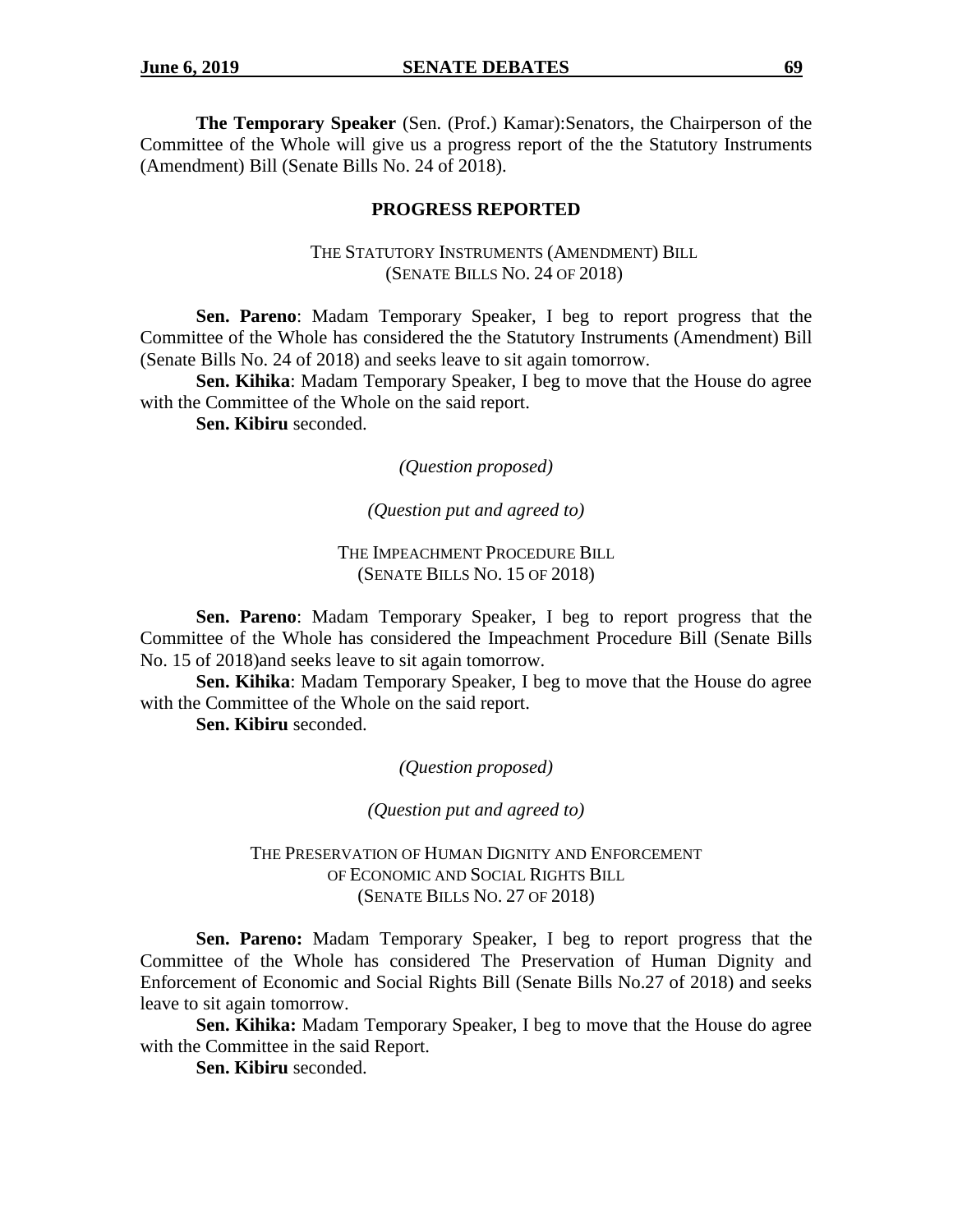*(Question proposed)*

*(Question put and agreed to)*

**The Temporary Speaker** (Sen. (Prof.) Kamar): Hon. Senators, the next Bill is The Prevention of Terrorism (Amendment) Bill (Sen. Bills No. 20 of 2018). Let us have the Chairperson.

> THE PREVENTION OF TERRORISM (AMENDMENT) BILL (SEN. BILLS NO. 20 OF 2018)

**Sen. Pareno:** Madam Temporary Speaker, I beg to report progress that the Committee of the Whole has considered The Prevention of Terrorism (Amendment) Bill (Sen. Bills No.20 of 2018), and seeks leave to sit again tomorrow.

**Sen. Kihika:** Madam Temporary Speaker, I beg to move that the House do agree with the Committee in the said report.

**Sen. Kibiru** seconded.

*(Question proposed)*

*(Question put and agreed to)*

THE TEA BILL (SENATE BILLS NO. 36 OF 2018)

**Sen. Pareno:** Madam Temporary Speaker, I beg to report progress that the Committee of the whole has considered The Tea Bill (Senate Bills No. 36 of 2018), and seeks leave to sit again tomorrow, subject to re-committal of Clause 4.

**Sen. Kihika:** Madam Temporary Speaker, I beg to move that the House do agree with the Committee in the said Report.

**Sen. Kibiru** seconded.

*(Question proposed)*

*(Question put and agreed to)*

**The Temporary Speaker** (Sen. (Prof.) Kamar): Let us move on to the next Order.

## **MOTION**

ESTABLISHMENT OF NATION-WIDE CENTRES AND SATELLITE CLINICS FOR SICKLE CELL DISEASE

THAT, AWARE THAT Article 43(1) (a) of the Constitution provides that every person has the right to the highest attainable standard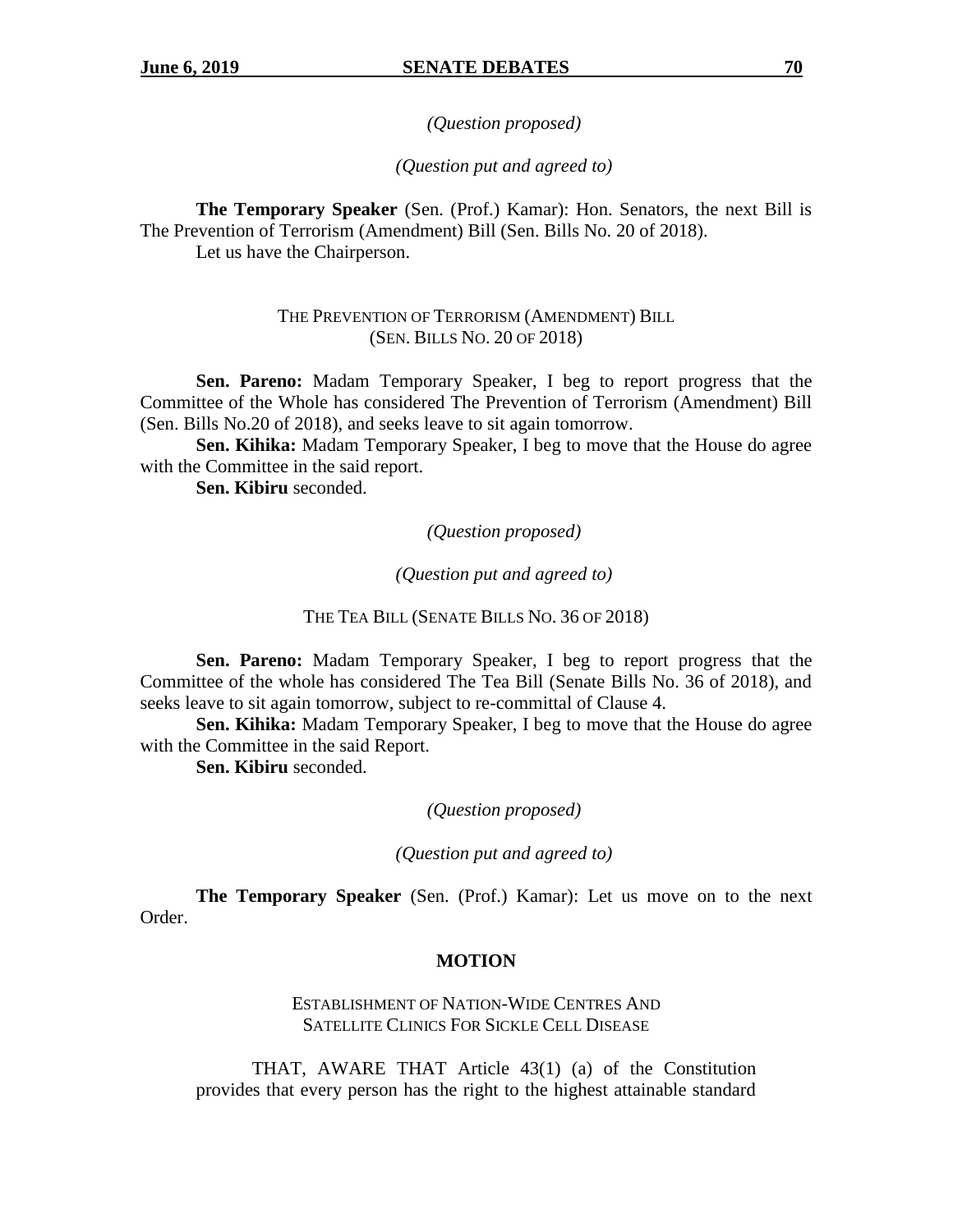of health, which includes the right to health care services, including reproductive health care;

NOTING THAT, Parliament enacted the Health Act (2017) whose objects encompass the need to establish a national health system at the national and county levels, as well as to facilitate, in a progressive and equitable manner, the highest attainable standards of health services;

FURTHER NOTING THAT the Health Act (2017) further has the object to protect, respect, promote and fulfill the health rights of all persons in Kenya to the progressive realization of their right to the highest attainable standard of health, including reproductive health care and the right to emergency medical treatment;

ACKNOWLEDGING THAT Sickle Cell Disease, a severe hereditary form of anaemia in which a mutated form of haemoglobin distorts the red blood cells into a crescent shape at low oxygen levels, and is prevalent amongst those of African descent, has been acknowledged by World Health Organization (WHO) as a major public health priority which has had devastating effects on populations in many parts of Kenya;

FURTHER ACKNOWLEDGING the need for comprehensive information and care programs for Sickle Cell Disease is occasioned by the poor public awareness, unavailability of routine health data and nationally recognised treatment guidelines;

CONCERNED by the lack of national screening programmes for Sickle Cell Disease despite the serious health problems it causes, and its contribution to childhood deaths in Kenya;

NOW, THEREFORE, the Senate urges the Kenya Government through County Governments to establish nation-wide screening at existing medical centres and satellite clinics, and the provision of counselling on the management of sickle cell disease, a lifelong medical condition that has no cure, at the county, sub-county and ward levels.

*(Sen. Shiyonga on 30.5.2019)*

*(Resumption of Debate interrupted on 30.5.2019)*

**The Temporary Speaker** (Sen. (Prof.) Kamar): Sen. Seneta was on the Floor. She is not here and had only a balance of two minutes. We will move to the next contributor who is the Senator of Kisii County, Sen. (Prof.) Ongeri.

**Sen. (Prof.) Ongeri:** Thank you, Madam Temporary Speaker, for giving me the opportunity to contribute to what I call a very important disease in the lives of our young people and adults.

The Motion is appropriately before this House because it speaks to the condition called Sickle Cell Anemia. In some other jurisdictions, they call it Sickle Cell Disease. It is an inheritance according to the genetic mapping of parents on both sides. When they have two doses of haemoglobin or the protein S which is predisposed to sickle cell disease and the other parent also has S, you have what we call SS, which is a double dose of the disease and therefore, called Haemoglobin (HbSS) or HbSC. This HbSS or HbSC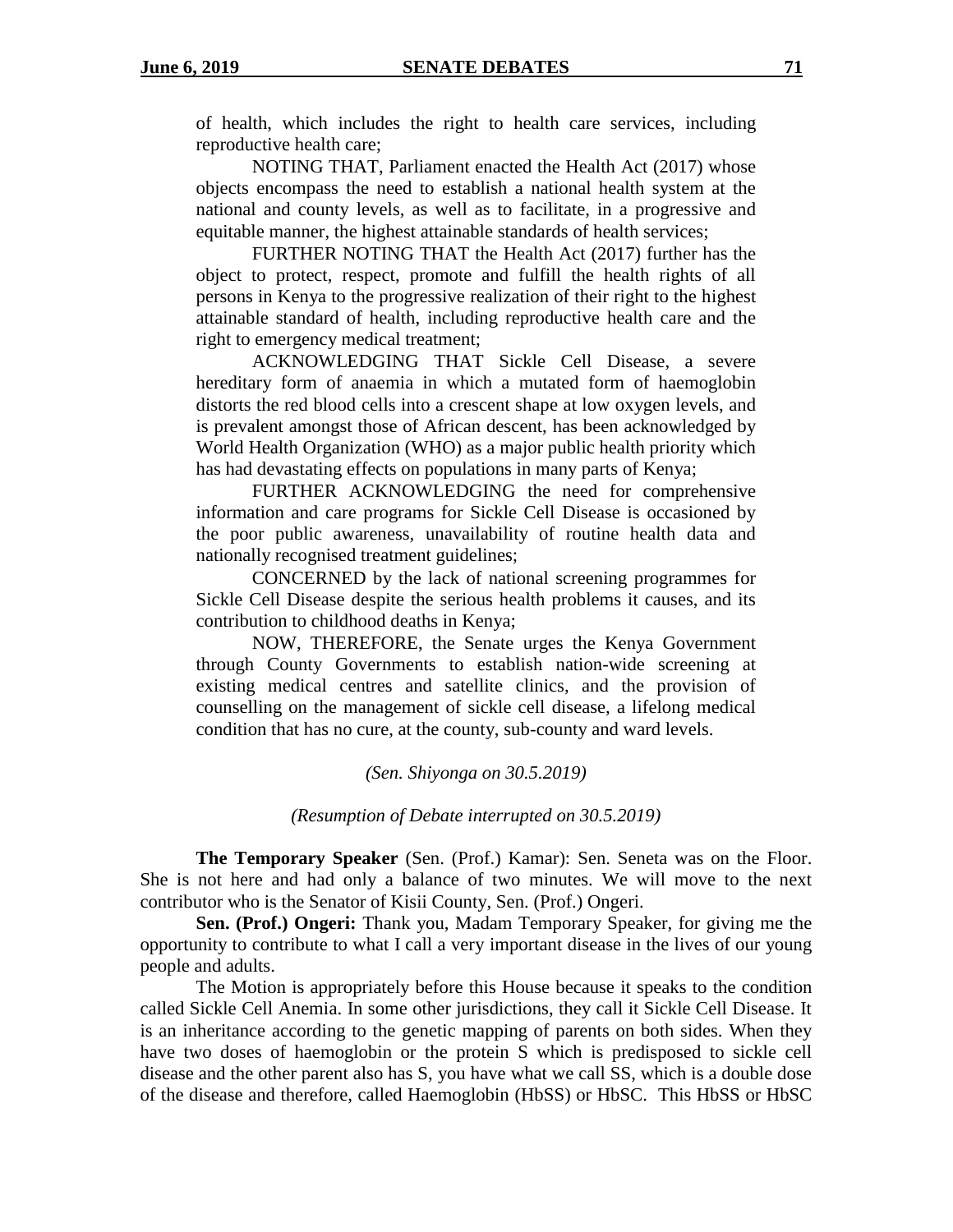is the one that causes the disease in children when they are born and in the young adults. It causes crises in the adults throughout their lives if they can survive all that period.

Madam Temporary Speaker, unfortunately, this is a peculiar disease to Africans. In Kenya, it is predominantly in the Western region particularly our Luo and Luhya communities and also in the Coastal belt.

I want to give the background of the diseases before I come to the prescription of what must happen. What happens particularly to children at the young age? When we look at the patho-physiology of the disease, you and I have the red blood cells in our bodies. These carry the red pigment called haemoglobin in the blood. It is the haemoglobin that has a carrying capacity for oxygen to all tissues of the body. When we talk of oxygen saturation percentages, we are talking about the ability and capacity of the haemoglobin to carry oxygen for oxygenation to all peripheral cells of the body. It, therefore, plays an important role in oxygenation to every tissue and area of our body throughout the circulation.

When one has normal haemoglobin or protein, it is able to carry the oxygen throughout the body. When this becomes defective, then one has a problem. In other words, the cells become oval or sickle-shaped like a sickle of a knife. That being the case, its ability to carry oxygen throughout the whole system is impaired.

Secondly, navigating through the narrow arteries and veins becomes a major problem. The affected person, therefore, undergoes various crises particularly when he has a fever. A simple fever or infection will precipitate a crisis. A simple change of hydration or fluids in the body will make the blood thicker and, therefore, precipitate a crisis. These children have a difficult time.

When I was a doctor, I used to see most of them. The ones who had the recessive type of the disease particularly would have one crisis after the other. What are the crises? It is the ability for these cells to clot in the narrowest level of the blood vessels. Therefore, they may be deposited in the brain or lungs causing a brain cardiovascular accident. They may be deposited in the lungs causing accidents such as difficulties in breathing. They may be deposited in the heart itself causing hear failure or heart attack. They may be deposited in the spleen because it is the one that collects all the garbage in the process of moping it up. So, one of the symptoms that is shown is that it gets enlarged which is called splenomegaly. With time, it enlarges. You can do a splenectomy or remove the spleen, but it does not cure the problem.

This means that unless we put in place elements that will make these children survive, they will succumb to death at a very early age. One of the things that is done even at that early age when they have this abnormal haemoglobin – the Sickle Cell Disease – the ability to carry oxygen is heavily impaired and compromised. In various clinics, doctors know that there is simple basic medication. One of the simplest drugs that will be used to ensure they live as near normal life as possible is hydroxyurea. In other words, it is urea, but the hydroxyl has extra hydroxyl carbons.

This drug is capable of creating foetal haemoglobin. In other words, when a child is born, the type of haemoglobin before it changes to adult haemoglobin is the one of a young child. The foetal haemoglobin has the capacity to carry oxygen to all parts of the body. This drug is able to create new foetal haemoglobin that helps particularly the young children below the age of nine months and above. It helps them to go through that early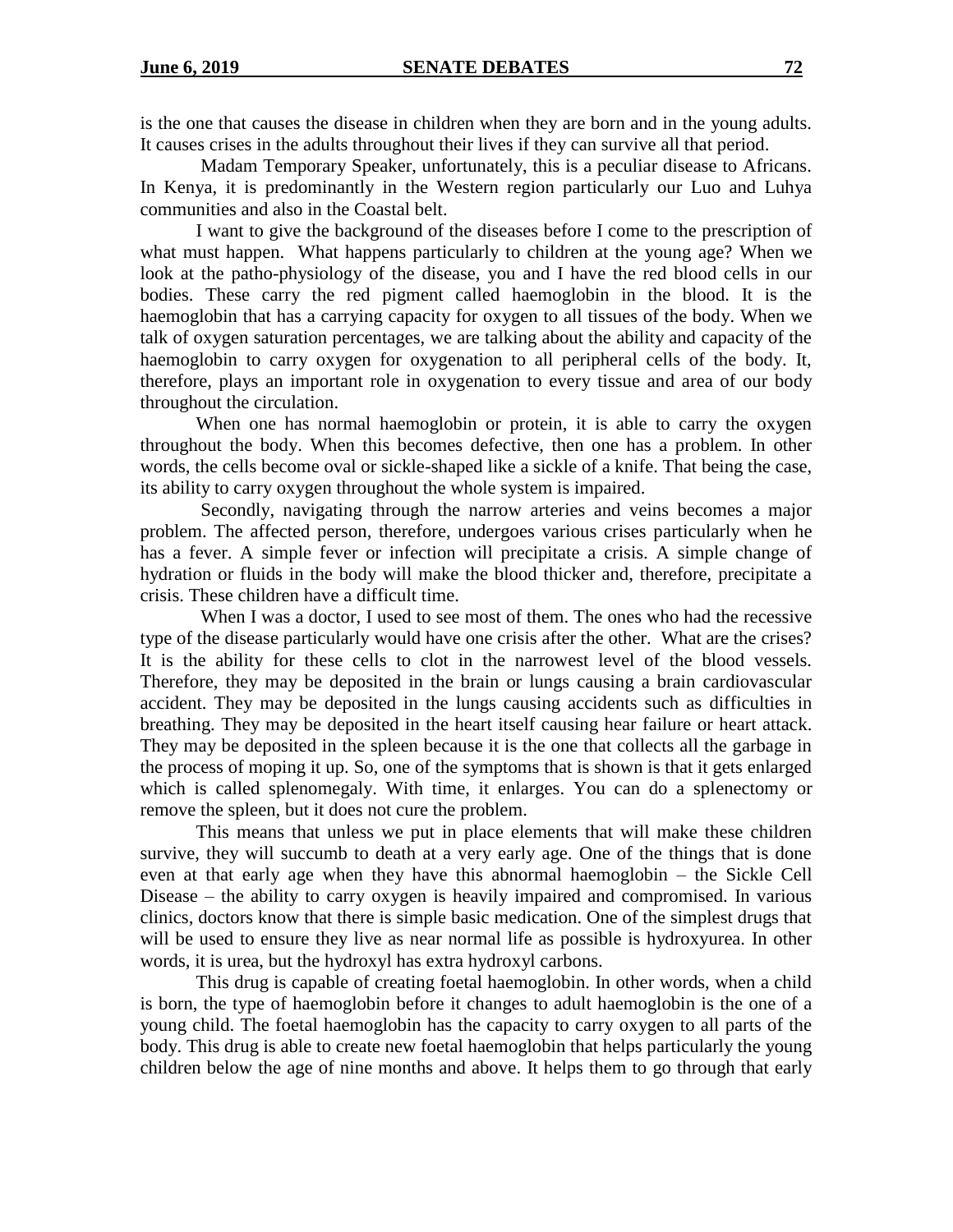age of life. This is simple medication that can be given at the hospital, health centre and dispensary. Many of these children die unnoticed.

Madam Temporary Speaker, the Mover is trying to seek that we now provide centres, particularly when we look at the prevalence rates of this disease. It is prevalent in Western Kenya and the Coastal Region. If you were in the United States of America (USA), it is present in the African Americans. If you are in South America, it is in the Hispanics; in Europe, it is Southern of Europe and in India, it is in some parts of India. Therefore, at that early age when people find it difficult to diagnose, a young child can easily die because of lack of knowledge and expertise on what to do when you are confronted with this kind of disease.

The burden being placed on these centres is early screening and detecting that you have abnormal hemoglobin in the body which cannot competently carry oxygen to all tissues and parts of the body. The method which is used is simple. You just take blood and run it through an electrophoresis strip which gives you bands showing whether the hemoglobin is normal or abnormal. In fact, when you look in the microscope, you will detect the red blood cell which is oval. If you see many crescents, that is enough for you to make a diagnosis of Sickle Cell Disease.

This screening is important.

Once you have done early screening and detected it, you can save the life of that child who will then live a normal life for as long as they attend those clinics for life. That is the essence of this Motion; that we can save lives. Therefore, the infant mortality that we are talking about and is attributed to Sickle Cell Disease as a result of sickle cell crisis, can be minimized to the lowest level possible and they can live normal lives.

Madam Temporary Speaker, second is to make the parents aware that even simple hydration when a child has fever or something else can prevent a crisis from occurring. This is because when a crisis occurs, you get all these little awkward haemoglobin which is sickle shaped going round the circulation, getting deposited and causing occlusion or preventing blood from flowing gently and nicely though the arteries and veins. It then causes microthrombi which is small thromboses which are being circulated and thrown out either to the brain, lungs, heart, spleen or any organ, including the kidney. Therefore, it is important that in order to preserve these organs, they do not become victims of these microthrombi or small chips of those abnormal cells being in circulation causing problems for them. Simple hydrating is very important to prevent those deposits causing these crises.

Any infection must first of all be determined. Needless to say, if I was teaching medical students, I would say there are five types of these haemoglobin difficulties. There is the haemoglobin SS, SE, D, SB Thalassemia and SD Thalassemia. Those are technical terms I need not bother you with those terminologies. Suffice to say, the most common one is the SS. That is the one that we are concerned with and which is prevalent in Kenya in Kisumu, South Nyanza, Kakamega and those areas. Parents used to bring me children from these areas.

It is important that when such a situation occurs and you are able to know the genetic make-up of a parent, you can actually give counseling before they marry. That way, you will not get an SS marrying another SS because you are technically saying that the outcome of it would be a recessive type. In other words, they die faster than the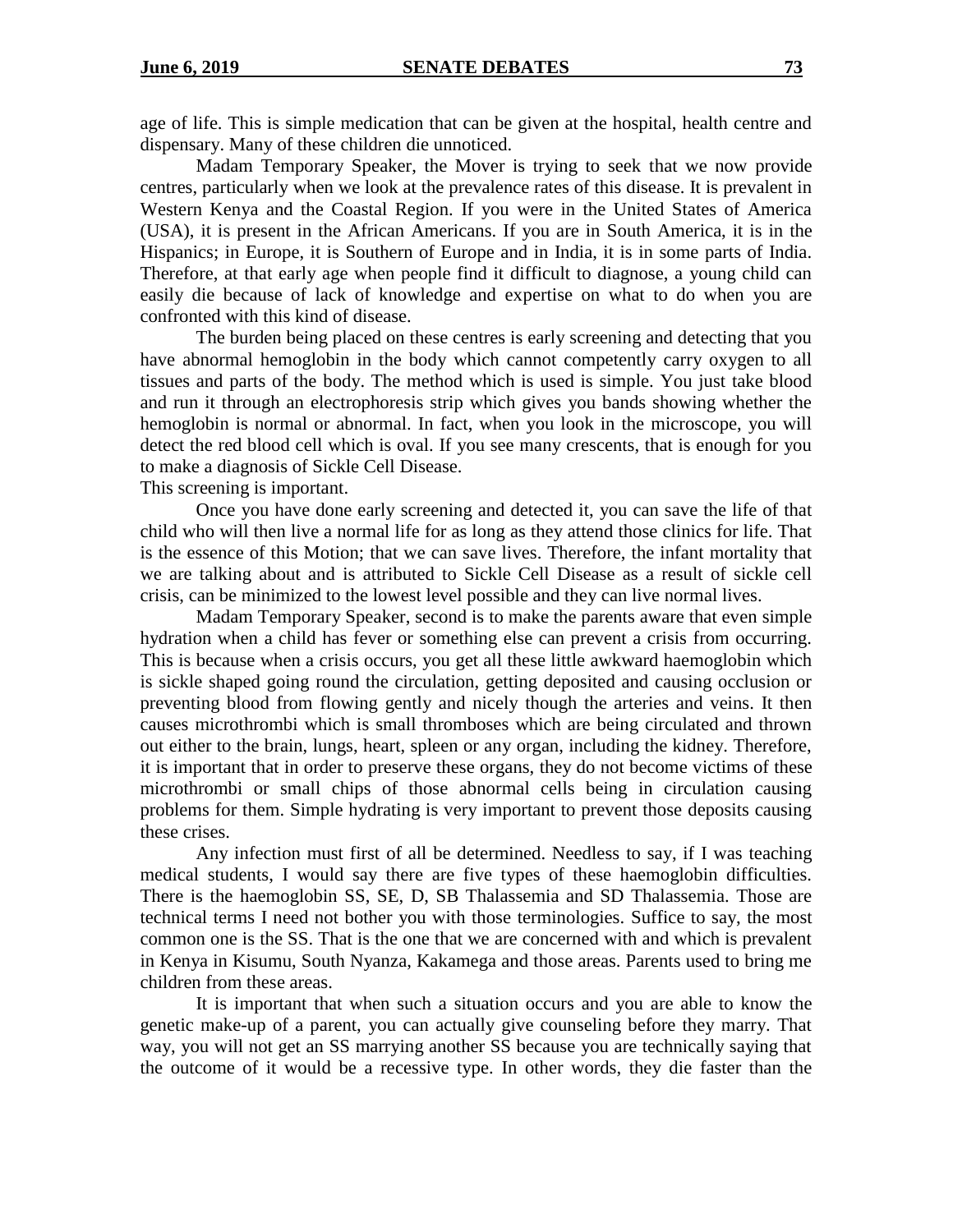previous ones. Marriage counselling has a benefit for doing screening first and it is important.

The Motion says now that we know that what contributes to infant mortality and the ones that prevent them from going to school and other places is when they have these multiple crises and infection like malaria will precipitate thrombosis in various places. Just a simple fever or ear infection will cause those problems. These children need to be screened to be able to know when they are likely to run into a crisis and then use simple measure to be able to obviate any crisis that may occur.

I support this Motion. Yes, it is possible to have these basic services offered at the dispensary level. That way, children will not have to travel all the way from Kisii, Mandera and other places coming to Nairobi City County to specialized centres.

This is not a kidney dialysis centre. If we are able to have dialysis centres in our regional hospitals, why can we not give a simple remedy that saves lives in small health centres and dispensaries? We do not need an expert to know what type of hemoglobin a person has in the blood. We just need a simple clinician and technician who can do electrophoresis; know the type of hemoglobin and prescribe the treatment for that child. The rest of it remains monitoring.

Madam Temporary Speaker, therefore, in supporting this Motion, I wish I had more time, I would have said more. However, it suffices to say that the essence of this Motion is to let the county governments know that health is a devolved function and hemoglobin SS exists and it has various varieties. The one which causes more disease is hemoglobin SS which is abnormal and has a poor capacity to carry oxygen. Therefore, these are the children who are in danger of succumbing to simple infections or any malarial attacks. Therefore, they should be screened to know their status, deal with it and support them at the right time.

Therefore, I call upon the county governments who are charged with devolution that access to these drugs is easy. One of the treatments of simple infections is Penicillin V which is an old age drug which treats all common elements so long as they are not resistant to penicillin. If they are, then the doctor should be in a position to find out. Therefore, there must be availability of these drugs at the dispensary and hospital level. Our clinicians, clinical officers, nurses and doctors must have the capacity to carry out this primary element in theater and ensure that these children are vaccinated against all other diseases because they succumb easily to other diseases like measles. This is not supposed to be the case because we eliminated it sometime back when I did the mass vaccination for measles until we extended the age to about 13 or 14.

It is only the other day I heard a resurgence of measles. That needs not to crowd our hospitals which have a burden of diseases. Therefore, it is important that we know these fundamentals and basics to help these children survive beyond the age they are expected to live.

By the way, this is a lifelong disease. It can be maintained like diabetes, a known metabolic disease, by preventing these episodes.

Long term cure could be a bone marrow transplant what they call stem cell transplant. However, that is a sophisticated thing. We can do these small remedies and save lives in a simple way.

Madam Temporary Speaker, with those few words, I support.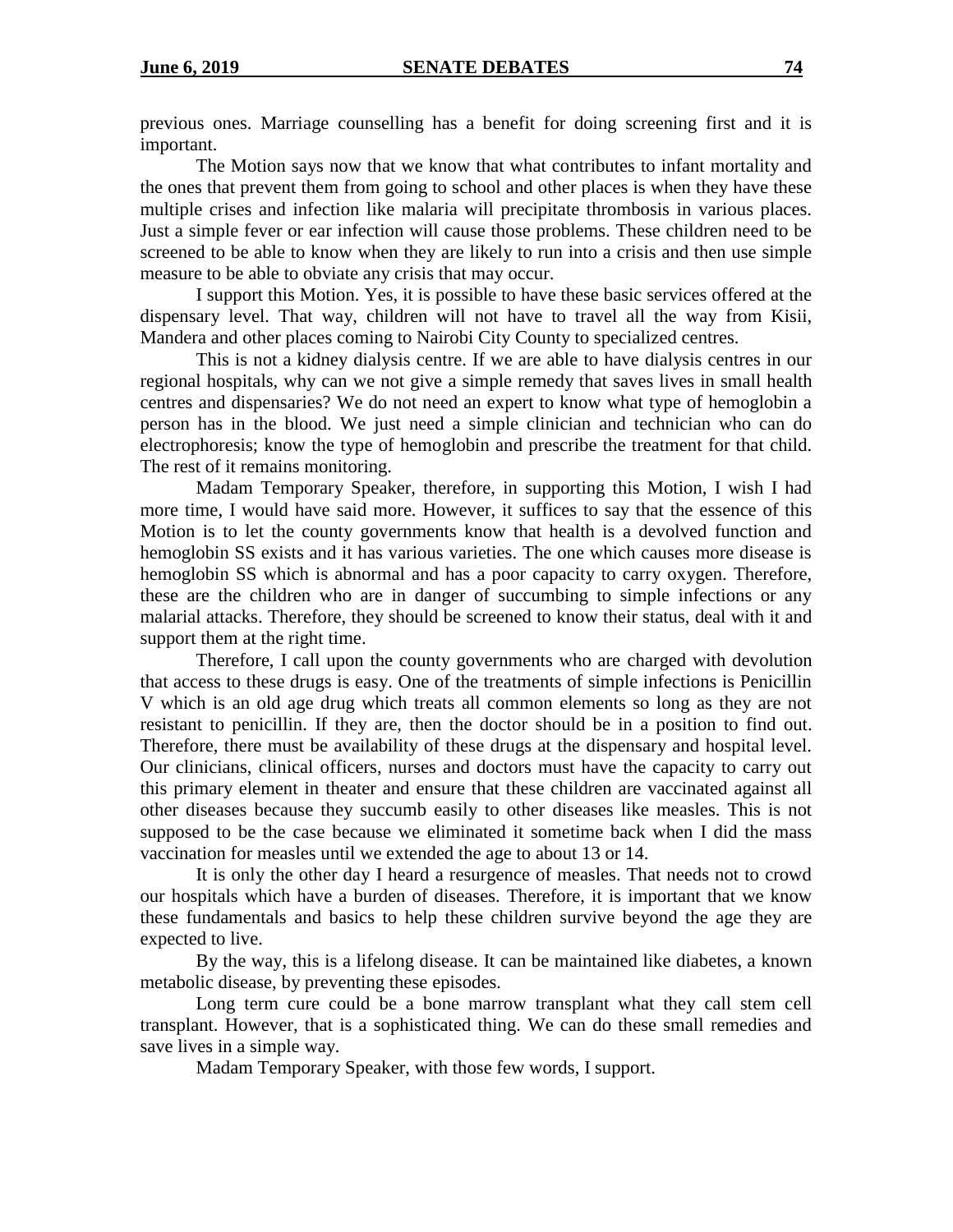**Sen. Kwamboka:** Thank you, Madam Temporary Speaker, for giving me this opportunity to contribute to this important and unique Motion. I thank Sen. Shiyonga for coming up with it. People talk about Tuberculosis (TB), HIV/AIDs but they forget about Sickle Cell Disease.

Madam Temporary Speaker, I had a patient who was admitted in Kenyatta National Hospital (KNH) but she succumbed. This disease is unique because it drains the blood completely. People who do not understand this disease might think that it is something like witchcraft. This is a major contributor of poverty.

Madam Temporary Speaker, we did all the fundraisers to help this girl. The family ended up selling their land. However, unfortunately, God knows why He took her. Depending on the history of parents, children should be tested at birth. It is good to prevent this disease and visit health centres which should be in the ward level where everyone can access them.

This disease is very expensive to manage. Its services are found in private hospitals and not in the public ones. People spend a lot of money. Some of them cannot afford transport to come to the KNH. Imagine somebody coming from Kisii just like Sen. (Prof.) Ongeri has said. It is expensive and it affects everyone.

Madam Temporary Speaker, this disease also leads to depression. For example, families undergo a lot of depression. It also contributes to broken families. Some men run away from the family just because the wife has a child who suffers from this disease. They suffer in silence. Unlike women, men cannot share their problems. Ladies can talk to someone and the problem will be half solved.

Madam Temporary Speaker, lack of personnel and facilities to handle Sickle Cell Disease is a problem. As we speak right now, our hospitals do not have facilities. For example, if you go to Pumwani Maternity Hospital, we do not have enough nurses. The same applies to the KNH. Therefore, something has to be done.

Madam Temporary Speaker, there is also lack of awareness. While creating these health centres, counties will do some civic education to the public so that they can understand this disease which is hereditary. Nobody wishes to be born with it.

Madam Temporary Speaker, I support the Mover of the Motion by saying that the Government of Kenya, through the county governments, need to establish nationwide centres and satellite clinics for Sickle Cell Disease and other blood disorders at county, sub-county and ward levels. They could even go further to the polling stations. This is a unique disease and something has to be done about it.

Madam Temporary Speaker, I support.

**Sen. Pareno**: Thank you, Madam Temporary Speaker, for allowing me to make a contribution. I applaud my sister Sen. Shiyonga for coming out strongly on issues of health and for this Motion on Sickle Cell Disease.

Madam Temporary Speaker, we know well that child mortality in this country is not at a good rate. We lose many children because of wrong diagnosis or lack of early detection.

Madam Temporary Speaker, I heard our senior colleague, who is also an expert in terms of medical issues say that this is a disease that, if detected early can be prevented and controlled. Therefore, if this is the situation, why would we lose our children or population because of something that we can prevent?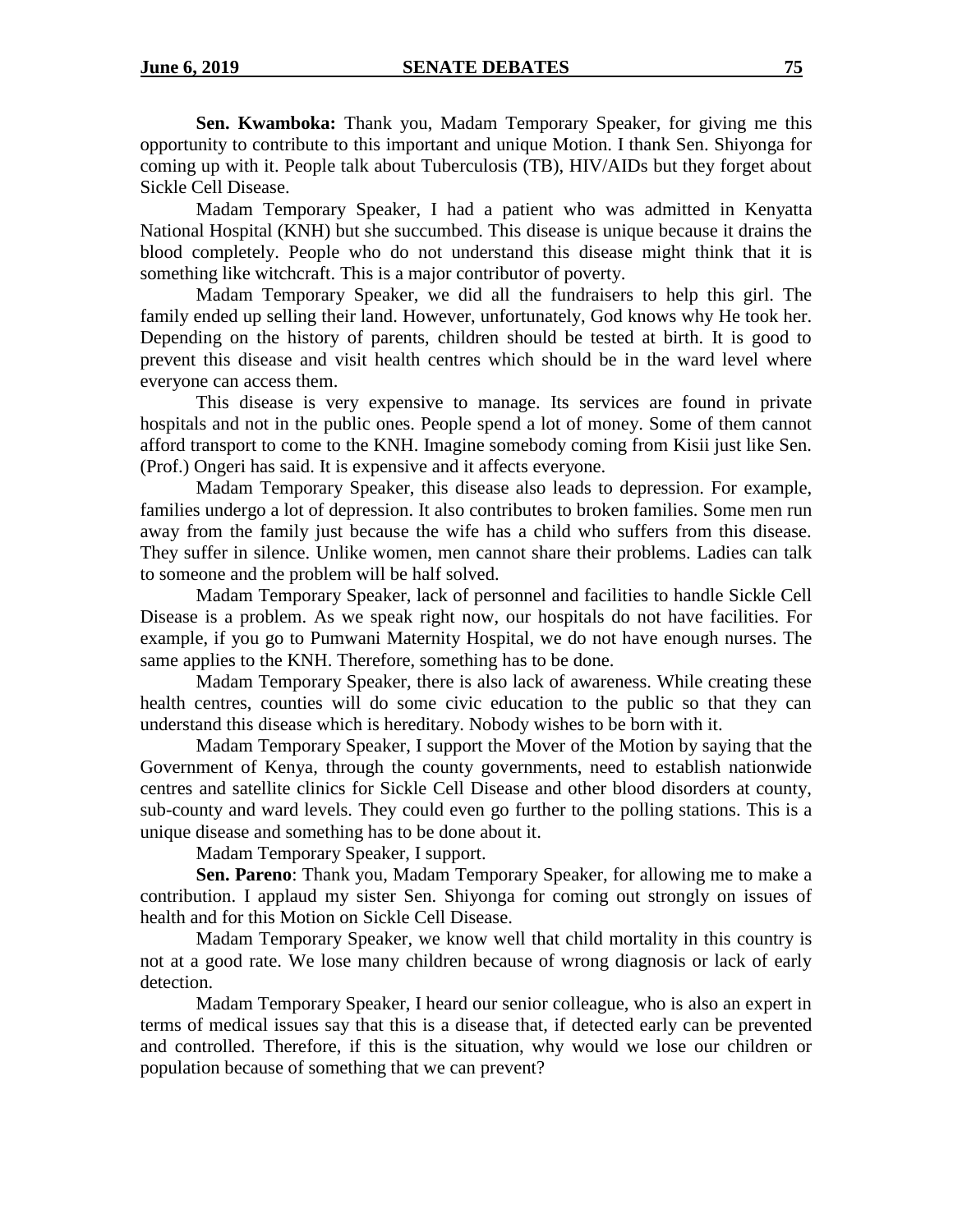Madam Temporary Speaker, I support that this is something that needs urgent attention because it will improve our mortality and our health.

My only worry, which I will ask my sister Sen. Shiyonga to consider, is if we establish county, ward, and constituency units, it might not be visible as such because of the kind of resources that we have. We would have had all the resources to do all these things. However, knowing this country and what we do, we lack resources to do a lot of things. Therefore, we can probably reconsider and indicate that we have units in the already existing facilities, for example, the referral, district and Level 5 hospitals. Let us have a starting point at the national level then we come down to the referral hospitals that exist in our counties. That way, we will have a good start than saying that we establish centres in all counties and in the ward level knowing the limited resources that we have.

My sister should consider an amendment so that we have units at referral hospitals to treat people with the peculiar disease. Thereafter, we can roll out the programme to all levels of health facilities in this country.

I support this Motion because this is a good idea. This is a unique disease that needs special attention. Many times, because of wrong diagnosis, it is not possible for people to know that they have the disease because we do not have the facilities. This is a good Motion that needs to be taken to another level.

## I support.

**The Temporary Speaker** (Sen. (Prof.) Kamar): Hon. Senators, there is no other Member wishing to contribute. Therefore, I call upon the Mover to reply.

**Sen. Shiyonga:** Thank you, Madam Temporary Speaker, for giving me this opportunity to reply to the Motion. I would like to thank you and Members who have contributed to this Motion. Members who contributed to the Motion include Sen. (Dr.) Zani who seconded it, Sen. (Dr.) Milgo, Sen. Seneta, Sen. (Prof.) Ongeri who has talked in detail, Sen. Pareno and Sen. Kwamboka.

Despite the alarming gaps and challenges that we have identified, there are things that can be done to solve the problems caused by Sickle Cell Disease and other blood disorders. They include establishment of nationwide centres and satellite clinics for Sickle Cell Disease and other blood disorders in the county, sub-county and ward levels as stated in the Motion. This will minimise effects of Sickle Cell Disease and other blood disorders on affected persons so that they lead normal and healthy lives.

We encourage screening of Sickle Cell Disease and other blood disorders for newborns by all mothers identified as carriers of sickle cell traits or suffering from the disease. We should have genetic testing and counseling especially for parents who carry the SS Syndrome.

We should have Sickle Cell Disease and other blood disorders registers in all our surveillance programmes; improve access to quality care and treatment as well as management; raise awareness about the disease and other disorders in our local, county and national level; do more on education of the parents of the victims and minimise the stigma that comes with the disease.

We should have early and rapid testing kits at all levels of health facilities. This must be complemented by long-term follow up on the management and treatment of Sickle Cell Disease and other blood disorders by paying attention to age transition from childhood to adulthood. In addition to this, we should also have resource mobilisation of health resources and staff among other needs to establish countrywide excellence centres.